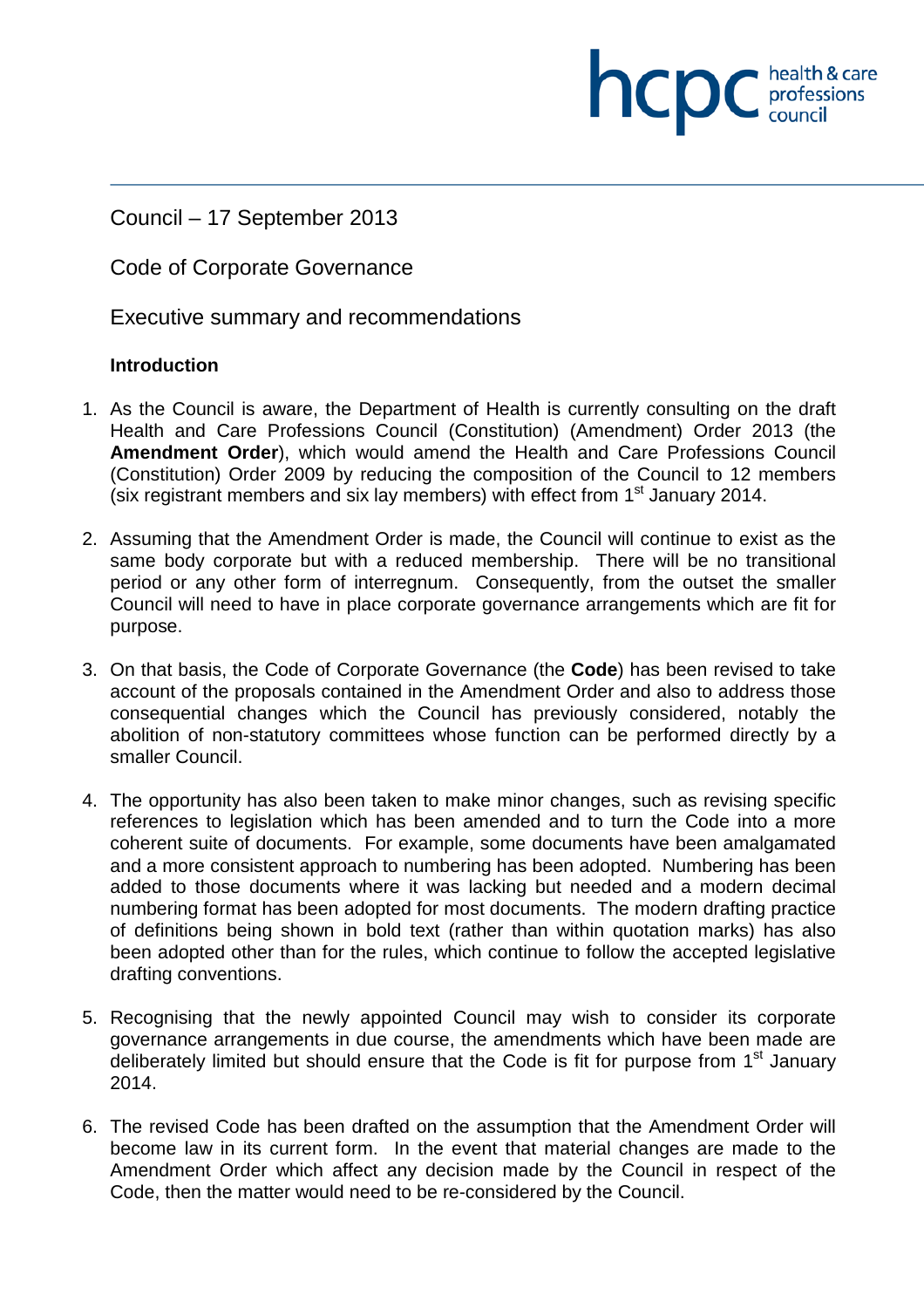7. Beyond the amendments described in more general terms above, specific documents within the Code have been amended as follows:

### **CCG1: Standing Orders of the Council**

- the quorum for meetings has been reduced to seven, consistent with the Amendment Order, and the number of members required to requisition a Special Meeting has been reduced from five to four;
- the language of SO15 (members' interests) has been amended to make it clear that declarations will be published as part of the Register of Members' Interests rather than under a "Registration Scheme";
- A new SO24 (adoption) has been added to provide clear adoption and application dates and to expressly revoke previous standing orders.

### **CCG2: Standing Orders of the Committees**

- SO2 (composition of committees) has been amended to cross-refer to the Education and Training Committee (Constitution) Rules and to remove reference to the Finance and Resources and Fitness to Practise Committees;
- the composition of the Audit Committee has been amended to three members (one of whom must be from outside of the Council) and the Audit Committee's terms of reference (which were a separate document) have been added as an appendix;
- SO9 (quorum) has been amended to cross-refer to the Education and Training Committee (Constitution) Rules;
- SO15 (members' interests) has been amended in line with the amendment made to the Council's Standing Orders;
- a new SO21 (adoption) has been added which mirrors SO24 in the Council's Standing Orders.

### **CCG3: Scheme of Delegation**

• Paragraph 4 has been amended to reflect changes to the Health and Social Work Professions Order 2001 (the **2001 Order**) so that, for example, the matters reserved to the Council such as establishing certain criteria include establishing criteria for Approved Mental Health Professionals programmes and the recommendations that can be made to Ministers include recommendations on the regulation of social care workers as provided by Article 3 of the 2001 Order;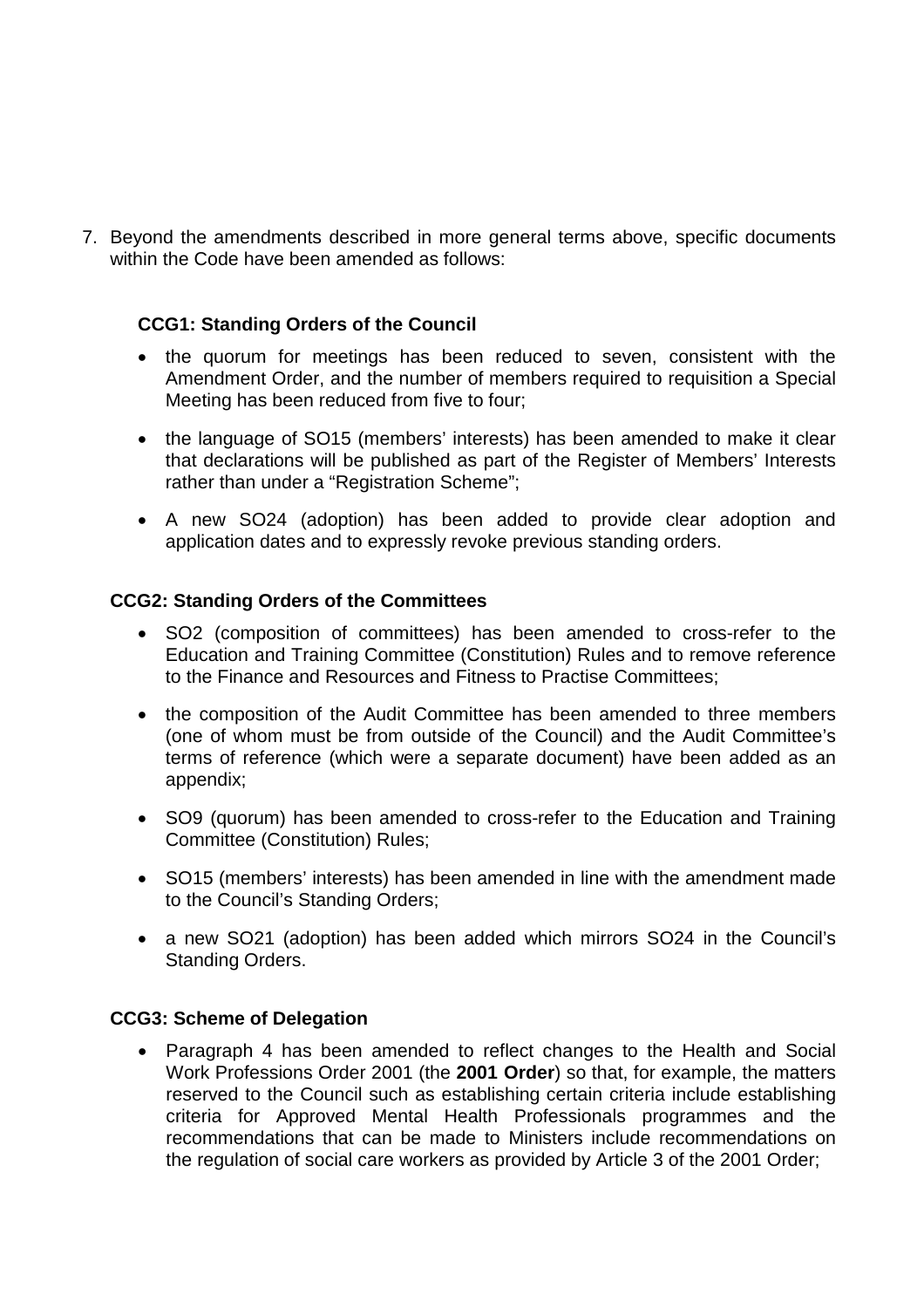- Paragraph 6 has also been amended to reflect changes to the 2001 Order so that, for example the offences for which the Chief Executive has delegated responsibility include those relating to hearing aid dispensing added to the 2001 Order as Article 39A;
- Paragraphs 8 and 9 deal with appointment of HCPC Partners to perform specific tasks by the Director of Fitness to Practise and the Director of Education respectively, enabling to make the appointment but not to select the person concerned. This change reflects the fact that neither Director is involved in selecting Partners for a specific task. The previous language (which referred to selection by a random process) dates from a time when the Directors ran much smaller departments and were directly involved in selection. That is no longer the case.

### **CCG4: Education and Training Committee Scheme of Delegation**

• Adoption of this document is a matter for the Education and Training Committee but, as it does form part of the Code, it is included here for completeness. Paragraph 7.1 has been amended to reflect the amendment made to Paragraph 9.1 of the Council's Scheme Of Delegation.

### **CCG5: Education and Training Committee Rules**

- the draft Health and Care Professions Council (Education and Training Committee)(Constitution) Rules 2013 are made under Paragraph 17 of Schedule 1 to the 2001 Order. By virtue of Article 41(1) of that Order, they are the only Rules which the Council may make without consultation or the need to obtain the approval of the Privy Council;
- the rules provide for the Education and Training Committee to comprise six members, three registrant and three lay, all drawn from the Council.
- as all Education and Training Committee members would be Council members, there is no longer any need for the Education and Training Committee Rules to contain complex provisions relating to the disqualification, suspension and termination of membership to reflect those already contained in the Health and Care Professions Council (Constitution) Order 2009 and which apply to council members in any event;
- as Paragraph 17 of Schedule 1 to the 2001 Order specifies that the matters to be dealt with in Education and Training Committee Rules include the Committee's quorum, the arrangement for the Education and Training Committee to conduct certain specified business with a reduced quorum as a 'Panel' have been included in the Rules and removed from Standing Orders.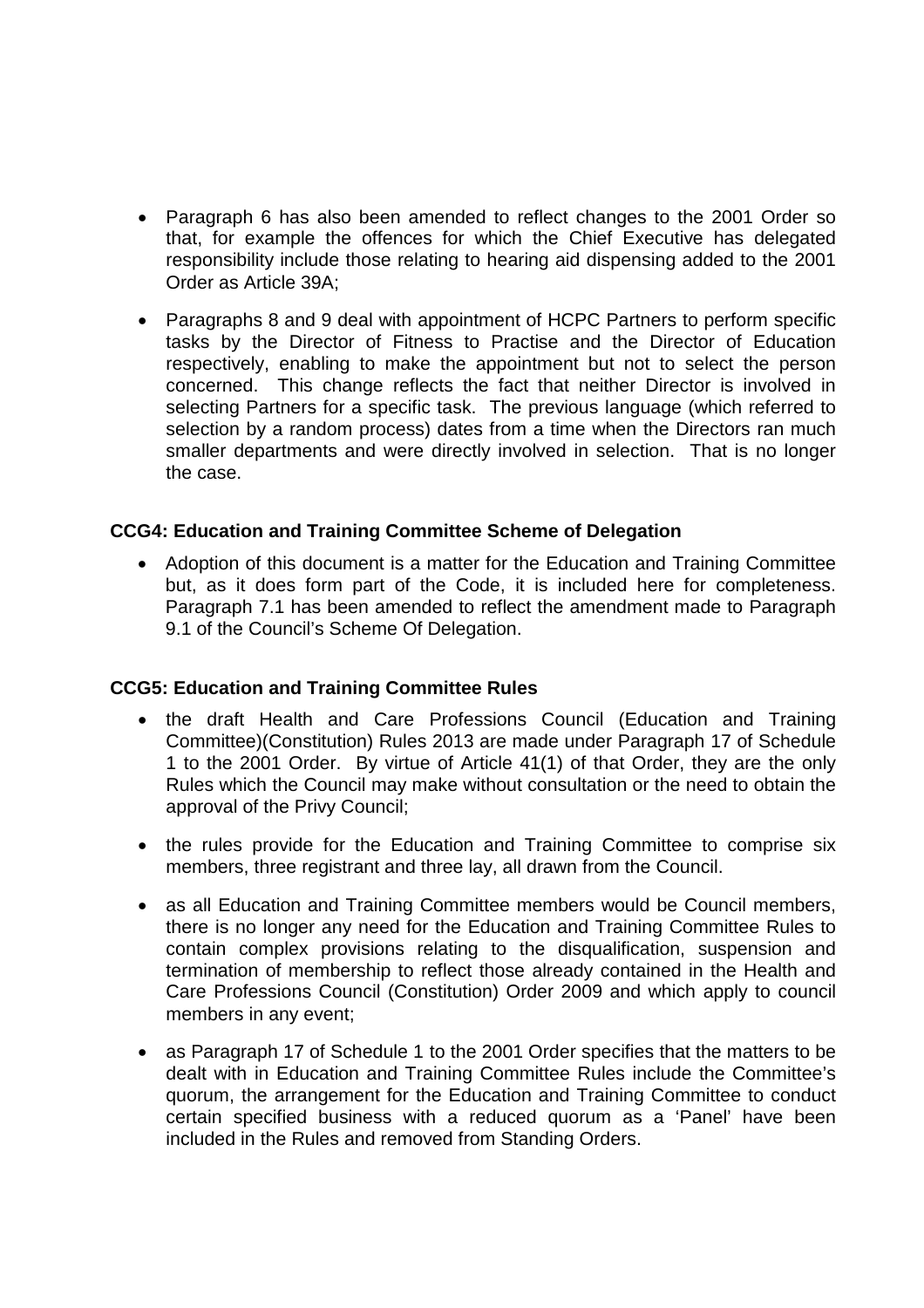### **CCG6: Code of Conduct**

- role descriptions have been added for Members and Chairs which were previously in a separate document;
- paragraph 5 of Appendix C (complaints against Council Members), which provided for the Chair of the Conduct and Competence Committee to exercise the functions of the Chair if the latter is unable to act or is the subject of a complaint has been amended to refer to the Chair of the Education and Training Committee. This reflects the fact that the Conduct And Competence Committee (and other Practice Committees) are no longer chaired by Council members and only exercise adjudicative functions.

### **CCG7: Declaration of Member's Interest**

- the document has been renamed to make it clear that it is a declaration, the content of which will be included in the Register of Members' Interests;
- superfluous numbering has been removed.

### **CCG8: Anti-bribery and inducements policy**

• content has been added in respect of the Bribery Act 2010 and the title of the document has been amended accordingly.

### **CCG9: Member and Employee Protocol**

• no material change.

### **CCG10: Financial Regulations**

• the Regulations have been revised to take account of the abolition of the Finance and Resources Committee.

### **CCG11: Professional Liaison Groups**

• this is a new document. It was not previously Part of the Code but reflects current Council policy on the establishment of PLGs.

### **Decisions**

Council is asked to resolve that:

1. the Education and Training Committee (Constitution) Rules 2013 be made in the form of Attachment CCG5 and that the Chair and Chief Executive and Registrar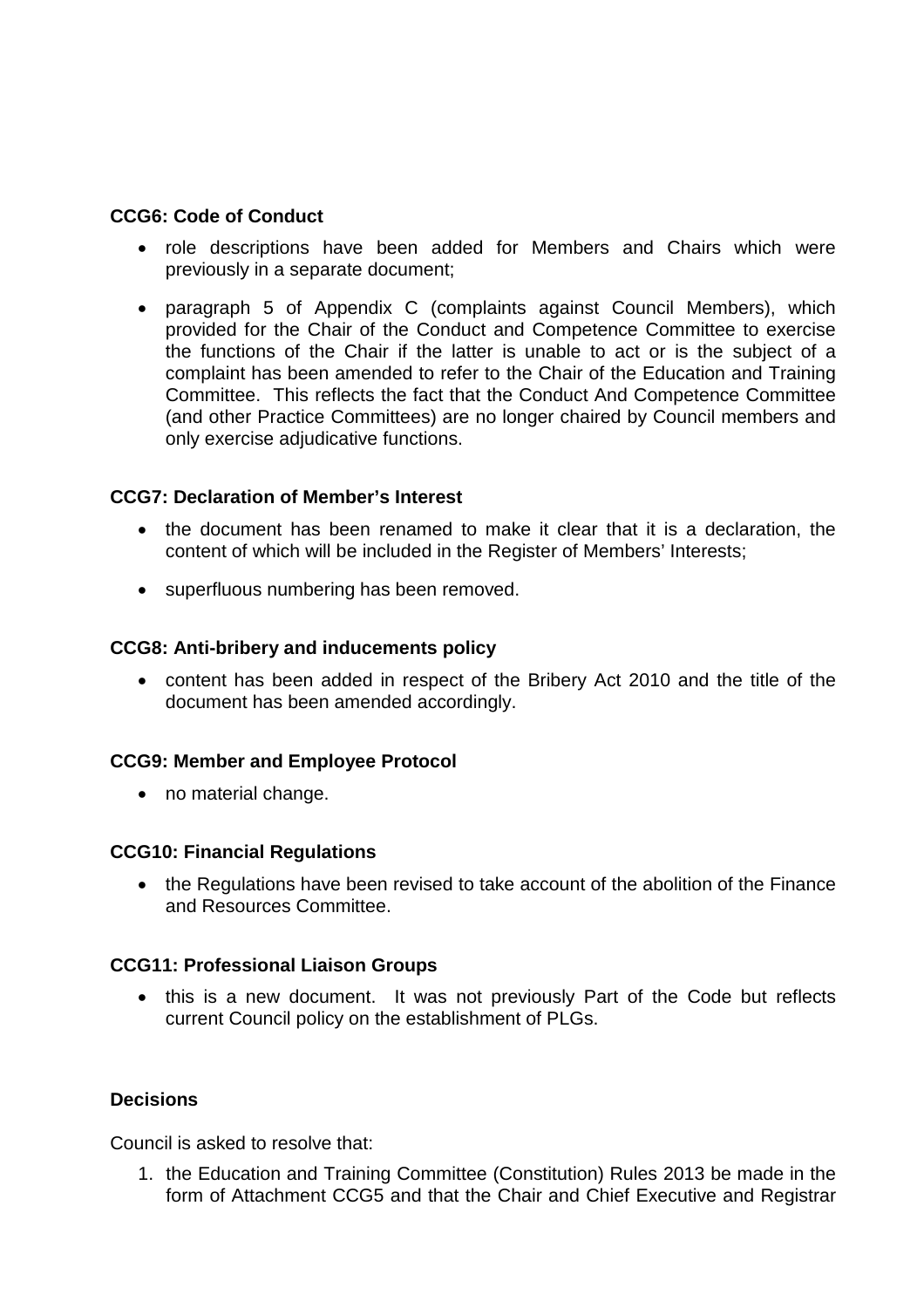be authorised to execute those Rules on behalf of the Council by affixing to them the common seal of the Council;

- 2. Attachments CCG1 and CCG2 be adopted by the Council and apply from 1st January 2014;
- 3. Attachments CCG3 and CCG6 CCG11 be adopted by the Council;
- 4. the Education and Training Committee be invited to adopt Attachment CCG4 (Education and Training Committee Scheme of Delegation);
- 5. subject to the foregoing decision of the Education and Training Committee in respect of CCG4, that Attachments CCG1 - CCG11 form the Code of Corporate Governance of the Health and Care Professions Council with effect from 1<sup>st</sup> January 2014.

### **Background information**

None

### **Resource implications**

None

### **Financial implications**

The implications of reducing the number of Committees of HCPC are discussed as part of the "Restructure of Committees" paper.

### **Appendices**

Code of Corporate Governance

### **Date of paper**

5 September 2013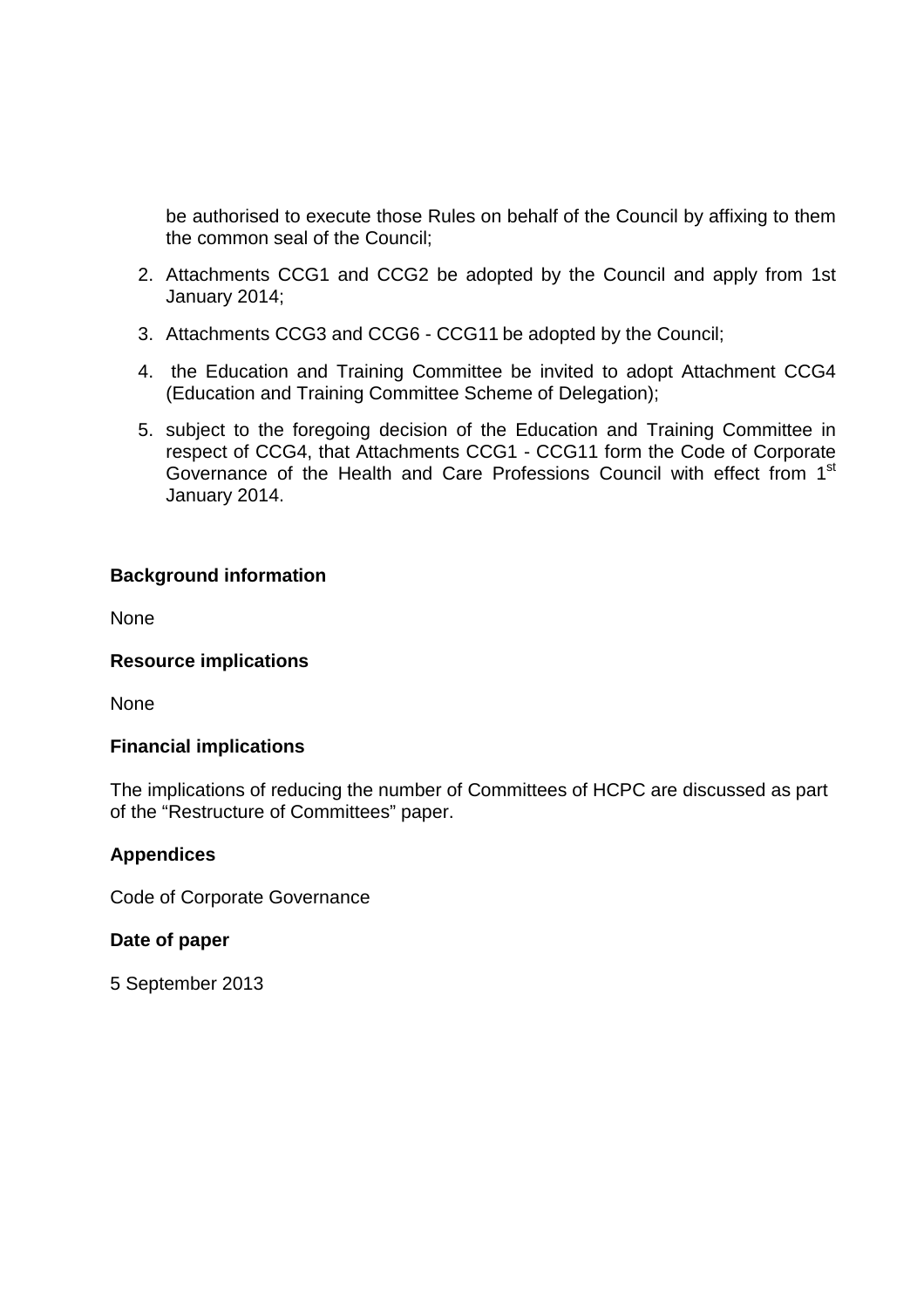# health & care hcpc professions<br>council

# **STANDING ORDERS OF THE HEALTH AND CARE PROFESSIONS COUNCIL**

### **1 Application and Interpretation**

- 1.1 These Standing Orders, together with the provisions of the Health and Social Work Professions Order 2001 and the Health and Care Professions Council (Constitution) Order 2009 (together, **the Orders**), establish the basic rules about how the Council conducts its proceedings.
- 1.2 Unless the context otherwise requires, terms used in the Standing Orders have the same meaning as in the Orders.
- 1.3 If a procedural point arises during a meeting of the Council which is not covered by these Standing Orders (or the Orders), the common law rules concerning the conduct of meetings will apply.
- 1.4 The Chair is the final authority as to the interpretation of these Standing Orders.

### **2 Suspension of Standing Orders**

The Council may suspend any Standing Order (other than one prescribed by or under the Orders) by resolution of the Members present and voting.

### **3 Frequency of Meetings**

- 3.1 The Council shall meet in ordinary session (**Ordinary Meeting**) not less than six times in each year and at such other times as the Council shall decide.
- 3.2 In addition to Ordinary Meetings, a special session of the Council (**Special Meeting**) may be convened by the Secretary upon the written request of the Chair or any four Members of the Council.
- 3.3 A written request for a Special Meeting to be held shall include details of the business to be transacted at that meeting.
- 3.4 A Special Meeting shall take place within 14 days of the Secretary receiving the request for the meeting to be held.

### **4 Adjournment of Meeting**

4.1 The Chair may, with the consent of the Council, adjourn a meeting, but no business shall be transacted at an adjourned meeting other than the business which had not been disposed of when the adjournment took place.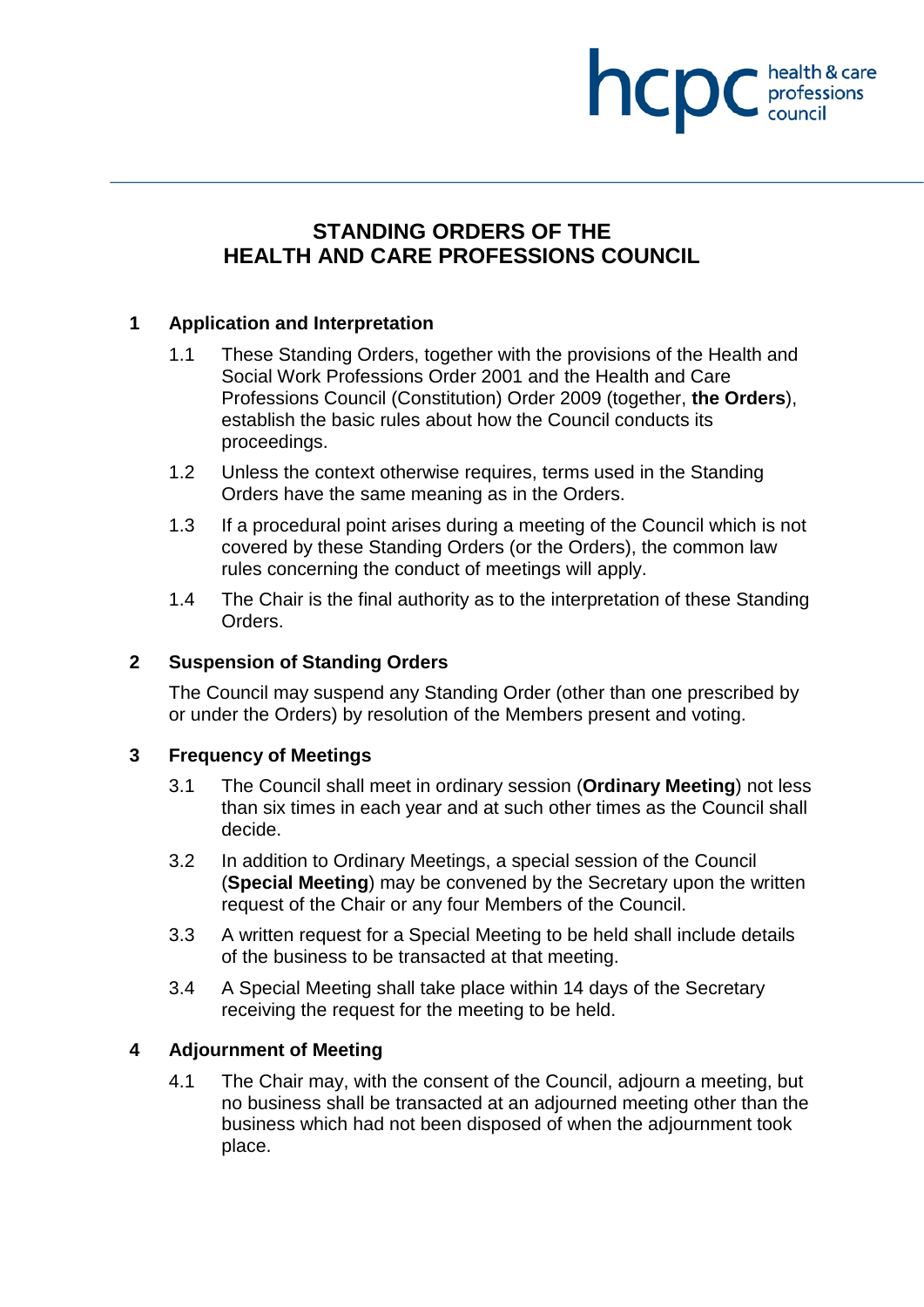4.2 If a meeting is adjourned for more than seven days (but not otherwise), notice of the meeting shall be given as if it was an Ordinary Meeting.

### **5 Access to meetings**

- 5.1 All meetings of the Council shall be open to the public unless the business under consideration concerns:
	- 5.1.1 information relating to a registrant, former registrant or applicant for registration;
	- 5.1.2 information relating to an employee or office holder, former employee or applicant for any post or office;
	- 5.1.3 the terms of, or expenditure under, a tender or contract for the purchase or supply of goods or services or the acquisition or disposal of property;
	- 5.1.4 negotiations or consultation concerning labour relations between the Council and its employees;
	- 5.1.5 any issue relating to legal proceedings which are being contemplated or instituted by or against the Council;
	- 5.1.6 action being taken to prevent or detect crime or to prosecute offenders;
	- 5.1.7 the source of information given to the Council in confidence; or
	- 5.1.8 any other matter which, in the opinion of the Chair, is confidential or the public disclosure of which would prejudice the effective discharge of the Council's functions.

### **6 Notice of Meetings**

- 6.1 The Secretary shall give Members not less than seven days notice of the time and place of a meeting.
- 6.2 If for any reason a meeting is convened at shorter notice, then the Secretary shall give Members notice of the time and place of the meeting at the time that the meeting is convened.
- 6.3 Failure to send notice of a meeting to a Member shall not invalidate the proceedings of that meeting.

### **7 Agenda**

- 7.1 The Secretary shall issue an agenda for each meeting.
- 7.2 Except in cases of urgency or where circumstances make it impracticable to do so, the agenda for a meeting and any accompanying papers will be sent to Members seven days before the meeting.

### **8 Chair**

8.1 The Chair shall preside at any meeting of the Council.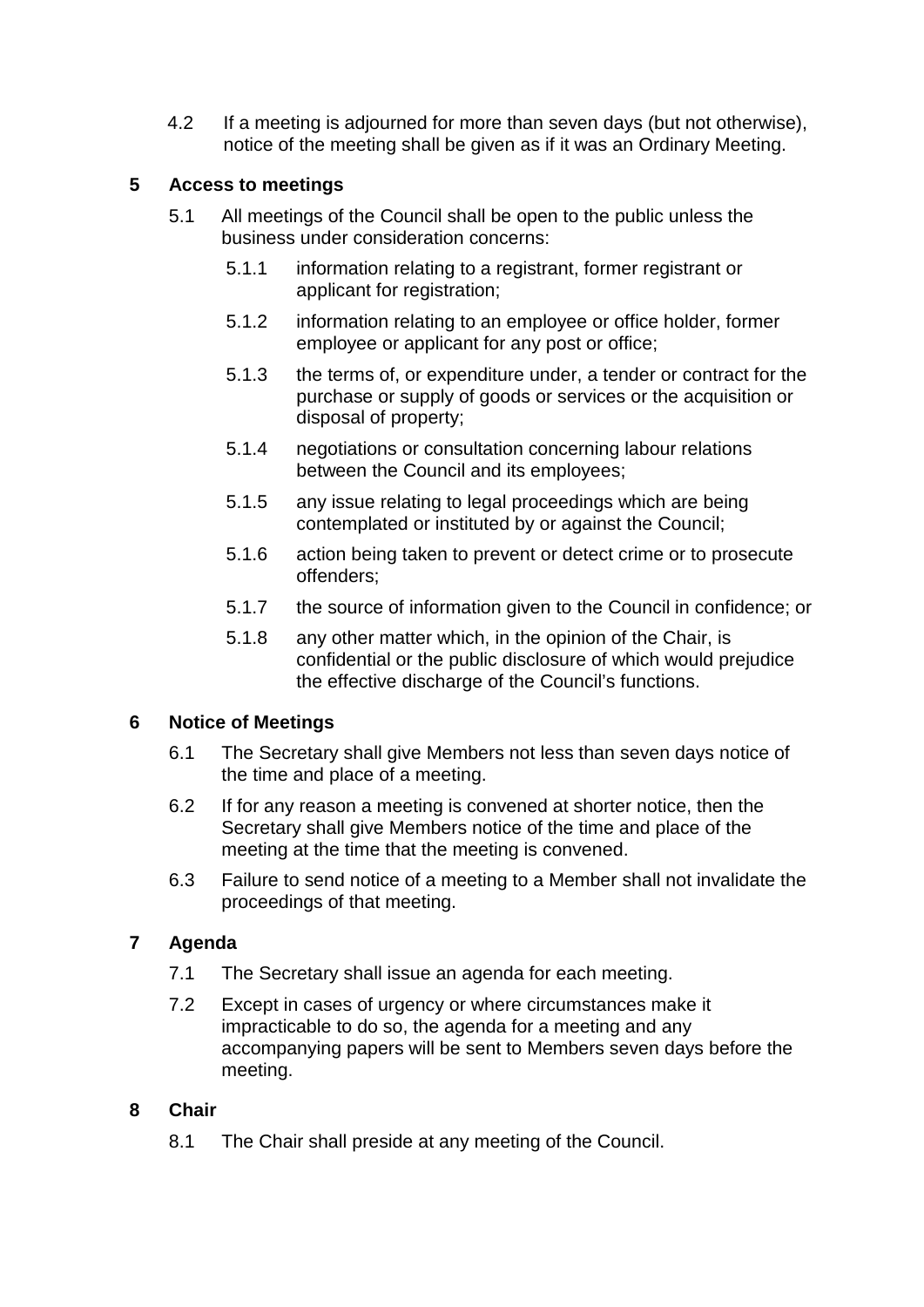- 8.2 If the Chair is absent from, or otherwise unable to preside at, a meeting the Members present shall nominate one of their number to serve as chair at that meeting.
- 8.3 In these Standing Orders, references to the **Chair** include a Member presiding at a meeting of the Council in place of the Chair.

### **9 Quorum**

- 9.1 The quorum at any meeting of the Council shall be seven Members.
- 9.2 If a quorum is not present within 15 minutes of the time appointed for a meeting to commence, all business which should have been transacted at that meeting shall be held over until the next Ordinary Meeting, unless a Special Meeting is called in the meantime for the transaction of that business.
- 9.3 If, during a meeting of the Council, it appears to the Chair that a quorum has ceased to exist, business will be suspended and the number of Members present counted and, if:
	- 9.3.1 a quorum exists, the business will proceed;
	- 9.3.2 a quorum does not exist, the meeting will be dissolved and all remaining business will be adjourned to the next Ordinary Meeting.

### **10 Conduct of Meetings**

- 10.1 The order of business at a meeting shall follow that set out in the agenda unless it is varied by the Chair with the consent of the meeting.
- 10.2 A Member may only initiate a debate or move a motion on a matter which is not on the agenda with the consent of the meeting.
- 10.3 All motions must relate to matters that are within or related to the functions of the Council.
- 10.4 Members shall not make derogatory personal references or use offensive expressions or improper language to any other Member or any employee of the Council.
- 10.5 A Member must speak to the subject under discussion. The Chair may call attention to any irrelevance, repetition, unbecoming language or other improper conduct on the part of a Member and, where the Member persists in that conduct, may direct that Member to cease speaking.
- 10.6 A ruling by the Chair on any question of order, whether or not provided for by the Standing Orders, shall be final and shall not be open to debate.

### **11 Voting**

11.1 Except where the Orders specify a different requirement, any question at a meeting shall be decided by a majority of the Members present voting by a show of hands.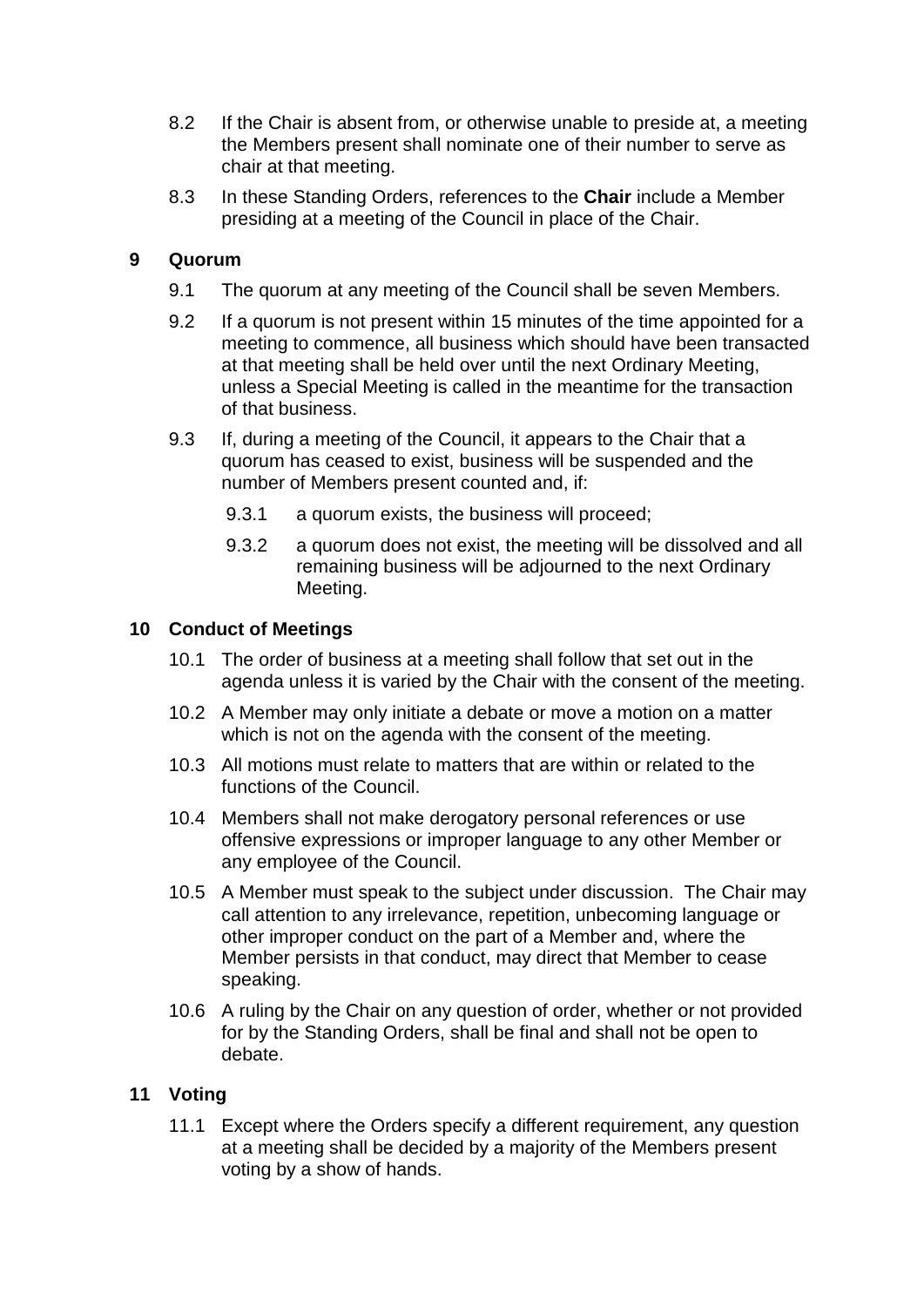11.2 In the event of an equality of votes, the Chair shall be entitled to an additional casting vote.

### **12 Minutes of Council meetings**

- 12.1 The Secretary shall keep minutes of each meeting which shall include a record of the Members present at that meeting.
- 12.2 At each meeting, the minutes of the preceding meeting shall be confirmed (or confirmed as amended) and be signed by the Chair as a true record of that meeting.
- 12.3 The signed minutes of a meeting shall, unless the contrary is proved, be conclusive proof of the proceedings of that meeting.

### **13 Duration**

Subject to Standing Order 9.2, a meeting shall start at the time set out in the notice of meeting and shall normally continue until all of the business on the agenda has been disposed of, but the duration of a meeting may only exceed three hours with the consent of the Members present.

### **14 Disorder**

- 14.1 If, in the opinion of the Chair, a Member has persistently disregarded the ruling of the Chair or behaved in a manner which is obstructing the business of the meeting, the Chair may order that Member to withdraw from the whole or part of the remainder of the meeting.
- 14.2 In the event of a disturbance which, in the opinion of the Chair, prevents the orderly conduct of business, the Chair may adjourn the meeting for such period as the Chair considers appropriate.
- 14.3 If a person other than a Member interrupts the proceedings at any meeting, the Chair may order that person to be removed from the meeting or may order the part of the room which is open to the public to be cleared.

### **15 Members' interests**

- 15.1 Members shall make a declaration of their personal interests in the form required by the Council (which shall be published in the Council's Register of Members' Interests) and shall ensure that their interests as set out in that Register are accurate and up to date.
- 15.2 The agenda for every meeting shall include as an item of business the declaration of interests. A member who has a personal interest in any matter under consideration at that meeting, whether or not declared in the Register of Members' Interests, shall promptly disclose that interest to the meeting. If the interest is a prejudicial interest, the member shall withdraw from the meeting during the Council's consideration of that matter.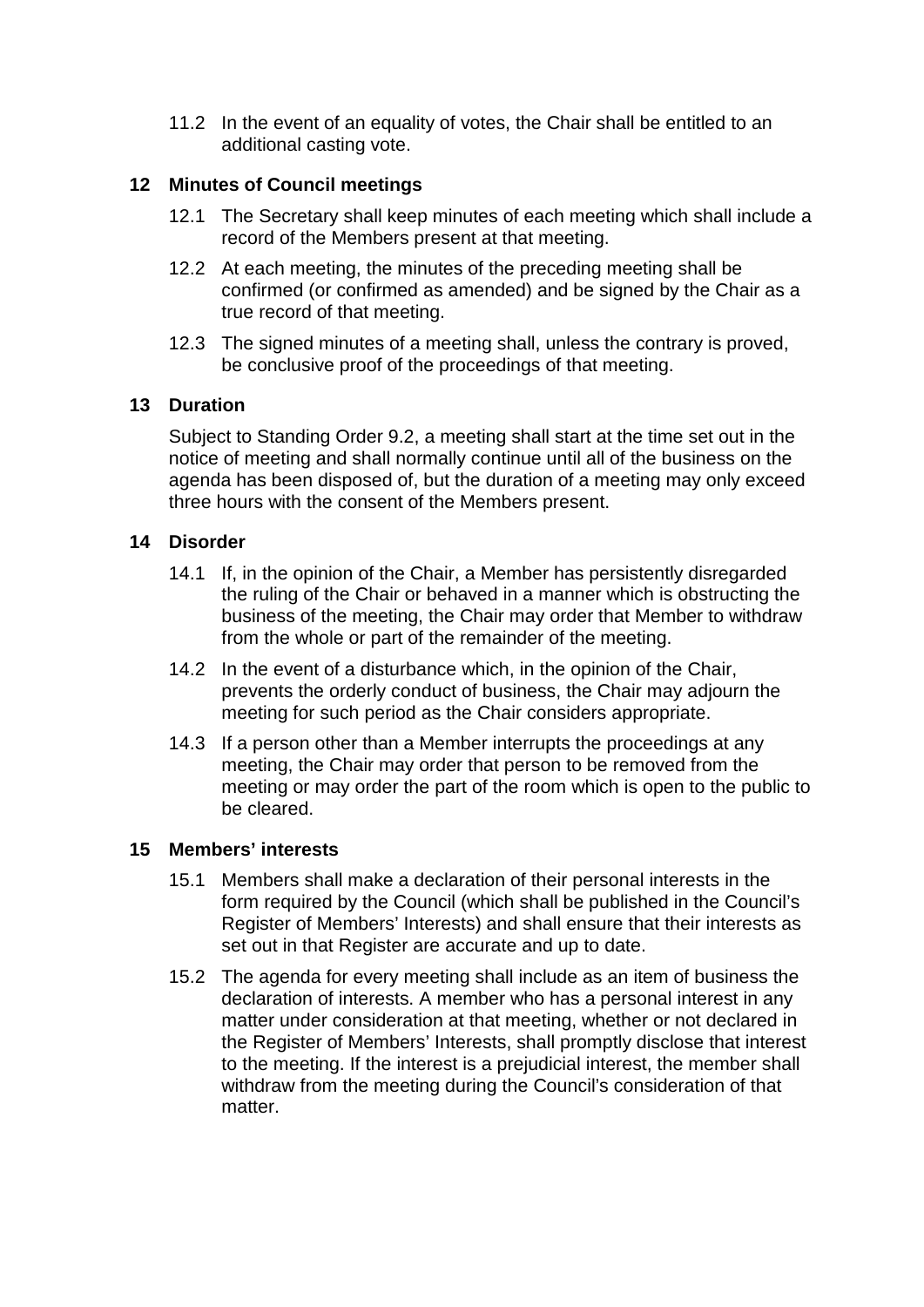### **16 Code of conduct**

Members shall comply with the Code of Conduct adopted by the Council.

### **17 Members' education, training and performance**

- 17.1 The Council shall establish standards of education and training for Members and, as part of those standards, shall arrange for Members to undergo training to assist them in their performance of their duties.
- 17.2 The Council shall establish standards of attendance and performance for members, including a system of annual performance appraisal.
- 17.3 Members shall comply with the standards established by the Council under this Standing Order and shall not, without reasonable excuse, refuse to participate in the training or appraisal processes.

### **18 Provisional suspension of Members**

- 18.1 If circumstances arise which may result in a Member being suspended or removed from office by the Privy Council under the Orders, the Council may resolve that the Member shall be provisionally suspended from office until such time as the Privy Council has reached a decision on whether to suspend or remove the Member.
- 18.2 A Member who is provisionally suspended shall not be entitled to participate in meetings of the Council or to exercise any other functions of a Member.

### **19 Approval of resolutions without meeting**

A resolution which, with the consent of the Chair, is circulated to, and approved in writing or electronic form by not less than three quarters of the Members entitled to receive notice of and attend a meeting of the Council shall be as valid as if it had been passed at such a meeting.

### **20 Emergency Action**

- 20.1 In an emergency, where a decision must be made by the Council before its next meeting, the powers and duties of the Council may be exercised by the Chair (**Emergency Action**).
- 20.2 For this purpose an **emergency** means circumstances in which:
	- 20.2.1 the HCPC will be unable to discharge its statutory functions or be exposed to a significant level of risk if urgent action is not taken; or
	- 20.2.2 urgent action must be taken to prevent loss, damage or significant disadvantage to the HCPC.
- 20.3 Before taking any Emergency Action, the Chair must consult the Registrar.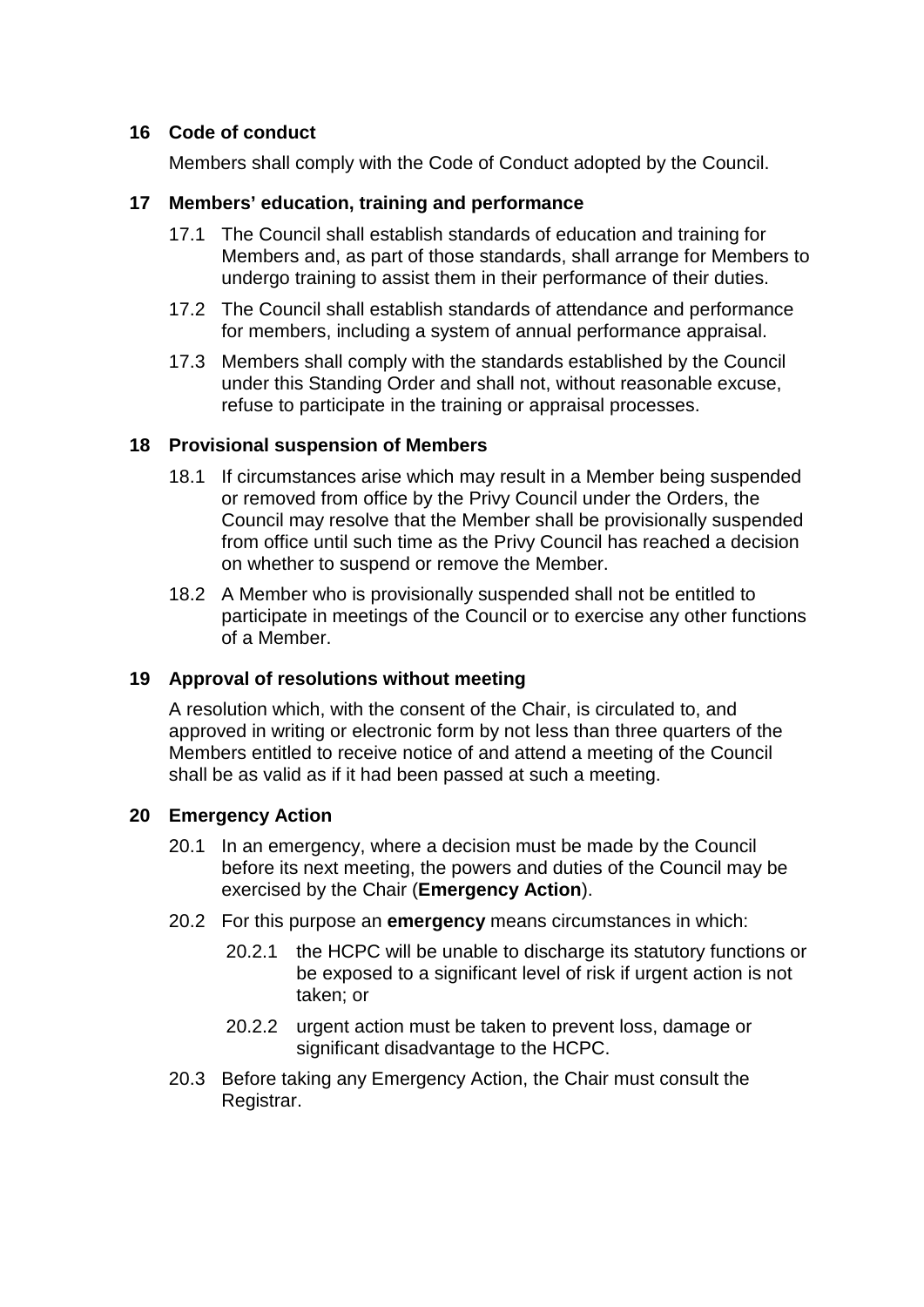- 20.4 The Registrar shall make reasonable efforts to inform Members of the proposed Emergency Action or, where it is impracticable to do so, shall inform Members as soon as possible after Emergency Action has been taken but failure to do either shall not invalidate any Emergency Action.
- 20.5 The Emergency Action functions of the Chair and Registrar may be exercised by such other persons as the Chair and Registrar may respectively nominate in writing.

### **21 The Secretary**

- 21.1 The Registrar shall be the secretary to the Council.
- 21.2 The Registrar, with the consent of the Council, may appoint another person to act as secretary to the Council.
- 21.3 In these Standing Orders, references to the **Secretary** mean the Registrar or, where a person has been appointed in accordance with Standing Order 21.2, that person.

### **22 The Registrar, Secretary and advisers**

- 21.1 The Registrar shall be entitled to attend and speak at meetings of the Council.
- 21.2 The Secretary or any other person advising on the business before a meeting of the Council (including advising the Chair on issues of order) may attend and, with the consent of the Chair, speak at that meeting.

### **23 Common Seal**

- 23.1 The Common Seal of the Council shall be kept in safe custody by the Registrar or a person appointed by the Registrar.
- 23.2 The Common Seal shall only be affixed to a document with the consent of the Council or of a Committee to which that power has been delegated and where the seal is affixed to a document, it shall also be signed by the Registrar and by a Member of the Council.

### **24 Adoption**

These Standing Orders were adopted by the Council on 17<sup>th</sup> September 2013 and supersede all previous versions. They apply to any Council meeting held on or after 1<sup>st</sup> January 2014.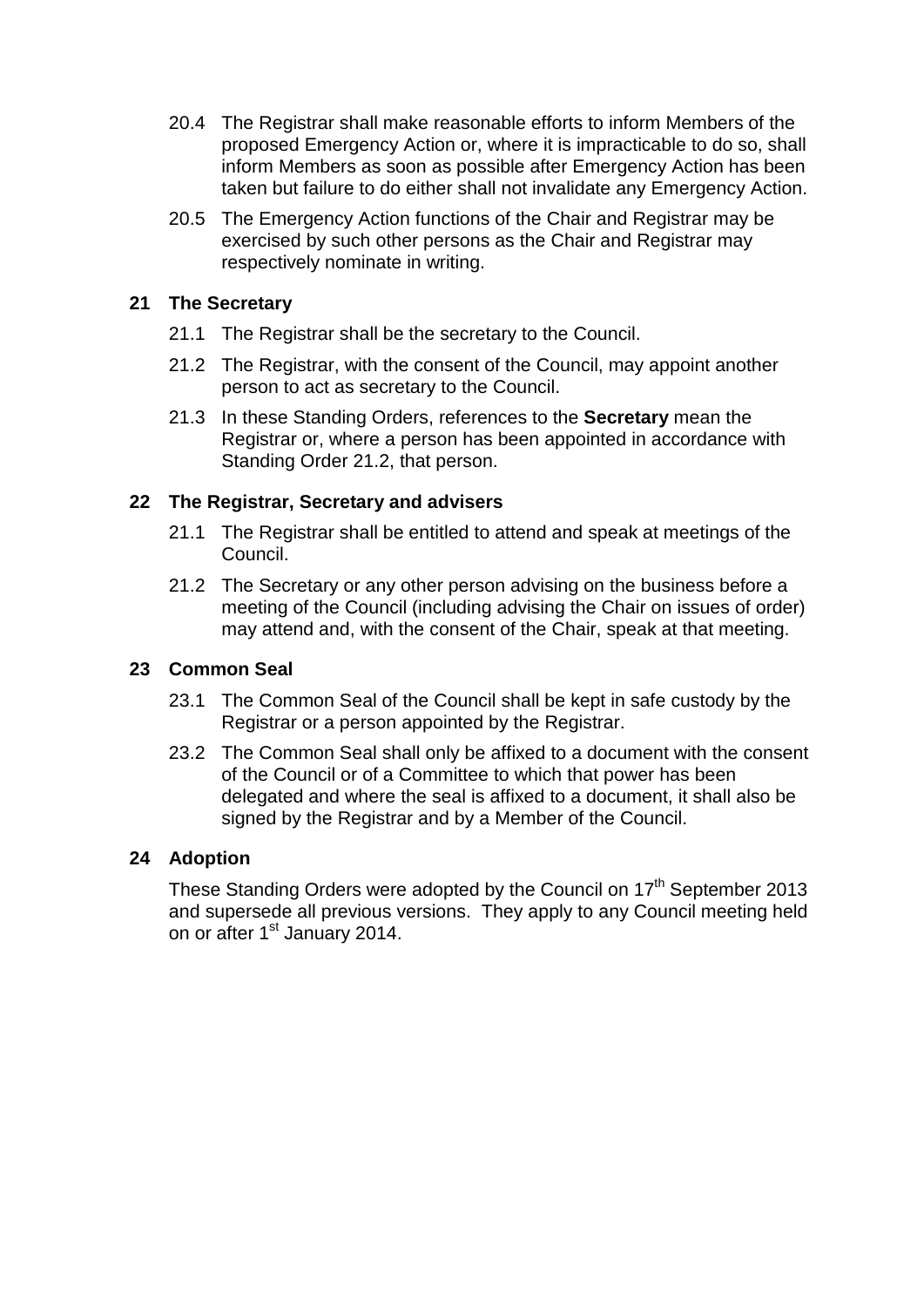# **STANDING ORDERS FOR COMMITTEES OF THE HEALTH AND CARE PROFESSIONS COUNCIL**

health & care

professions<br>council

hcpc

### **1 Application and Interpretation**

- 1.1 These Standing Orders, together with the provisions of the Health and Social Work Professions Order 2001 (**the 2001 Order**), establish the basic rules about how HCPC committees and sub-committees conduct their proceedings.
- 1.2 In these Standing Orders, **Committee** means any committee or subcommittee to which they apply and, unless the context requires otherwise, terms used in the Standing Orders have the same meaning as in the 2001 Order.
- 1.3 If a procedural point arises during a meeting which is not covered by these Standing Orders or the 2001 Order, the common law rules concerning the conduct of meetings will apply.
- 1.4 The Committee Chair is the final authority as to the interpretation of these Standing Orders.
- 1.5 These Standing Orders do not apply to the proceedings of the HCPC Practice Committees, the proceedings of which are governed by statutory rules made under the 2001 Order.

### **2 Composition of committees**

- 2.1 The composition of the Education and Training Committee shall be determined by the Council in accordance with rules made by it under paragraph 17 of Schedule 1 to the 2001 Order.
- 2.2 The Audit Committee, which shall perform the functions set out in Annex A to these Standing Orders, shall comprise three members, appointed by the Council on such terms as it shall determine of which:
	- 2.2.1 at least one member shall have recent, significant and relevant financial experience;
	- 2.2.2 at least two members shall be members of Council; and
	- 2.2.3 at least one member shall not be a member of Council.
- 2.3 The membership, terms of office and terms of reference of any other Committee shall be as determined by the Council.

### **3 Frequency of Meetings**

3.1 Subject to Standing Order 3.2, the Committee shall meet at such times as the Committee shall determine.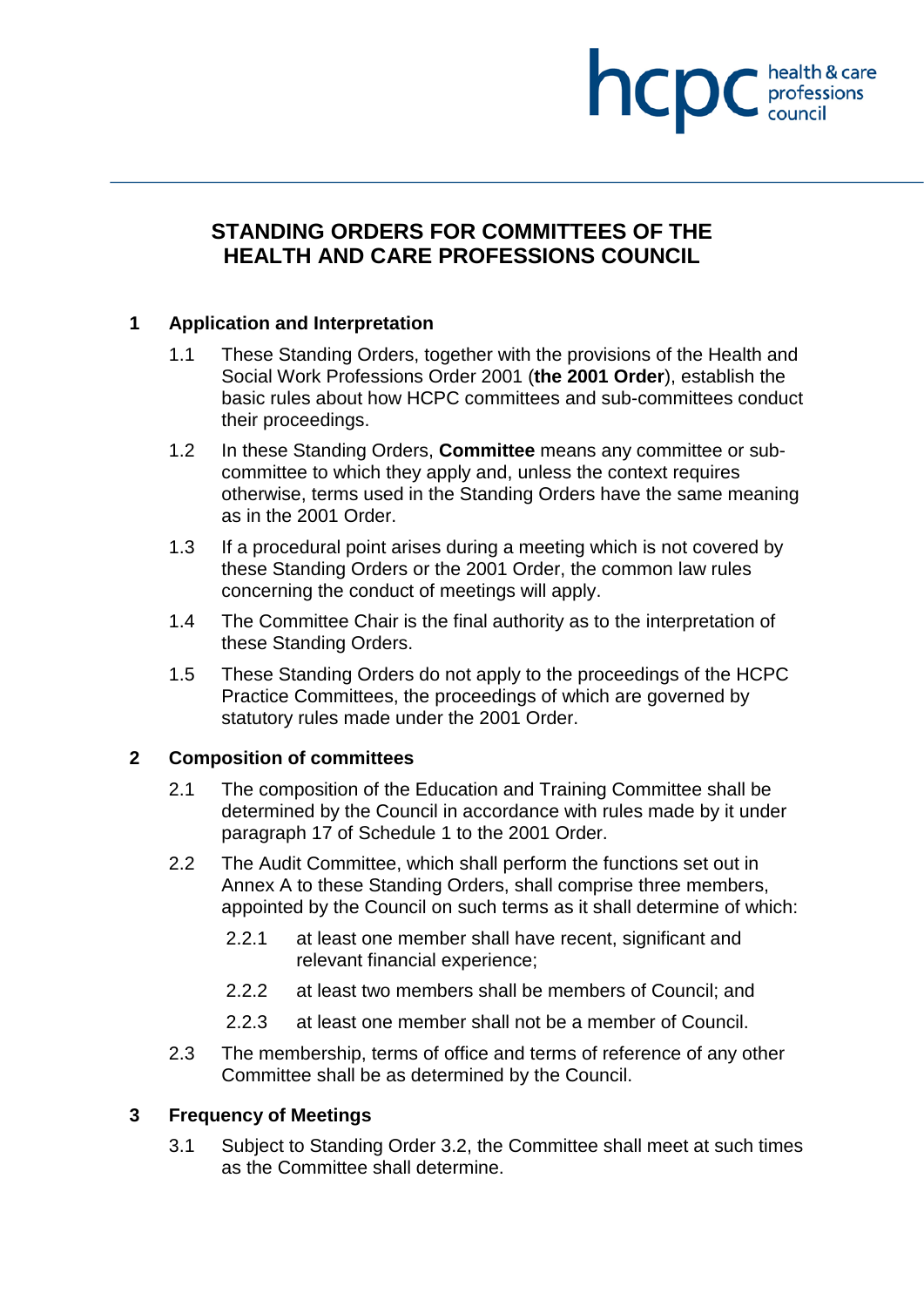- 3.2 As a minimum:
	- 3.2.1 the Education and Training Committee shall meet not less four times in each year, on dates correlated with the Council's cycle of meetings; and
	- 3.2.2 the Audit Committee shall meet not less than three times in each year, on dates which coincide with key dates within the financial reporting and audit cycle.

### **4 Adjournment of Meeting**

- 4.1 The Chair may, with the consent of the Committee, adjourn a meeting, but no business shall be transacted at an adjourned meeting other than the business which had not been disposed of when the adjournment took place.
- 4.2 If a meeting is adjourned for more than seven days (but not otherwise), notice of the meeting shall be given in accordance with Standing Order 6.

### **5 Access to meetings**

- 5.1 All meetings of the Committee shall be open to the public unless the business under consideration concerns:
	- 5.1.1 information relating to a registrant, former registrant or applicant for registration;
	- 5.1.2 information relating to an employee or office holder, former employee or applicant for any post or office;
	- 5.1.3 the terms of, or expenditure under, a tender or contract for the purchase or supply of goods or services or the acquisition or disposal of property;
	- 5.1.4 negotiations or consultation concerning labour relations between the Council and its employees;
	- 5.1.5 any issue relating to legal proceedings which are being contemplated or instituted by or against the Council;
	- 5.1.6 action being taken to prevent or detect crime or to prosecute offenders;
	- 5.1.7 the source of information given to the Committee in confidence; or
	- 5.1.8 any other matter which, in the opinion of the Chair, is confidential or the public disclosure of which would prejudice the effective discharge of the Committee's functions.

### **6 Notice of Meetings**

6.1 The Secretary shall give Members not less than seven days notice of the time and place of a meeting.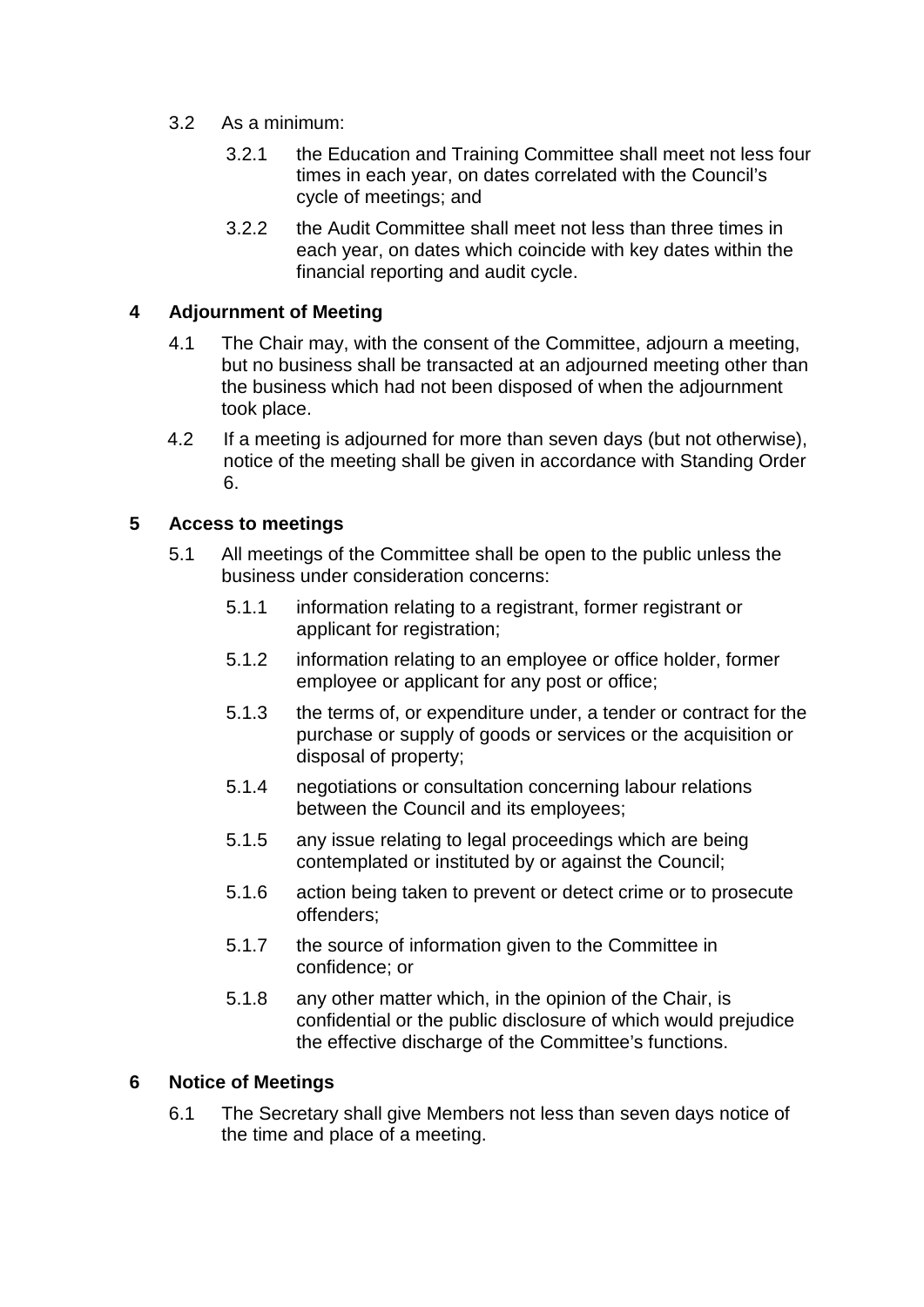- 6.2 If for any reason a meeting is convened at shorter notice, then the Secretary shall give Members notice of the time and place of the meeting at the time that the meeting is convened.
- 6.3 Failure to send notice of a meeting to a Member shall not invalidate the proceedings of that meeting.

### **7 Agenda**

- 7.1 The Secretary shall issue an agenda for each meeting.
- 7.2 Except in cases of urgency or where circumstances make it impracticable to do so, the agenda for a meeting and any accompanying papers will be sent to Members seven days before the meeting.

### **8 Chair**

- 8.1 The Chair of the Committee, who shall be appointed by the Council on such terms as it shall determine, shall preside at any meeting of the Committee.
- 8.2 If the Chair is absent from, or otherwise unable to preside at, a meeting the Members present shall nominate one of their number to serve as chair at that meeting.
- 8.3 In these Standing Orders, references to the **Chair** include a Member presiding at a meeting of the Committee in place of the Chair.

### **9 Quorum**

- 9.1 The quorum at a meeting of the Committee shall be:
	- 9.1.1 in the case of the Education and Training Committee, as provided for in rules made by the Council under paragraph 17 of Schedule 1 to the 2001 Order;
	- 9.1.2 in the case of the Audit Committee, any two Members; and
	- 9.1.3 in any other case, half of the Members of the Committee plus one.
- 9.2 If a quorum is not present within 15 minutes of the time appointed for a meeting to commence, all business which should have been transacted at that meeting shall be held over until the next Ordinary Meeting, unless a Special Meeting is called in the meantime for the transaction of that business.
- 9.3 If, during a meeting of the Committee, it appears to the Chair that a quorum has ceased to exist, business will be suspended and the number of Members present counted and, if:
	- 9.3.1 a quorum exists, the business will proceed;
	- 9.3.2 a quorum does not exist, the meeting will be dissolved and all remaining business will be adjourned to the next meeting of the Committee.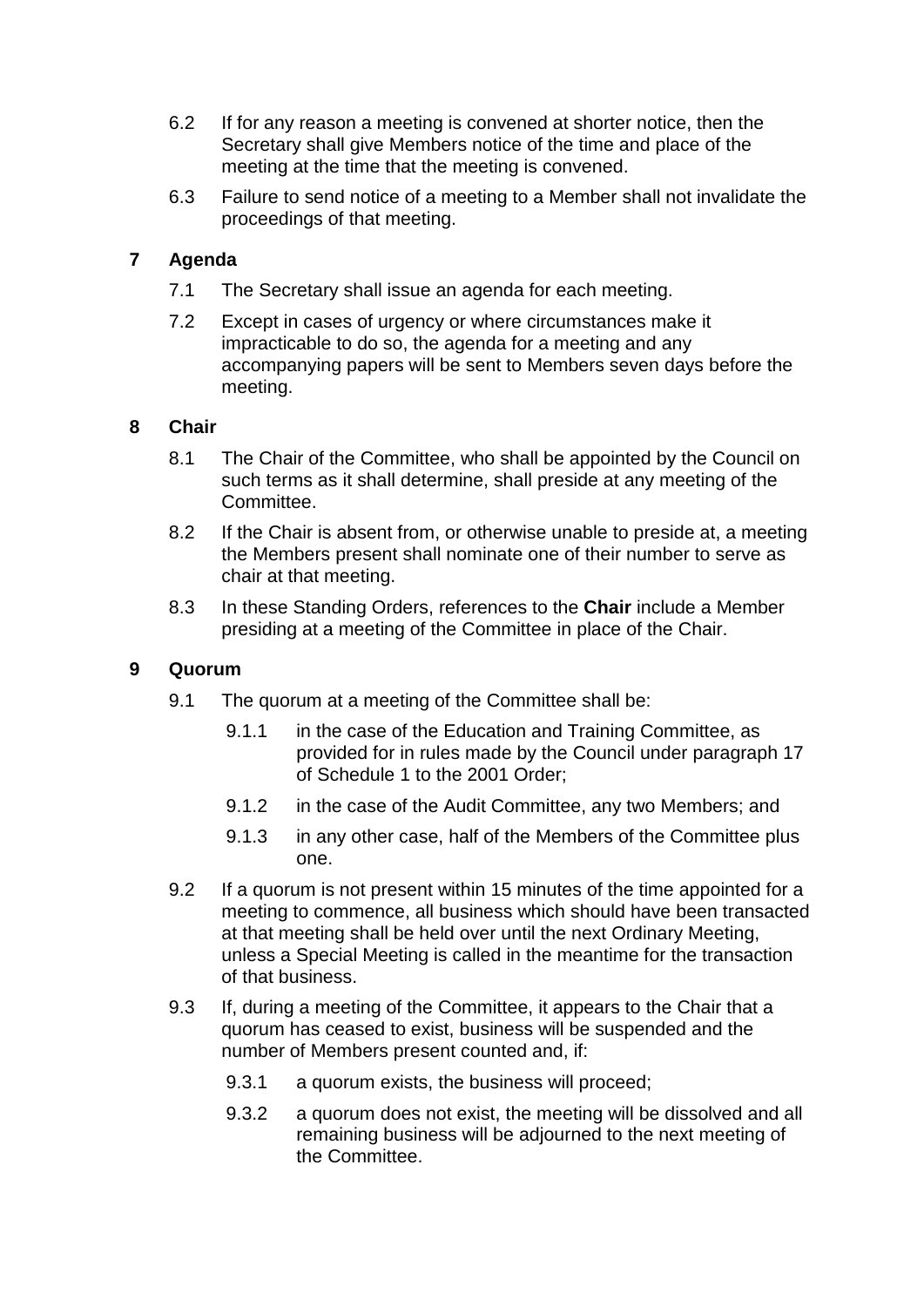### **10 Conduct of Meetings**

- 10.1 The order of business at a meeting shall follow that set out in the agenda unless it is varied by the Chair with the consent of the meeting.
- 10.2 A Member may only initiate a debate or move a motion on a matter which is not on the agenda with the consent of the meeting.
- 10.3 All motions must relate to matters that are within or related to the functions of the Committee.
- 10.4 Members shall not make derogatory personal references or use offensive expressions or improper language to any other Member or any employee of the Council.
- 10.5 A Member must speak to the subject under discussion. The Chair may call attention to any irrelevance, repetition, unbecoming language or other improper conduct on the part of a Member and, where the Member persists in that conduct, may direct that Member to cease speaking.
- 10.6 A ruling by the Chair on any question of order, whether or not provided for by the Standing Orders, shall be final and shall not be open to debate.

### **11 Voting**

- 11.1 Except where the 2001 Order specifies a different requirement, any question at a meeting shall be decided by a majority of the Members present voting by a show of hands.
- 11.2 In the event of an equality of votes, the Chair shall be entitled to an additional casting vote.

### **12 Minutes of meetings**

- 12.1 The Secretary shall keep minutes of each meeting which shall include a record of the Members present at that meeting.
- 12.2 At each meeting, the minutes of the preceding meeting shall be confirmed (or confirmed as amended) and be signed by the Chair as a true record of that meeting.
- 12.3 The signed minutes of a meeting shall, unless the contrary is proved. be conclusive proof of the proceedings of that meeting.

### **13 Duration**

Subject to Standing Order 9.2, a meeting shall start at the time set out in the notice of meeting and shall normally continue until all of the business on the agenda has been disposed of, but the duration of a meeting may only exceed three hours with the consent of the Members present.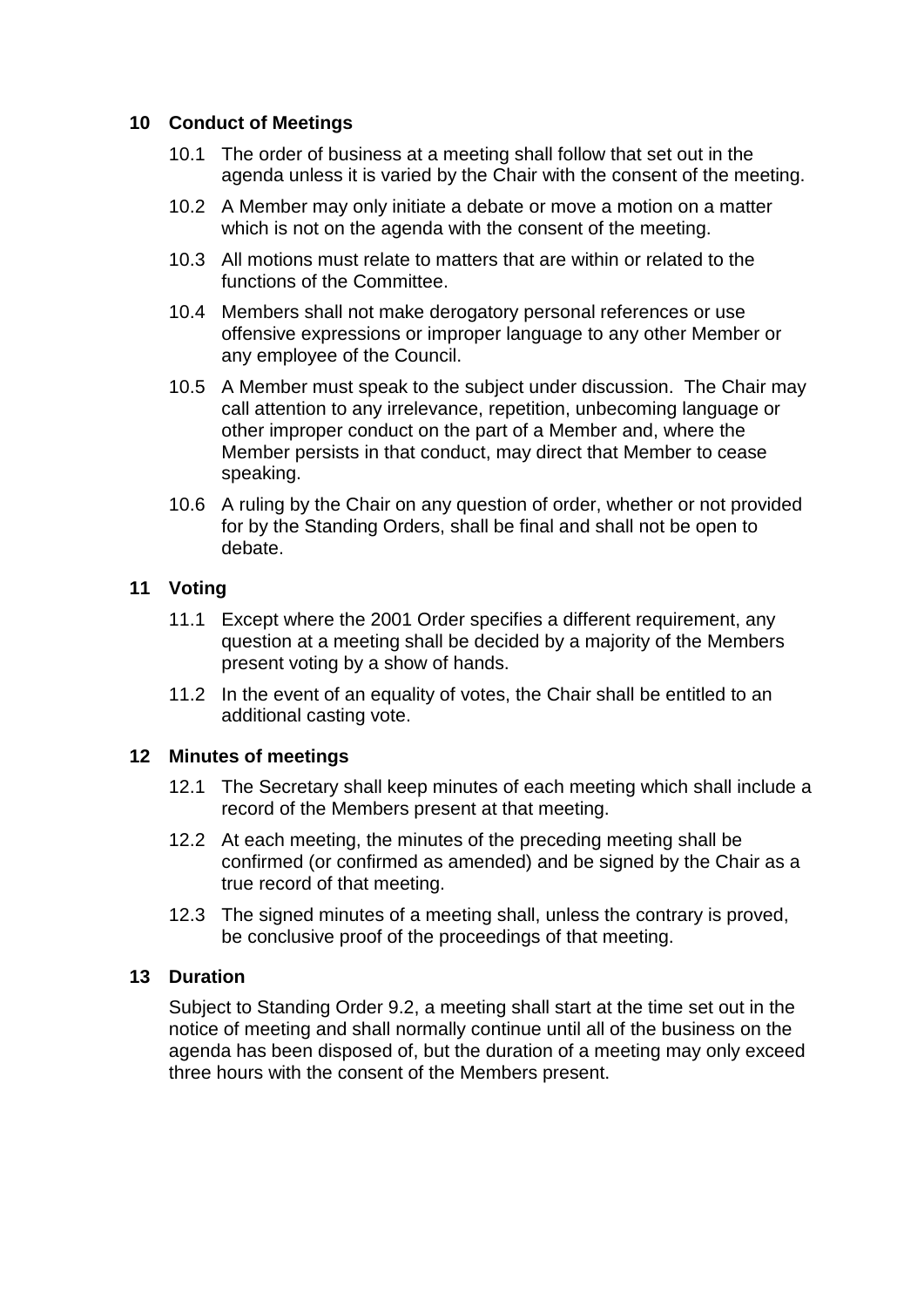### **14 Disorder**

- 14.1 If, in the opinion of the Chair, a Member has persistently disregarded the ruling of the Chair or behaved in a manner which is obstructing the business of the meeting, the Chair may order that Member to withdraw from the whole or part of the remainder of the meeting.
- 14.2 In the event of a disturbance which, in the opinion of the Chair, prevents the orderly conduct of business, the Chair may adjourn the meeting for such period as the Chair considers appropriate.
- 14.3 If a person other than a Member interrupts the proceedings at any meeting, the Chair may order that person to be removed from the meeting or may order the part of the room which is open to the public to be cleared.

### **15 Members' interests**

- 15.1 Members shall make a declaration of their personal interests in the form required by the Council (which shall be published in the Council's Register of Members' Interests) and shall ensure that their interests as set out in that Register are accurate and up to date.
- 15.2 The agenda for every meeting shall include as an item of business the declaration of interests. A member who has a personal interest in any matter under consideration at that meeting, whether or not declared in the Register of Members' Interests, shall promptly disclose that interest to the meeting. If the interest is a prejudicial interest, the member shall withdraw from the meeting during the Committee's consideration of that matter.

### **16 Code of conduct**

Members shall comply with the Code of Conduct adopted by the Council.

### **17 Members' education, training and performance**

- 17.1 The Council shall establish standards of education and training for Members and, as part of those standards, shall arrange for Members to undergo training to assist them in their performance of their duties.
- 17.2 The Council shall establish standards of attendance and performance for members, including a system of annual performance appraisal.
- 17.3 Members shall comply with the standards established by the Council under this Standing Order and shall not, without reasonable excuse, refuse to participate in the training or appraisal processes.

### **18 Approval of resolutions without meeting**

A resolution which, with the consent of the Chair, is circulated to, and approved in writing or electronic form by not less than three quarters of the Members entitled to receive notice of and attend a meeting of the Committee shall be as valid as if it had been passed at such a meeting.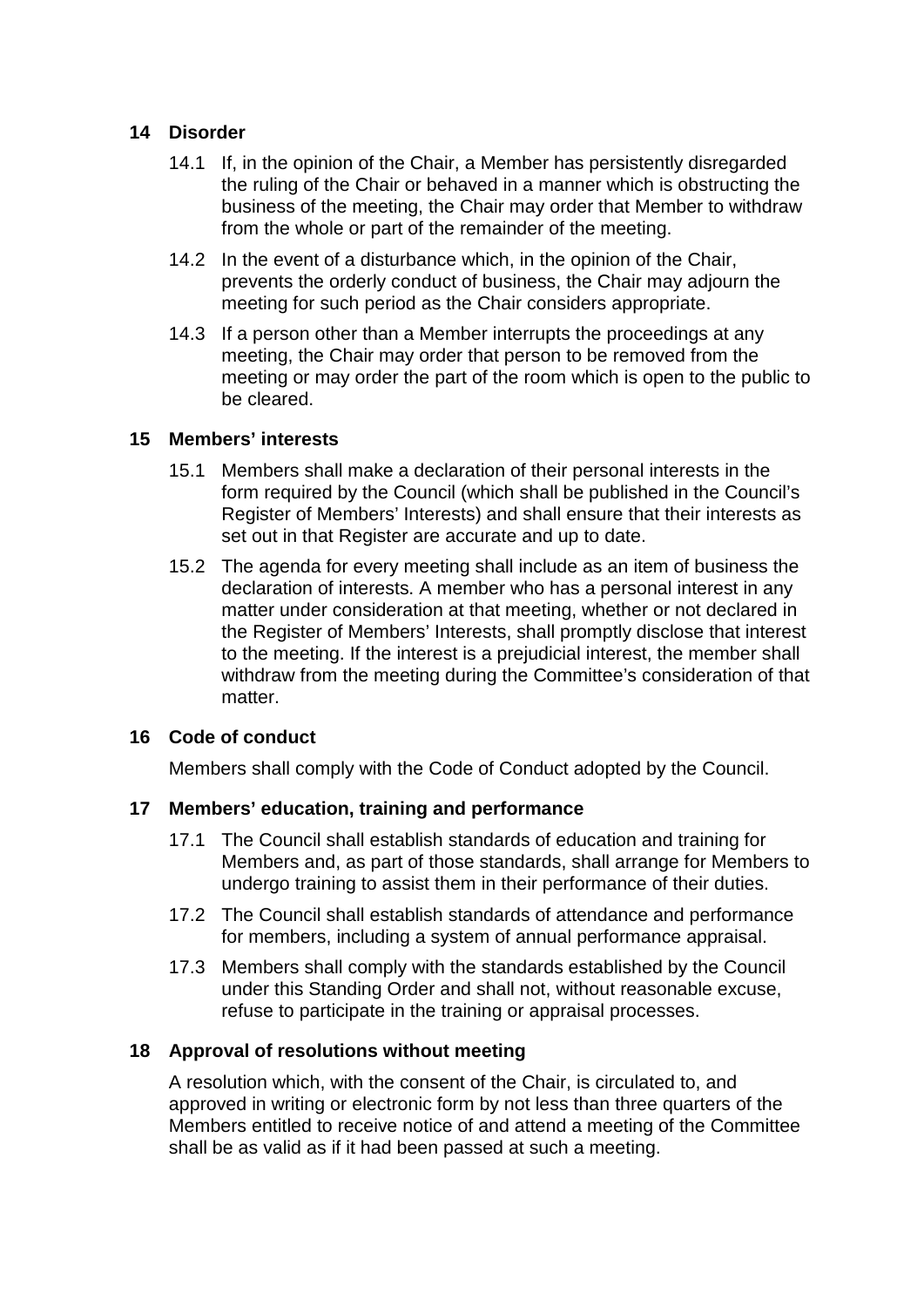### **19 The Secretary**

- 19.1 The Registrar, or such other person as the Registrar may appoint, shall be the secretary to the Council.
- 19.2 In these Standing Orders, references to the **Secretary** mean the Registrar or, where a person has been appointed in accordance with Standing Order 19.1, that person.

### **20 The Registrar, Secretary and advisers**

- 21.1 The Registrar shall be entitled to attend and speak at meetings of the Council.
- 21.2 The Secretary or any other person advising on the business before a meeting of the Council (including advising the Chair on issues of order) may attend and, with the consent of the Chair, speak at that meeting.

### **21 Adoption**

These Standing Orders were adopted by the Council on 17<sup>th</sup> September 2013 and supersede all previous versions. They apply to any Committee meeting held on or after 1<sup>st</sup> January 2014.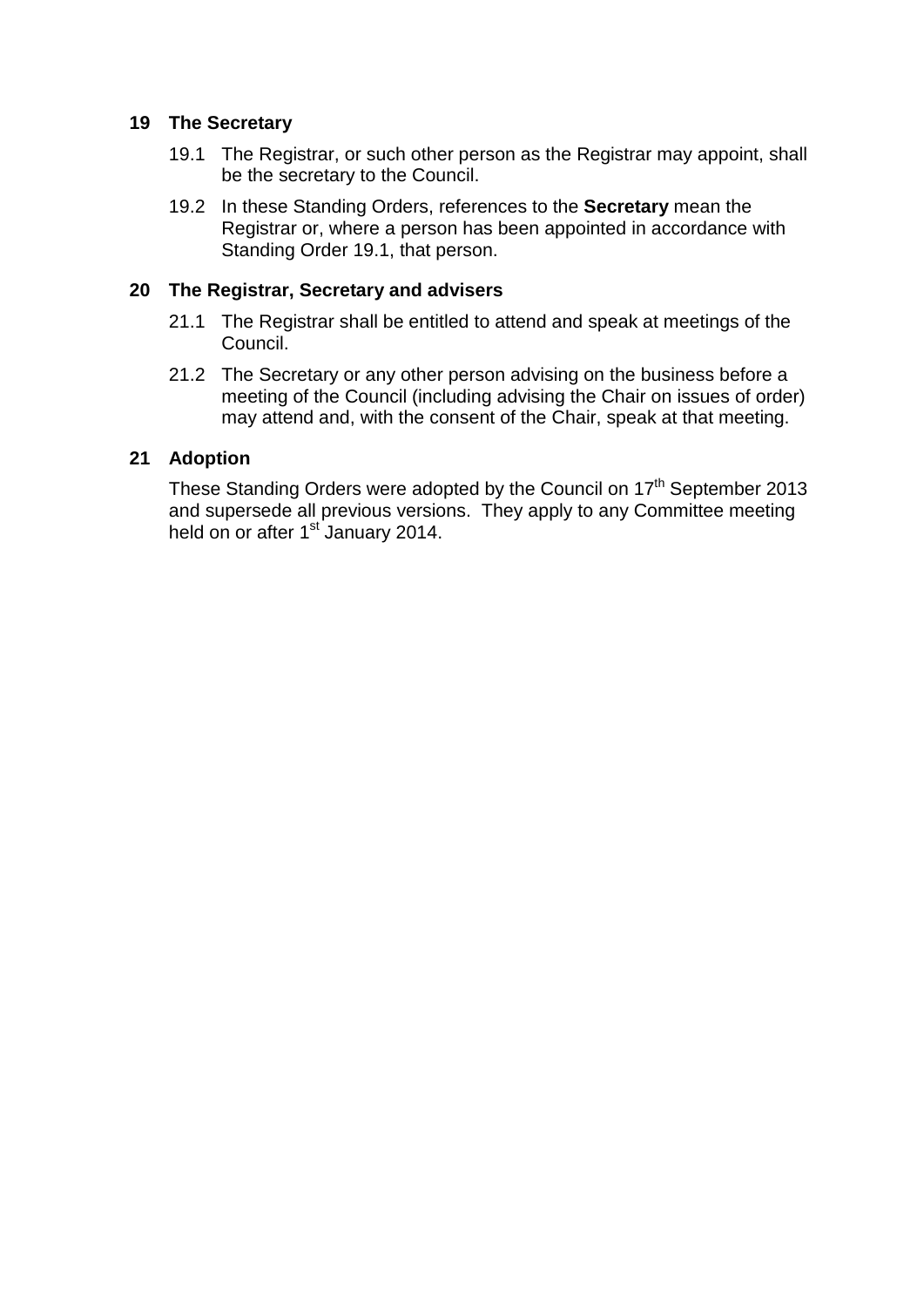# **Annex A**

# **AUDIT COMMITTEE: TERMS OF REFERENCE**

The Audit Committee shall:

- 1. advise the Council and the Registrar (as Accounting Officer) on the appointment of internal and external auditors;
- 2. approve internal and external audit programmes and fees;
- 3. review the external auditors' management letters and any other relevant reports and report on these to the Council as appropriate;
- 4. receive reports on the internal audit work plan and consider appropriate action arising from them;
- 5. review the Council's annual report and accounts and make recommendations to the Council and the Registrar (as Accounting Officer) as appropriate;
- 6. consider whether risk management processes are adequate for all risks to which the Council is exposed and approve or, where the Committee considers that significant policy issues are involved, recommend that the Council approve measures to eliminate or mitigate against them;
- 7. at the request of the Council, advise it on matters of corporate governance (but without prejudice to the Committee's power to make recommendations to the Council on corporate governance issues arising from the work of the auditors);
- 8. consider and make recommendations to the Council and the Registrar (as Accounting Officer) as appropriate on the council's.
	- 8.1 accounting policies;
	- 8.2 anti-fraud policies; and
	- 8.3 'whistle-blowing' processes.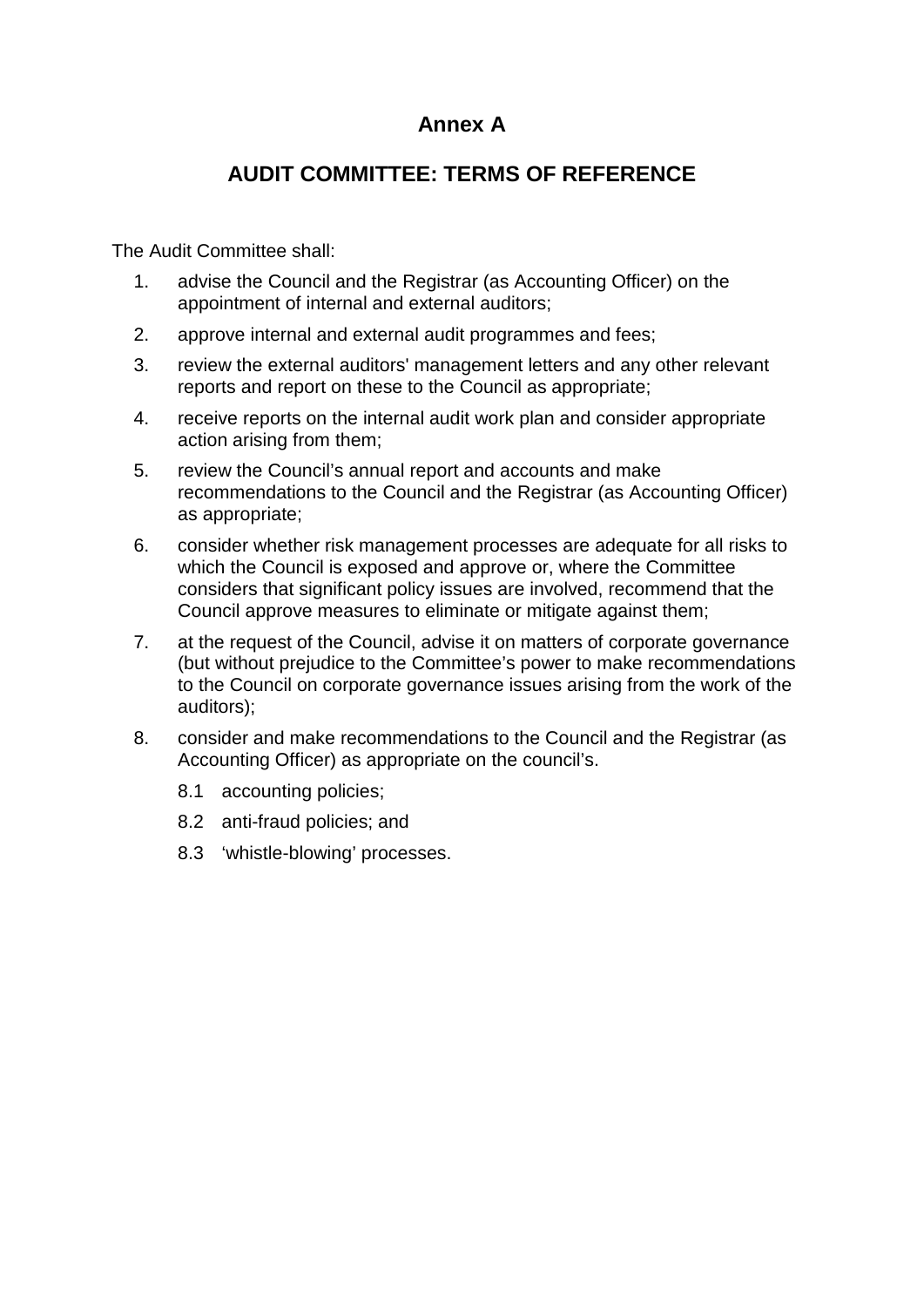# **SCHEME OF DELEGATION**

**NCDC** health & care

### **1 Introduction**

- 1.1 This scheme of delegation (the **Scheme**) is intended to facilitate the efficient and effective functioning of the Health and Care Professions Council (the **Council**).
- 1.2 The Scheme is designed to ensure that, so far as possible, the Council and its Committees set policy and strategy and the Executive implements that policy and strategy and is responsible for all operational matters.
- 1.3 The Scheme sets out:
	- 1.3.1 those decisions which the Council has reserved to itself;
	- 1.3.2 those decisions which it has delegated to its Education and Training Committee;
	- 1.3.3 those decisions which it has delegated to the Chief Executive and Registrar (the **Chief Executive**), some of which may also be exercised by nominated officers of the Executive or by persons nominated by the Chief Executive;
	- 1.3.4 those decisions which it has delegated to other nominated officers of the Executive.
- 1.4 The Executive, under the direction of the Chief Executive, remains responsible for day to day administration of the HCPC's affairs and nothing in the Scheme applies to any decision which is administrative in nature.

### **2 Withdrawal of delegated power**

- 2.1 The Scheme remains in force unless and until it is amended or revoked by the Council.
- 2.2 The requirement to amend or revoke the Scheme does not apply to any matter where the Council is of the opinion that delegated authority should not be exercised. In that event, the Council may resolve that delegated authority shall not be exercised in relation to that matter.

### **3 Exercise of delegated power**

3.1 Where power is delegated under the Scheme, it must be exercised in a manner which is consistent with the Council's obligations under the general law and the Health and Social Work Professions Order 2001 (the **2001 Order**).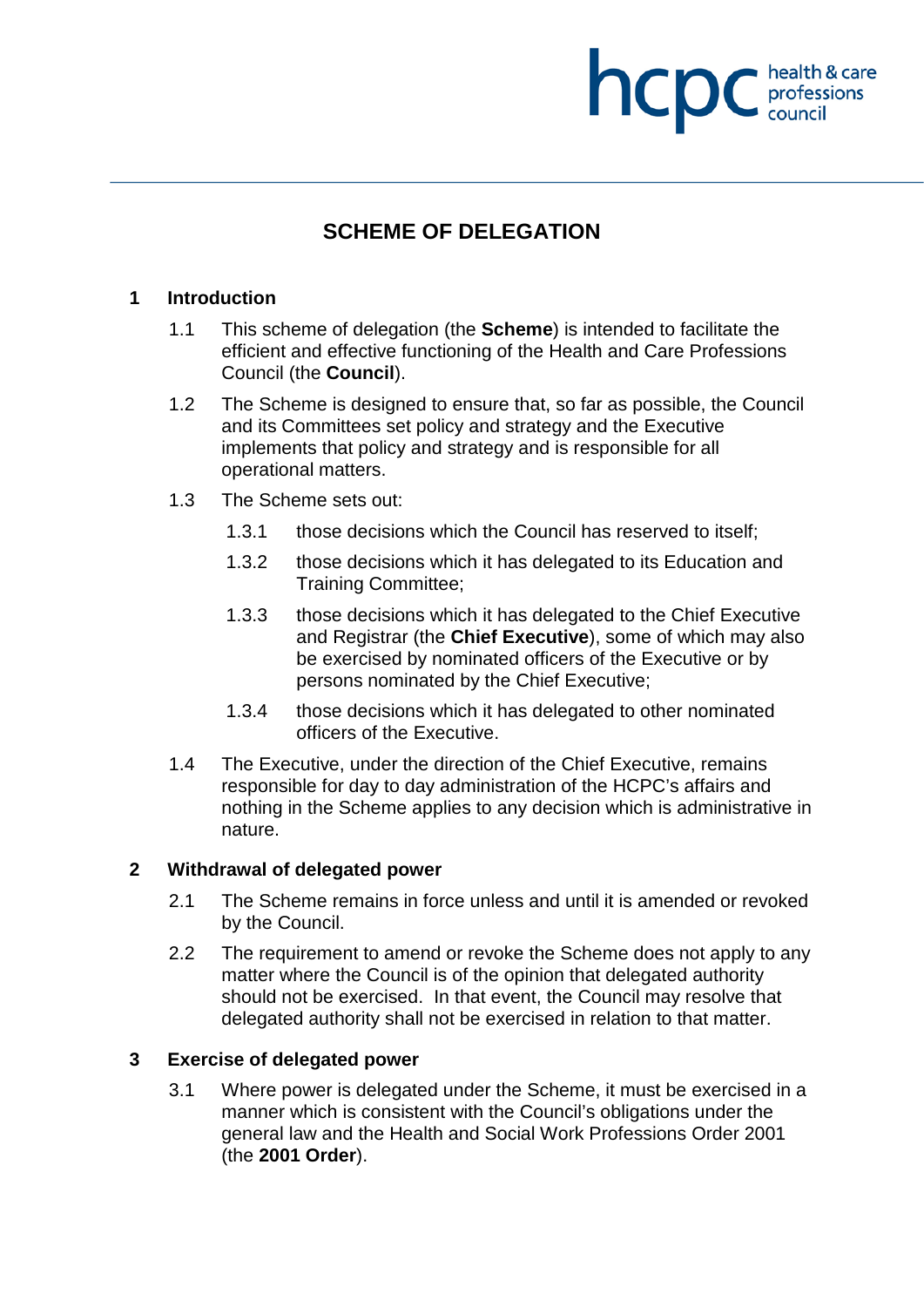- 3.2 In particular, the decision maker must have regard to Article 3(4) of that Order, which provides that the main objective of the Council in exercising its functions is to safeguard the health and well-being of persons using or needing the services of registrants.
- 3.3 The decision maker must also recognise that lawful exercise of a statutory power requires not only formal compliance with the conditions laid down for its performance but also with the principle that all statutory powers must be exercised in good faith and for their proper purpose.
- 3.4 Delegation does not impliedly authorise sub-delegation. Consequently, a Committee or person to whom the Council has delegated any power may not permit another Committee or person to exercise that power unless the Council has expressly authorised them to do so.

### **4 Matters reserved to the Council**

- 4.1 The Council retains ultimate responsibility for all policy matters including agreeing the overall strategy for the performance of its functions.
- 4.2 The power to make Rules is specifically reserved to the Council by Article 3(12) of the 2001 Order and cannot be delegated.
- 4.3 The Council retains responsibility for the following decisions which, to the extent that it is lawful to do so, may only be delegated by means of a specific resolution of the Council:
	- 4.3.1 establishing the Standards of Proficiency, Standards of Conduct, Performance and Ethics, Standards of Education and Training and Standards of Continuing Professional Development;
	- 4.3.2 prescribing good conduct and good character requirements for safe and effective practice;
	- 4.3.3 establishing criteria for the purposes of Article 13 (grandparenting criteria), Article 15 (approvals criteria) and Article 15B (criteria for approved mental health professionals courses) of the 2001 Order;
	- 4.3.4 making recommendations to the Secretary of State and the Scottish Ministers concerning the regulation of any profession or social care workers in England and giving guidance on the criteria that it will take into account in so doing;
	- 4.3.5 making any proposal to the Privy Council concerning the structure of the register;
	- 4.3.6 approving any report, plans or accounts to be submitted to the Privy Council, the Secretary of State or the Scottish Ministers;
	- 4.3.7 setting the fees to be charged for or associated with registration (including renewal, readmission, restoration and scrutiny fees);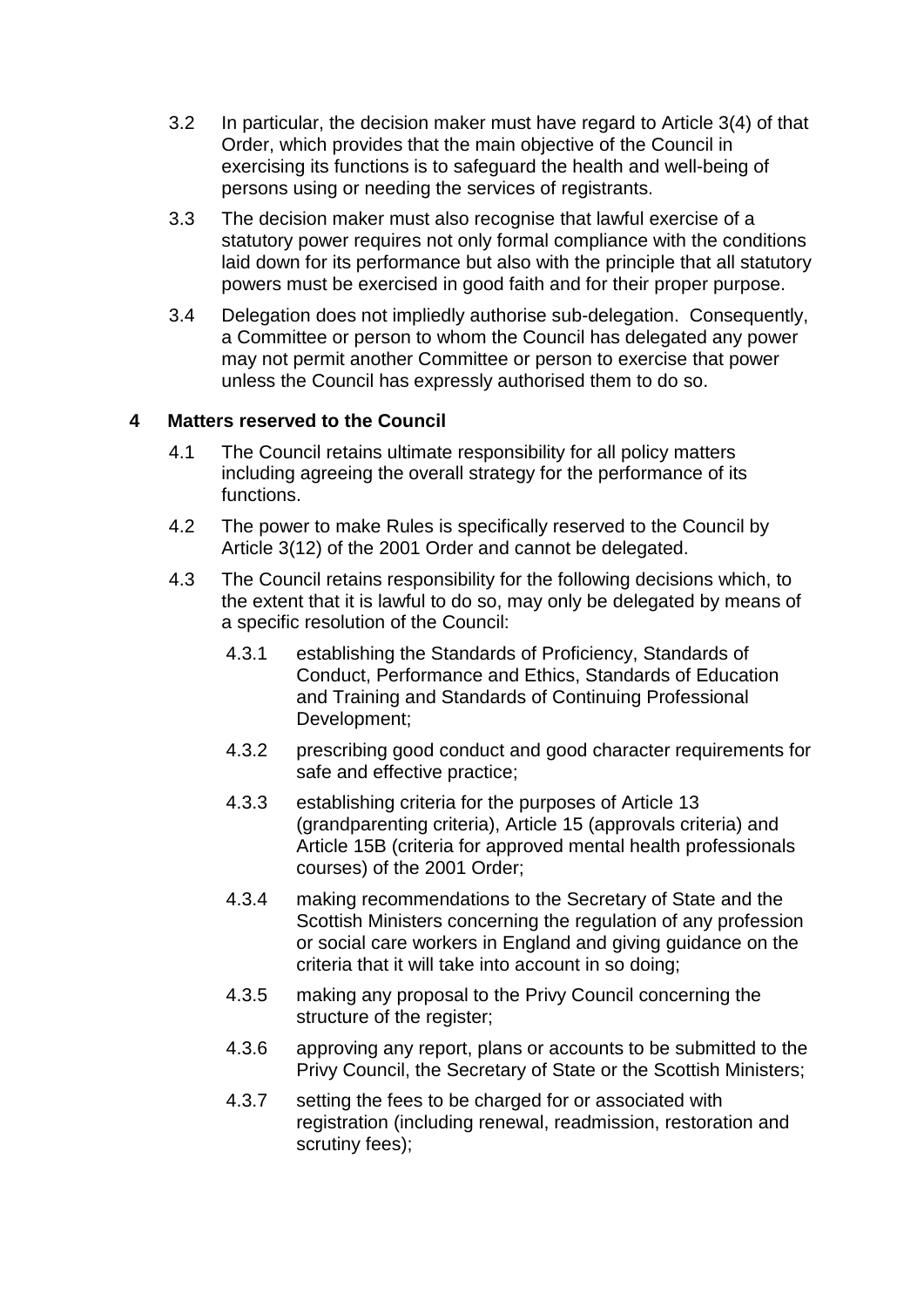- 4.3.8 establishing any committee or sub-committee and making the Standing Orders for any committee or sub-committee;
- 4.3.9 appointing members to any committee or sub-committee;
- 4.3.10 appointing or removing the Chief Executive;
- 4.3.11 appointing members to represent the Council on outside bodies;
- 4.3.12 entering into any arrangements with a body created or designated by the National Assembly for Wales under Article 20 of the 2001 Order;
- 4.3.13 acquiring or disposing of any freehold or leasehold interest in land and property or other interest in land;
- 4.3.14 re-structuring the Council's staff where the changes involve 20 or more employees.
- 4.4 The Council is also responsible for making decisions in relation to any matter:
	- 4.4.1 in which a person who would otherwise have delegated authority to act has an actual or potential interest;
	- 4.4.2 which, in the opinion of the Chief Executive, would for any reason be more appropriately dealt with by the Council.

### **5 Matters delegated to the Education and Training Committee**

- 5.1 Approving, for the purpose of Article 12 of the 2001 Order, qualifications awarded in the United Kingdom which attest to the Standards of Proficiency required for admission.
- 5.2 Maintaining and publishing the Council's list of approved courses of education and training, qualifications and institutions.

### **6 Matters delegated to the Chief Executive**

- 6.1 Maintaining the register and establishing arrangements for its publication and inspection.
- 6.2 Issuing certificates of good standing to registrants who wish to practise in another relevant European State.
- 6.3 Referring any allegation received by the Council under Part V of the 2001 Order to a Practice Committee or to Screeners. This power may also be exercised by the Director of Fitness to Practise.
- 6.4 Exercising the power under Article 22(6) of the 2001 Order to refer a matter for investigation as if it was the subject of an allegation.
- 6.5 Subject to any appointments procedure established by the Council, appointing:
	- 6.5.1 Visitors under Article 16 of the 2001 Order;
	- 6.5.2 Practice Committee panellists (Panel Members and Panel Chairs); and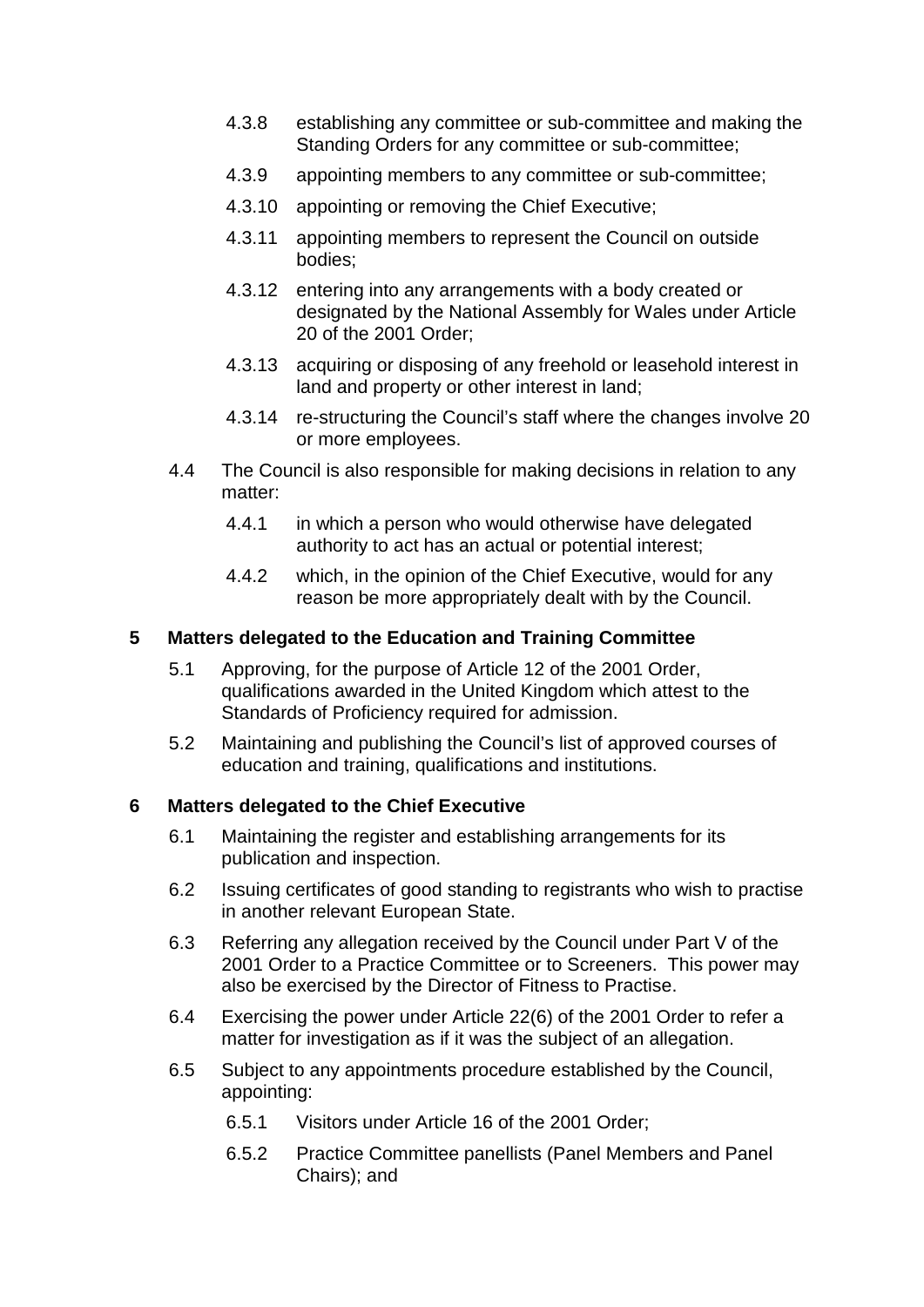6.5.3 Legal Assessors, Registrant Assessors, and Medical Assessors under Articles 34 to 36 of the 2001 Order.

This power may also be exercised by the Director of Human Resources.

- 6.6 Prosecuting offences under Articles 39 and 39A of the 2001 Order (but subject to any prosecution policy established by the Council). This power may also be exercised by the Director of Fitness to Practise.
- 6.7 Conducting and defending all proceedings brought by or against the Council in any court, tribunal or arbitration other than proceedings relating to registration appeals or fitness to practise cases or proceedings under section 29 of the NHS Reform and Health Care Professions Act 2002.
- 6.8 Entering into arrangements for the provision of administrative, technical or advisory services under Article 44A of the 2001 Order.
- 6.9 Advising the Privy Council that a person has ceased to be a member of the Council. This power may also be exercised by the Secretary to the Council.
- 6.10 Maintaining and publishing the Register of Members' Interests. This power may also be exercised by the Secretary to the Council.

### **7 Matters delegated to the Chief Executive and any officer nominated by the Chief Executive**

- 7.1 Determining applications for registration (but subject to any policies or procedures established by the Council or the Education and Training Committee).
- 7.2 Determining and administering the Council's employment procedures and processes.
- 7.3 Arranging any insurance on behalf of the Council where either the value of the premium payable does not exceed £50,000 or the renewal premium payable does not exceed the previous premium by more than 10%.
- 7.4 Tendering, awarding and varying contracts where, in relation to contracts for building, construction or engineering works, the estimated total value is less than £25,000 and in all other cases where the estimated total value is less than £10,000.
- 7.5 Approving the terms of any other agreement or transaction of a minor or urgent nature which, in the opinion of the Chief Executive, is in the best interests of the Council.
- 7.6 Managing any property owned by the Council or in which the Council has an interest including the submission of planning and building consent applications.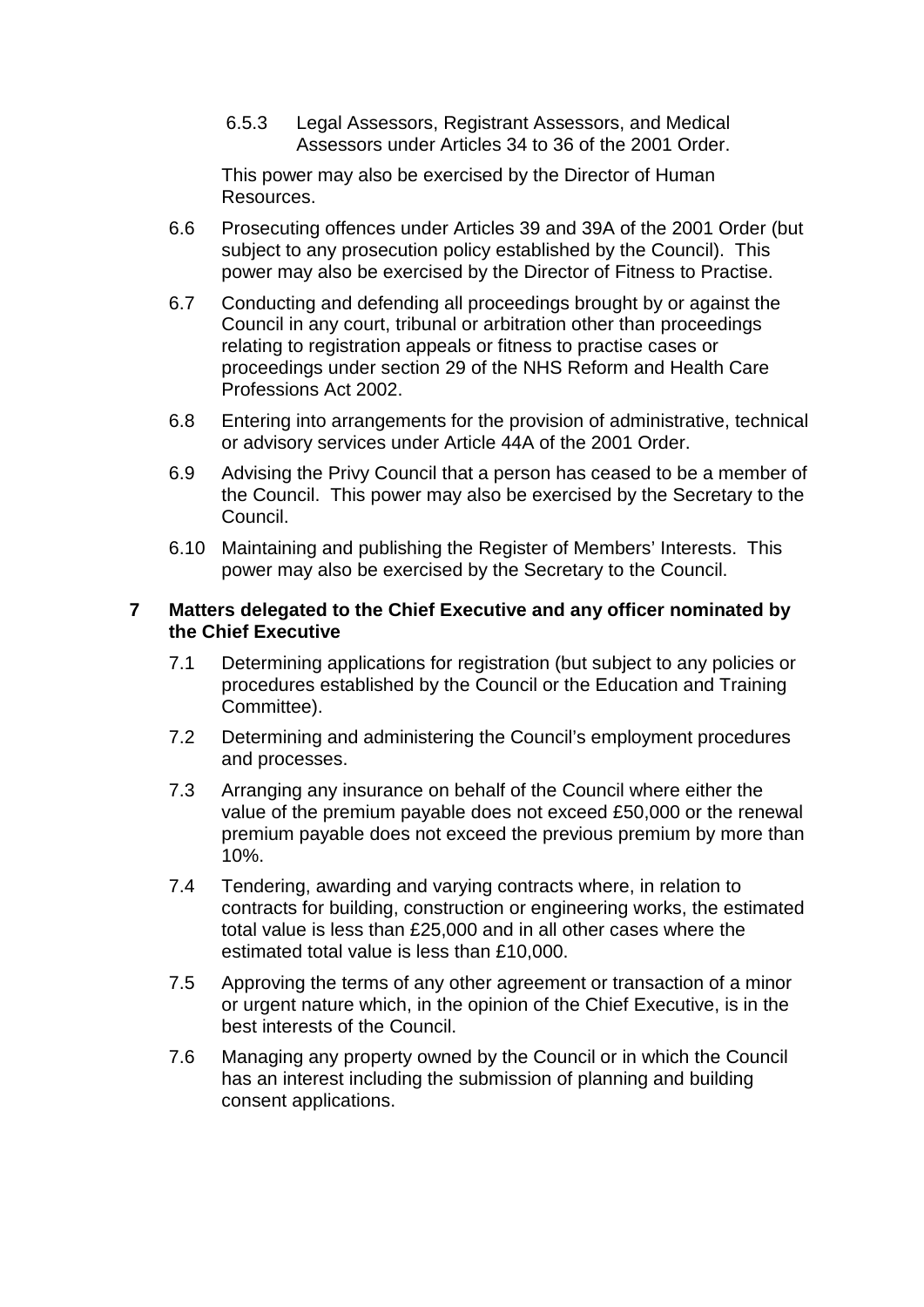### **8 Matters delegated to the Director of Fitness to Practise**

- 8.1 Appointing (but not selecting) the members of any Panel which is to hear a registration appeal.
- 8.2 Appointing (but not selecting) the Legal Assessor who is to be present at a fitness to practise or registration appeal hearing.
- 8.3 Conducting and defending all proceedings brought by or against the Council in relation to registration appeals, fitness to practise cases and proceedings under section 29 of the NHS Reform and Health Care Professions Act 2002.
- 8.4 Publishing the particulars of orders and decisions (and the reasons for them) made by Council or Practice Committee Panels.
- 8.5 Appointing authorised persons for the purpose of Articles 25(1) and 37(7) of the 2001 Order.
- 8.6 Requiring a person to comply with Article 25(2) of 2001 Order (certain information to be provided by a registrant who is the subject of an allegation). This power may be exercised by any person nominated by the Director of Fitness to Practise.
- 8.7 Seeking an extension by a court, under Article 31(8) of the 2001 Order, of an interim order made by a Practice Committee.

### **9 Matters delegated to the Director of Education**

- 9.1 Appointing (but not selecting) Visitors to conduct a visit or perform other functions under Part IV of the 2001 Order.
- 9.2 Publishing Visitors' reports and any responses to such reports (where the respondent has asked for it to be published).

### **10 Matters delegated to the Director of Finance**

- 10.1 In conjunction with the Chief Executive, who is the Council's Accounting Officer:
	- 10.1.1 keeping the accounts and preparing the annual accounts of the Council in accordance with Article 46 of the 2001 Order;
	- 10.1.2 administering the Council's finances including, but not limited to, the day to day control and regulation of those finances.

# **17th September 2013**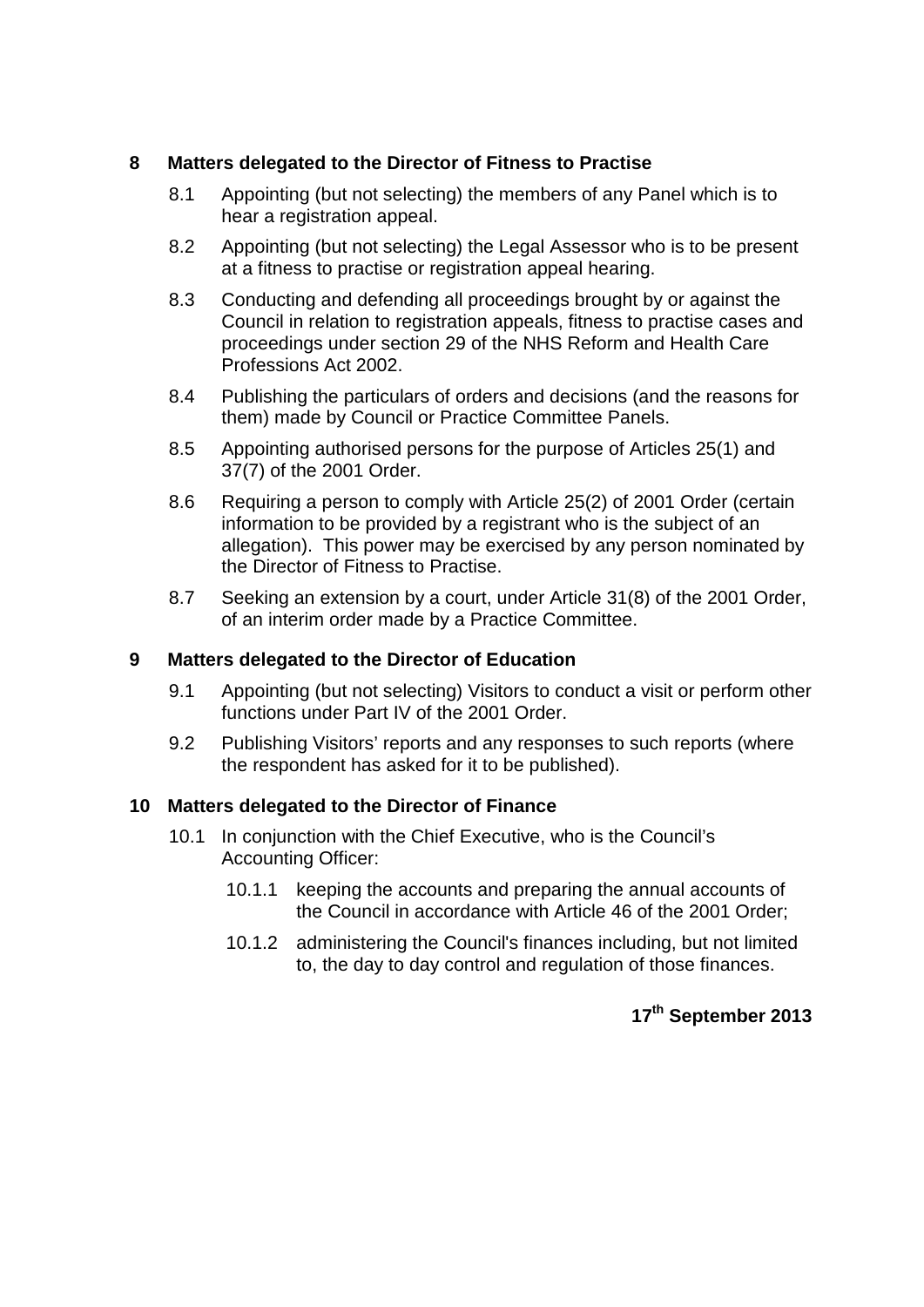# **health & care**

# **EDUCATION AND TRAINING COMMITTEE SCHEME OF DELEGATION**

### **1 Introduction**

- 1.1 This scheme of delegation (the **Scheme**) is intended to facilitate the efficient and effective functioning of the Education and Training Committee (the **Committee**).
- 1.2 The Scheme is designed to ensure that, so far as possible, the Committee sets policy and strategy and the Executive implements that policy and strategy and is responsible for all operational matters.
- 1.3 The Scheme sets out:
	- 1.3.1 those decisions which the Committee has reserved or must reserve to itself;
	- 1.3.2 those decisions which it has delegated to the Chief Executive and Registrar (the **Chief Executive)** and persons nominated by the Chief Executive;
	- 1.3.3 those decisions which it has delegated to nominated Directors and persons nominated by them.
- 1.4 The Executive, under the direction of the Chief Executive, remains responsible for day to day administration of the HCPC's affairs and nothing in the Scheme applies to any decision which is administrative in nature.

# **2 Withdrawal of delegated power**

- 2.1 The Scheme remains in force unless and until it is amended or revoked by the Committee.
- 2.2 The requirement to amend or revoke the Scheme does not apply to any matter where the Committee is of the opinion that delegated authority should not be exercised. In that event, the Committee may resolve that delegated authority shall not be exercised in relation to that matter.

# **3 Exercise of delegated power**

- 3.1 Where power is delegated under the Scheme, it must be exercised in a manner which is consistent with the requirements of the Health and Social Work Professions Order 2001 (the **2001 Order**) and any rules made under it, any policies or procedures established by the Committee and the Committee's obligations under the general law.
- 3.2 In particular, the decision maker must have regard to Article 3(4) of that Order, which provides that the main objective of the HCPC in exercising its functions is to safeguard the health and well-being of persons using or needing the services of registrants.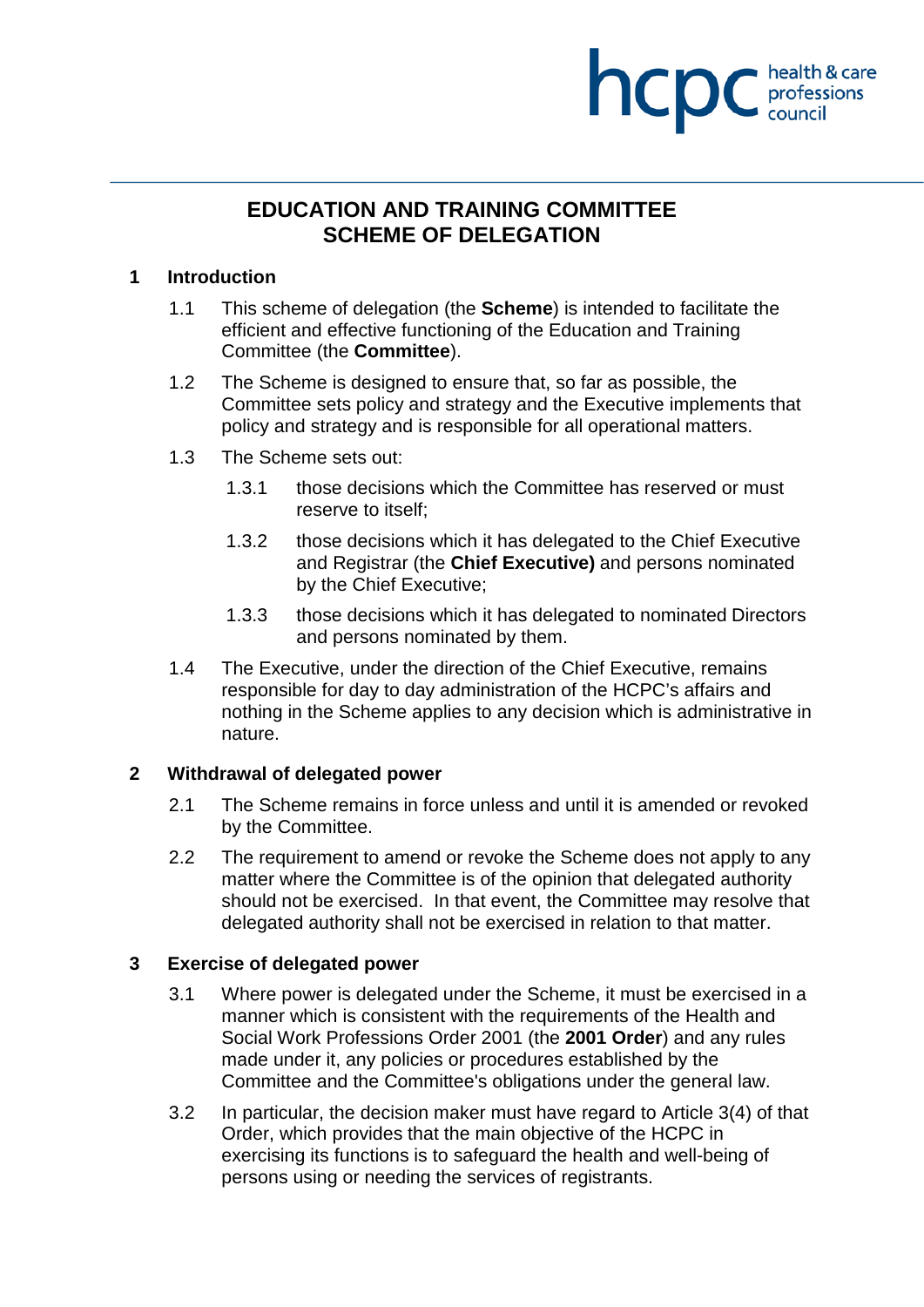- 3.3 The decision maker must also recognise that lawful exercise of a statutory power requires not only formal compliance with the conditions laid down for its performance but also with the principle that all statutory powers must be exercised in good faith and for their proper purpose.
- 3.4 Delegation does not impliedly authorise sub-delegation. Consequently, a person to whom the Committee has delegated any power may not permit another person to exercise that power unless the Committee has expressly authorised them to do so.

### **4 Matters reserved to the Committee**

- 4.1 The Committee retains ultimate responsibility for all policy matters including agreeing the overall strategy for the performance of its functions.
- 4.2 The Committee retains responsibility for the following decisions which, to the extent that it is lawful to do so, may only be delegated by means of a specific resolution of the Committee:
	- 4.2.1 responding to any consultation by the Council under Article 7 of the 2001 Order on the making of rules or the determining or varying of fees;
	- 4.2.2 approving, for the purpose of Article 12(1) of the 2001 Order, qualifications awarded in the United Kingdom which attest to the standard of proficiency required for admission. (This is a function which has been delegated to the Committee by the Council without authority to sub-delegate);
	- 4.2.3 establishing procedures under Article 12(2) of the 2001 Order for the assessment of qualifications obtained, and training and experience acquired, outside of the United Kingdom;
	- 4.2.4 giving advice to the Council under Article 14 of the 2001 Order in relation to the establishment of Standards of Proficiency, Standards of Education and Training and Standards of Continuing Professional Development;
	- 4.2.5 responding to any consultation by the Council under Article 15 of the 2001 Order on the establishment of Standards of Education and Training and requirements for admission to and participation in education and training;
	- 4.2.6 approving courses of education and training, qualifications, institutions and tests of competence under Article 15(5) of the 2001 Order;
	- 4.2.7 ensuring that universities and other relevant bodies in the United Kingdom are notified of the Standards of Education and Training and the Council's requirements for admission to and participation in such education and training and taking appropriate steps to satisfy the Committee that these standards and requirements are being met;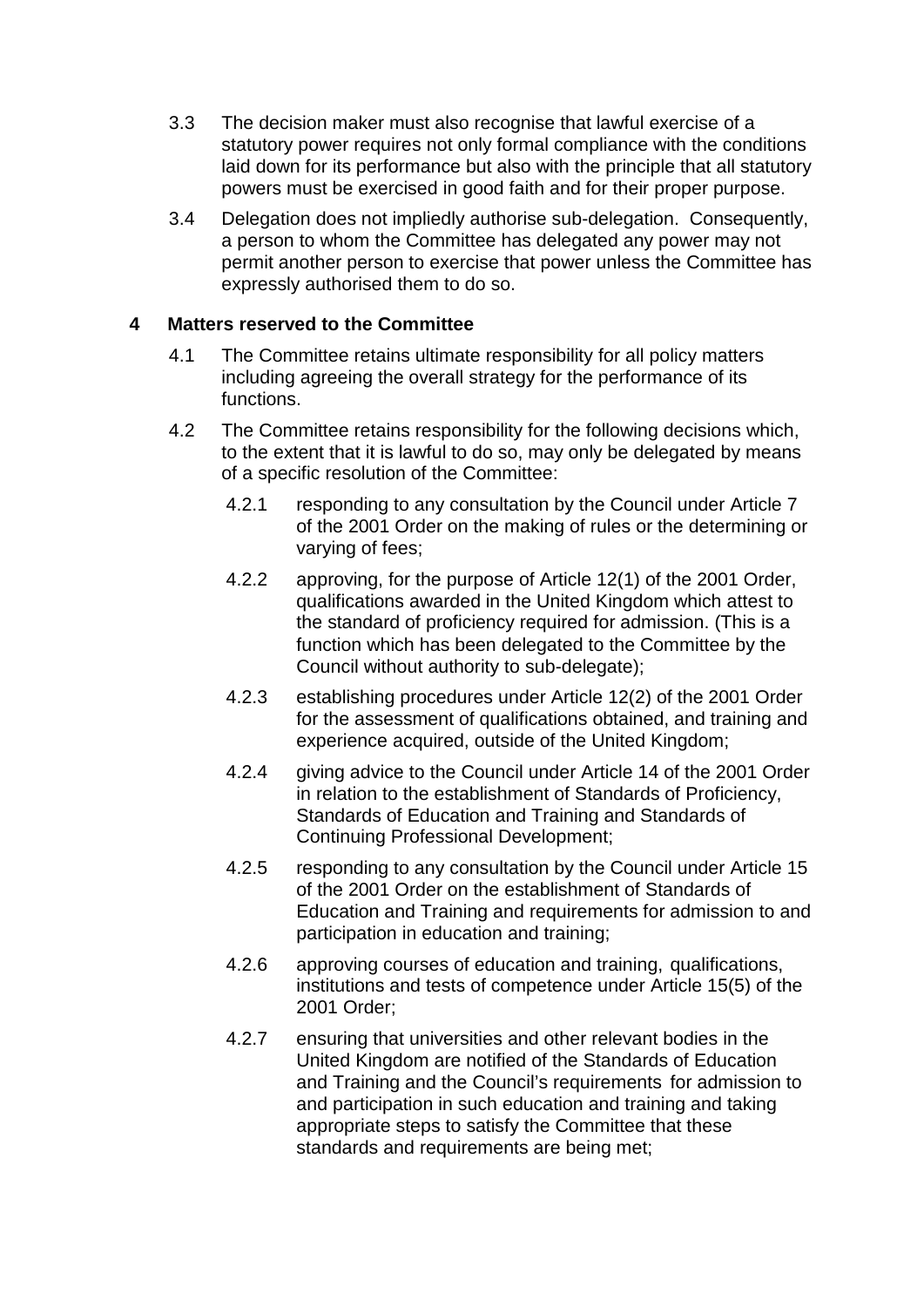- 4.2.8 approving education and training provided outside of the United Kingdom under Article 15(6) of the 2001 Order;
- 4.2.9 receiving any report submitted to the Committee by a Visitor under Article 16(7) of the 2001 Order;
- 4.2.10 imposing reporting requirements on Visitors under Article 16(7)(b) of the 2001 Order;
- 4.2.11 maintaining and publishing the Council's list of approved courses of education and training, qualifications and institutions;

(*but the Director of Education may correct the list to ensure that it remains factually accurate*);

- 4.2.12 withdrawing or refusing approval of an institution for failure to provide information and assistance under Article 17(3) of the 2001 Order;
- 4.2.13 withdrawing or refusing approval of a course of education and training, qualification or institution under Article 18 of the 2001 Order;
- 4.2.14 responding to any consultation by the Council under Article 21(3) of the 2001 Order on the giving of guidance in relation to the Standards of Conduct, Performance and Ethics or the standards of education and training, supervision and performance of persons who provide services in connection with those provided by registrants.
- 4.3. The Committee is also responsible for making decisions in relation to any matter:
	- 4.3.1 in which a person who would otherwise have delegated authority to act has an actual or potential interest;
	- 4.3.2 which, in the opinion of the Chief Executive, would for any reason be more appropriately dealt with by the Committee.

### **5 Matters delegated to the Chief Executive and any officer nominated by the Chief Executive**

- 5.1. determining applications for admission to the register, including determining whether the applicant holds an approved qualification, and meets the health and character requirements for safe and effective practice;
- 5.2. determining applications for renewal of registration and readmission to the register, including determining whether the applicant needs to meet or has met any additional requirements required by Article 10 of the 2001 Order;
- 5.3. determining applications for admission to the register made under Article 13 of the 2001 Order;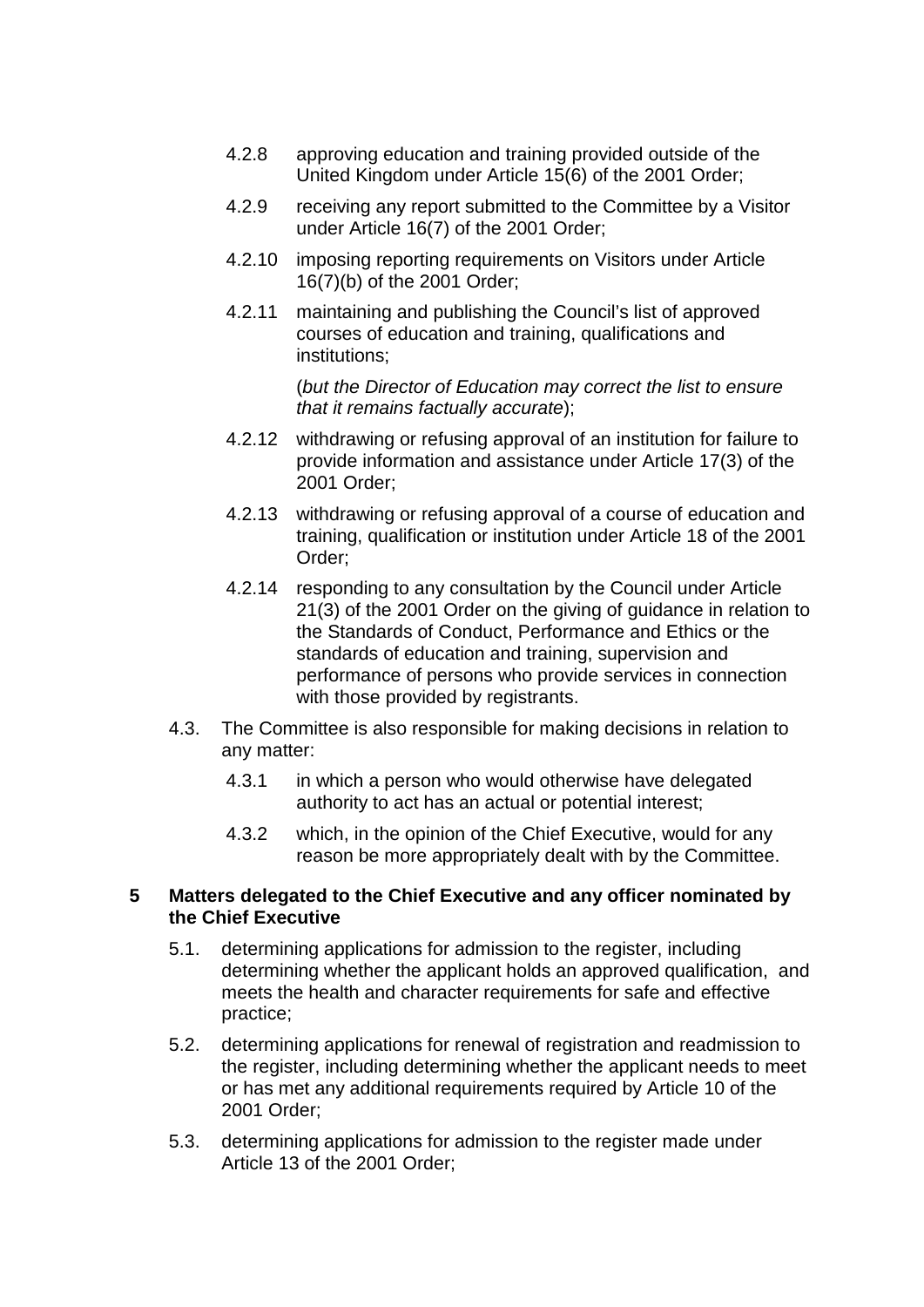- 5.4. requiring a person to submit further evidence, documents or information in respect of any application for admission or readmission to the register or renewal of registration:
- 5.5. requiring a person to submit evidence of the continuing professional development (CPD) activity they have undertaken in compliance with standards made under Article 19(1) of the 2001 Order;
- 5.6. removing a person from the register under Article 19(3) of the 2001 Order for failing to comply with CPD standards.

### **6. Matters delegated to the Director of Fitness to Practise and any officer nominated by the Fitness to Practise**

6.1 Obtaining legal advice on, appointing persons to represent the Committee as respondent in and responding to registration appeals.

(*This function is limited to proceedings before the Registration Appeals Panel. The conduct and defence of court proceedings relating to registration appeals is a Council function which has also been delegated to the Director of Fitness to Practise*).

### **7. Matters delegated to the Director of Education and any officer nominated by the Director of Education**

- 7.1. Appointing (but not selecting) the Visitors who are to visit any place or institution for any purpose of Part IV of the 2001 Order;
- 7.2. Sending a copy of any report received by the Committee from a Visitor under Article 16(7) of the 2001 Order to the institution concerned and notifying that institution of its right to make observations in accordance with Article 16(9) of the 2001 Order;
- 7.3. Requiring a relevant institution to provide information and assistance under Article 17(3) of the 2001 Order (information and assistance reasonably required in connection with the discharge of the Committee's functions);
- 7.4. Giving notice to the institution concerned and notifying that institution of its right to make observations in relation to any proposal by the Committee to refuse or withdraw approval in accordance with Article 18 of the 2001 Order.

**17th September 2013**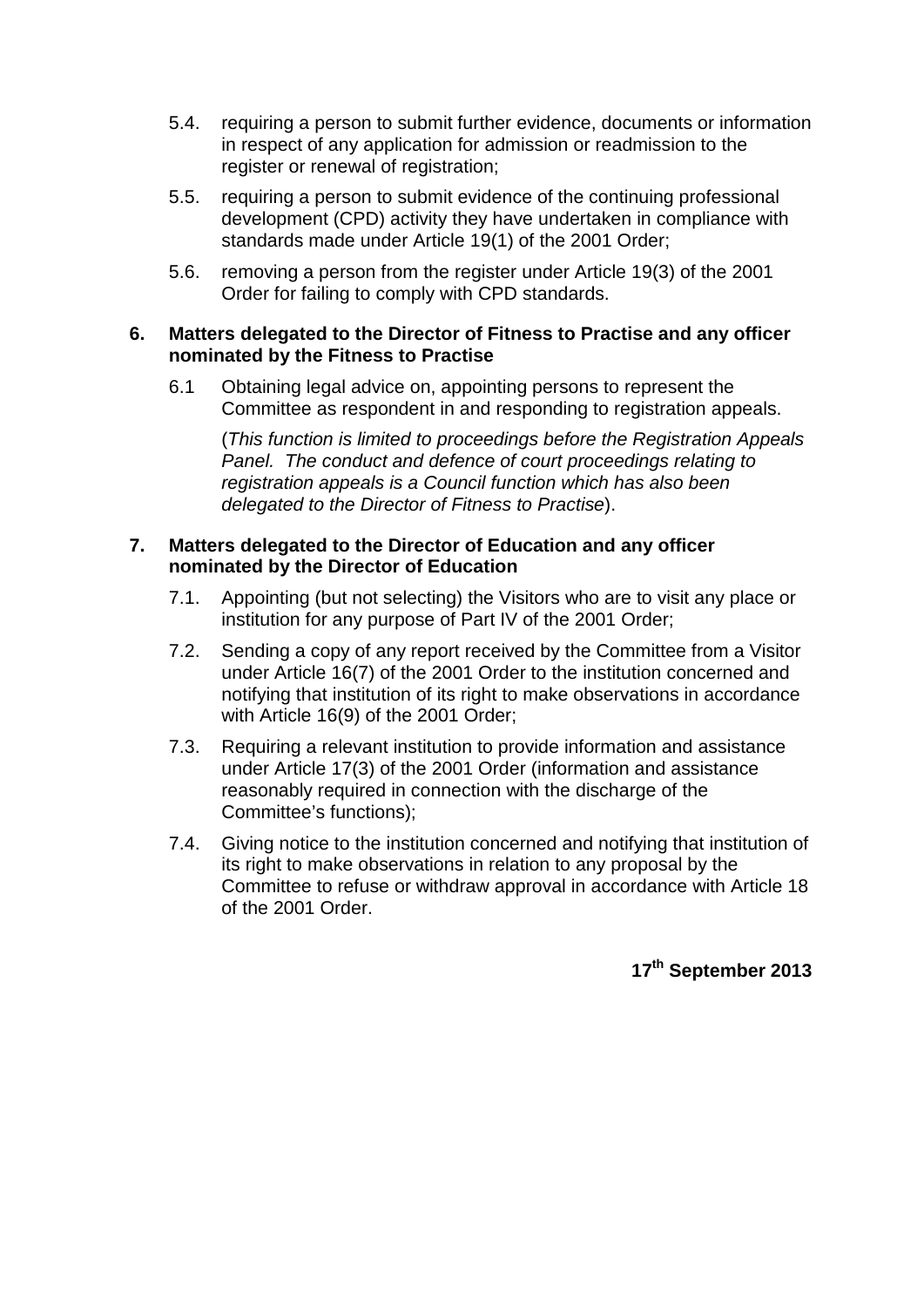# **The Health and Care Professions Council (Education and Training Committee) (Constitution) Rules 2013**

The Health and Care Professions Council makes the following Rules in exercise of the powers conferred by paragraph 17(1) of Schedule 1 to the Health and Social Work Professions Order 2001.

### **Citation, commencement and interpretation**

1. These Rules—

- (a) may be cited as the Health and Care Professions Council (Education and Training Committee) (Constitution) Rules 2013; and
- (b) shall come into force on 1st January 2014.
- 2. In these Rules—

"Committee" means the Education and Training Committee;

"the Chair" means the Chair of the Committee appointed in accordance with rule 5(1) and includes a person nominated to act as Chair at a meeting in accordance with rule  $5(4)$  or  $6(2)$ ;

"the Constitution Order" means the Health and Care Professions Council (Constitution) Order 2009;

"member", unless the context otherwise requires, means a member of the Committee and includes the Chair;

"the Order" means the Health and Social Work Professions Order 2001.

### **Revocation**

3. The Health Professions Council (Education and Training Committee) (Constitution) Rules 2012 are revoked.

### The **Committee**

4.—(1) The Education and Training Committee shall comprise six members, appointed from among the members of the Council, of whom—

- (a) three shall be registrant members; and
- (b) three shall be lay members.

(2) The Council shall determine the duration of the term of office of each member on their appointment, but it shall not exceed that person's term of office as a member of the Council.

(3) A person shall cease to be a member of the Committee—

(a) if the member resigns, which the member may do at any time by notice in writing to the Council;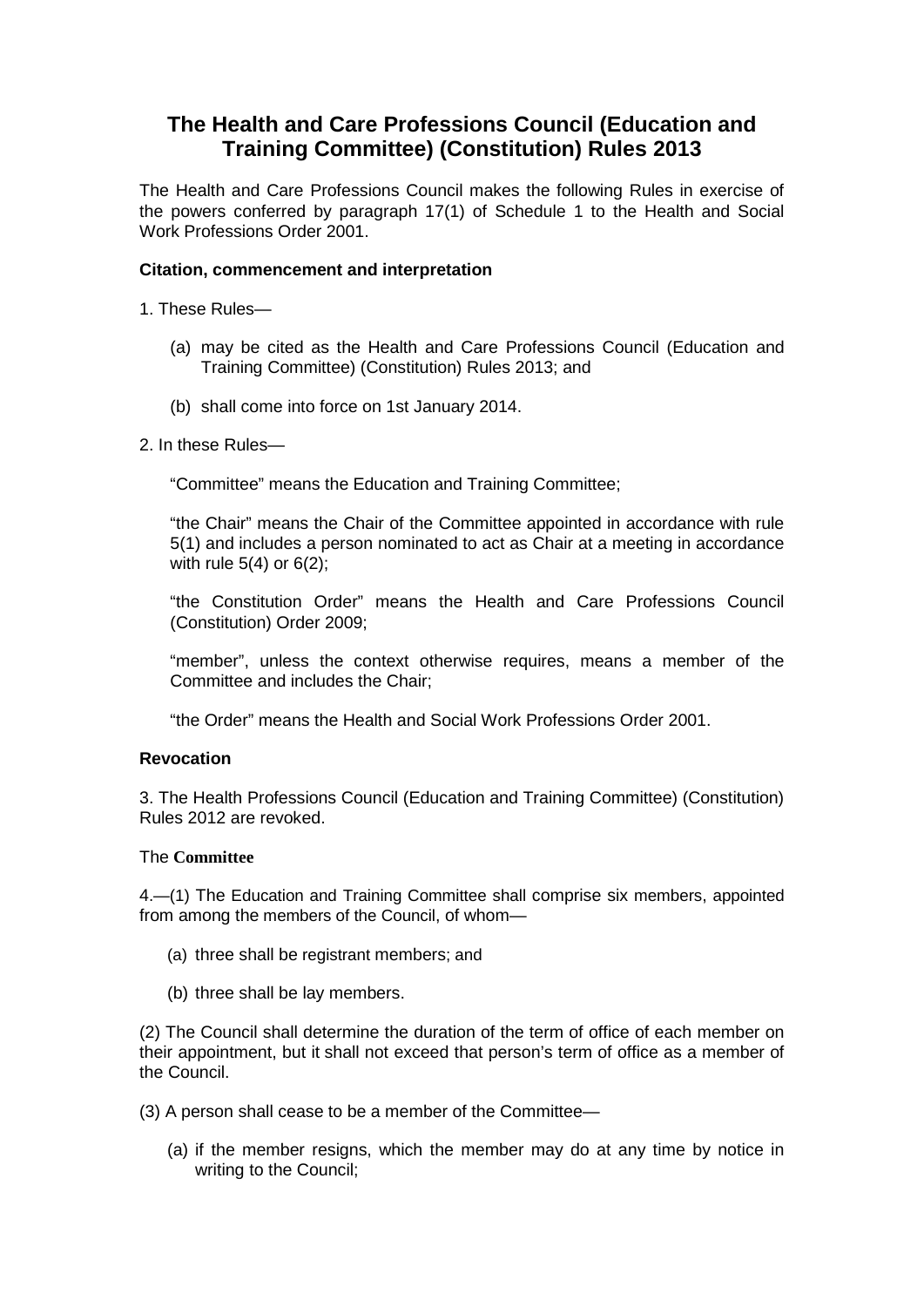- (b) on ceasing for any reason to be a member of the Council;
- (c) if the member's membership of the Council is suspended by the Privy Council under Article 7 of the Constitution Order; or
- (d) if the Council, by majority vote, terminates the person's appointment as a member of the Committee.

### **Committee Chair**

5.—(1) The Council shall appoint a member of the Committee as the chair of the Committee (the "Chair").

(2) The Council shall determine the duration of the term of office of the Chair on appointment, but it shall not exceed that person's term of office as a member of the Committee.

(3) A person serving as Chair shall cease to do so—

- (a) if the member resigns as Chair, which the member may do at any time by notice in writing to the Council; on ceasing for any reason to be
- (b) a member of the Committee or the Council;
- (c) if the Council, by majority vote, terminates the person's appointment as Chair.

(4) If, for any reason, the Chair is absent from a meeting of the Committee or the office of Chair is vacant, the members who are present at a meeting of the Committee shall nominate one of their number to serve as Chair at that meeting.

### **Quorum**

6.—(1) Subject to paragraph (2), the quorum of the Committee shall be half of the total number of members of the Committee, plus one.

(2) At any panel meeting of the Committee the quorum shall be any three members of the Committee (who shall nominate one of their number to act as Chair at that meeting).

(3) For the purpose of paragraph (2) a "panel meeting" means a meeting of the Committee which has been convened only for the purpose of conducting one or more of the following items of business (and at which no other business is conducted):

- (a) considering Visitors' reports which are submitted to the Committee in accordance with Article 16(7) of the Order and any observations upon such reports received by the Committee under Article 16(9) of that Order and, if thought fit, approving the course of education or training, qualification or institution to which that report and those observations (if any) relate;
- (b) considering and, if thought fit, approving any proposed change to any relevant course, qualification or institution which is approved by the Committee under Part IV of the Order;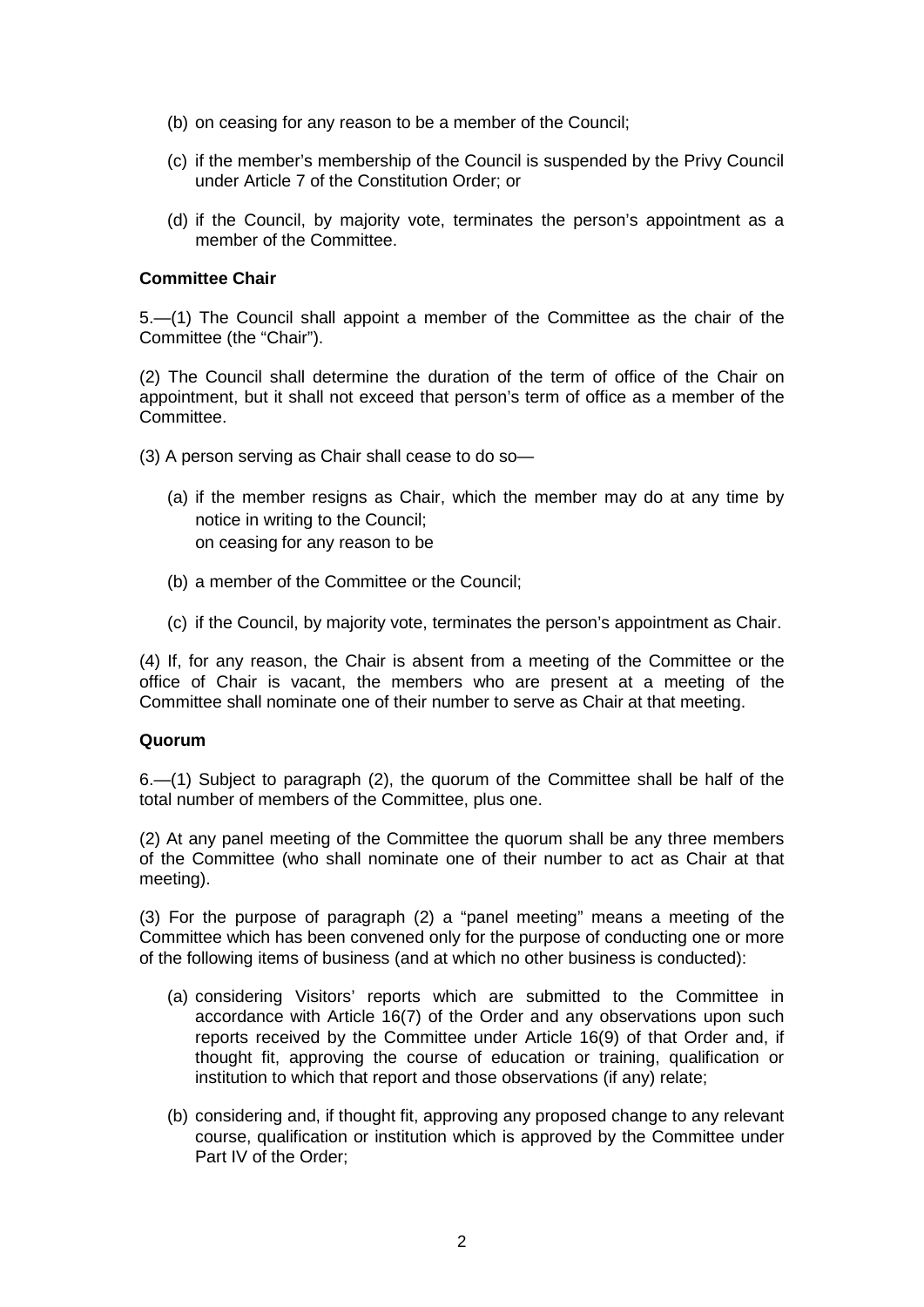- (c) considering and, if thought fit, approving any matter arising from the monitoring of such courses, qualifications or institutions; or
- (d) considering and, if thought fit, withdrawing approval from any such course, qualification or institution which the Committee is satisfied no longer admits or recruits students.

Sealed with the common seal of the Health and Care Professions Council on 17th September 2013.



*Anna van der Gaag Marc Seale*

Registrar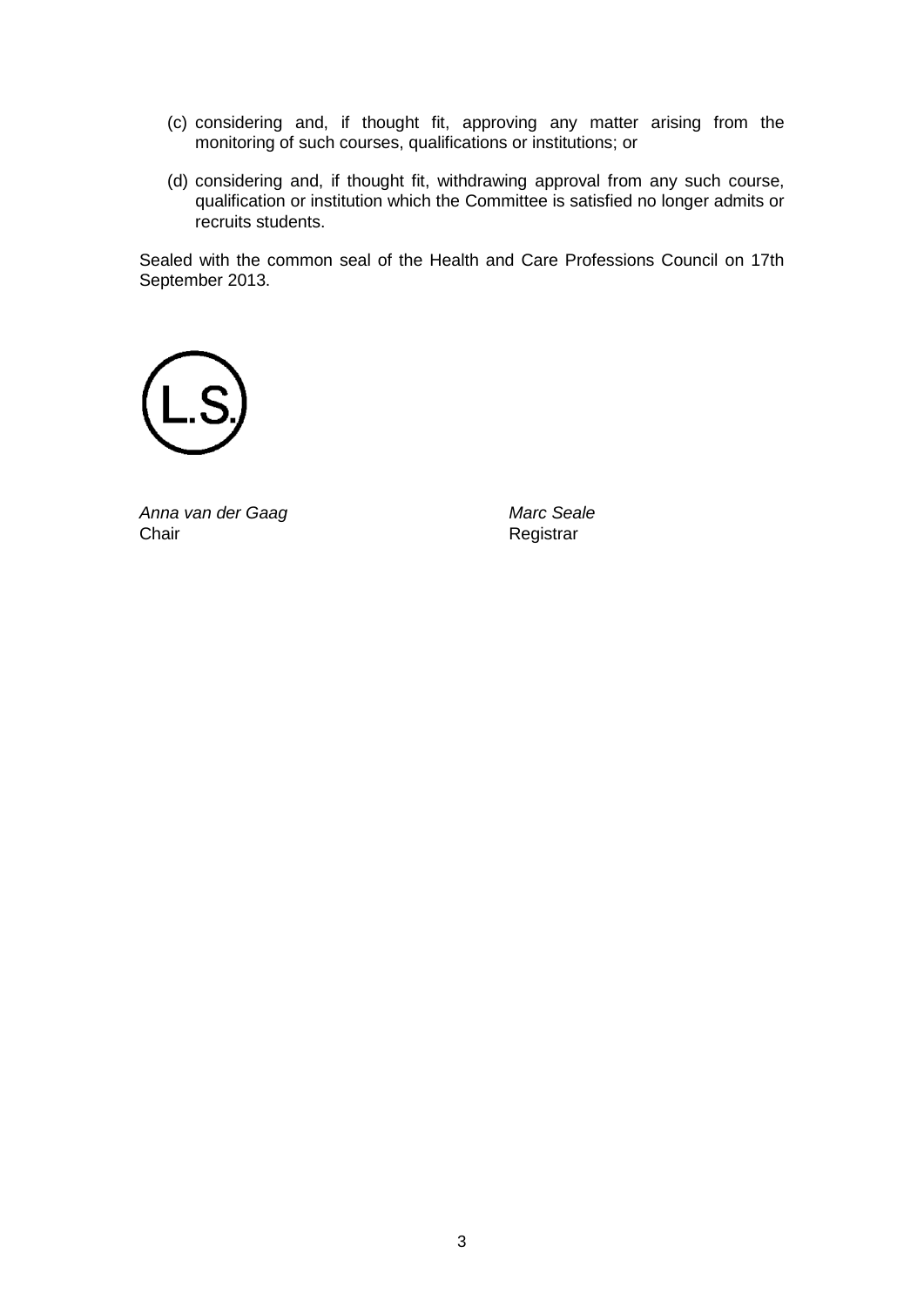# health & care **INCDC** chealth & card

# **CODE OF CONDUCT**

### **1 Introduction**

This Code of Conduct (the **Code**) particularly applies to Council members whenever they take part in Council business or represent the Council.

Council members should also be mindful that due to the high profile nature of their role, even when they consider themselves to be acting in a private capacity or for another organisation, they may still be viewed as a representative of, or an ambassador for, the HCPC.

A Council member whose actions in another capacity may undermine their role as a member or public confidence in the Council, may have those actions judged against this Code and action taken accordingly.

### **2 General guidelines**

Council members should at all times:

- act in good faith;
- act in accordance with the Council's objective of protecting the public;
- act in accordance with the seven principles of public life as set out by the Committee on Standards in Public Life (see Appendix A);
- take personal responsibility for ensuring that they keep to the Code of Conduct; and
- treat others equally, fairly, and with respect.

Council members should not:

- act in a way that might bring the Health and Care Professions Council into disrepute; or
- use their position for personal gain or to promote their private interests.

### **3 Confidentiality**

Most information to which Council members have access as part of their role will be in the public domain. However, there will be times when they may have access to information that is confidential. This may include papers from private sections of Council or committee meetings or information relating to HCPC employees.

Council members should not disclose any confidential information which they have been given because of their role as a Council member, other than for a proper purpose or if they are required to do so by law.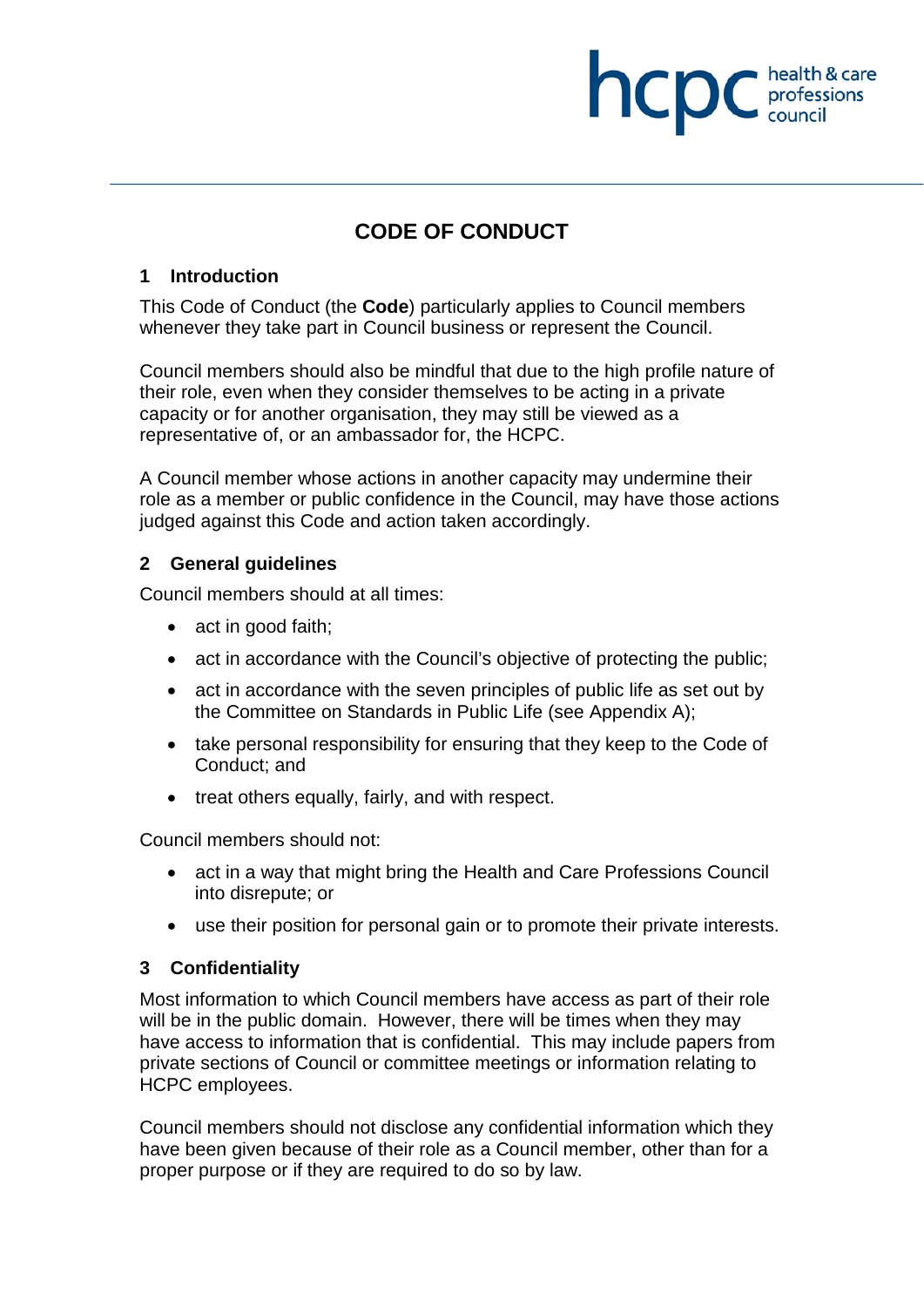Council members should take appropriate steps to ensure that confidential papers are stored securely. Members should contact the Chief Executive if the status of any information is unclear. If a member becomes aware of a breach in confidentiality, they must immediately notify the Chief Executive or the Chair.

### **4 Attending meetings**

Council members should endeavour to attend all meetings of the Council, and of any committee of which they are a member and contribute in accordance with their role (as set out in Appendix B).

There may be circumstances in which Council members are unable to attend a meeting, in which case they should send their apologies as soon as possible to the Secretary of the Council or the relevant committee.

Where a Council member is unable to fulfil their role over a prolonged period, they will be asked to discuss their position on the Council with the Chair.

Council members' attendance records will form part of the Council members' annual performance review and particular consideration will be given to meetings where a Council member has not attended and has not given notice of their absence.

### **5 Council members' annual performance review**

All Council members must participate in the annual performance review system, and follow the agreed procedure.

### **6 Breach of the Code**

Any minor breach of this Code will be dealt with in the first instance informally, for example by the Chair of a committee or another Council member drawing the breach to the Council member's attention during a meeting or similar.

If a Council member is concerned that another Council member may be in breach of this Code, they should raise their concerns with the Chair.

However, where there is evidence of a deliberate, serious or continued breach of this Code or a complaint is received about the conduct of a Council member this will be referred to the Chair, who will act in accordance with the complaints procedure set out in Appendix C and, if appropriate, will convene a special meeting of the Council.

### **7 Suspension or removal from office of a Council Member**

A Council member may be suspended or removed from office in accordance with the provisions of the Health and Care Professions Council (Constitution) Order 2009.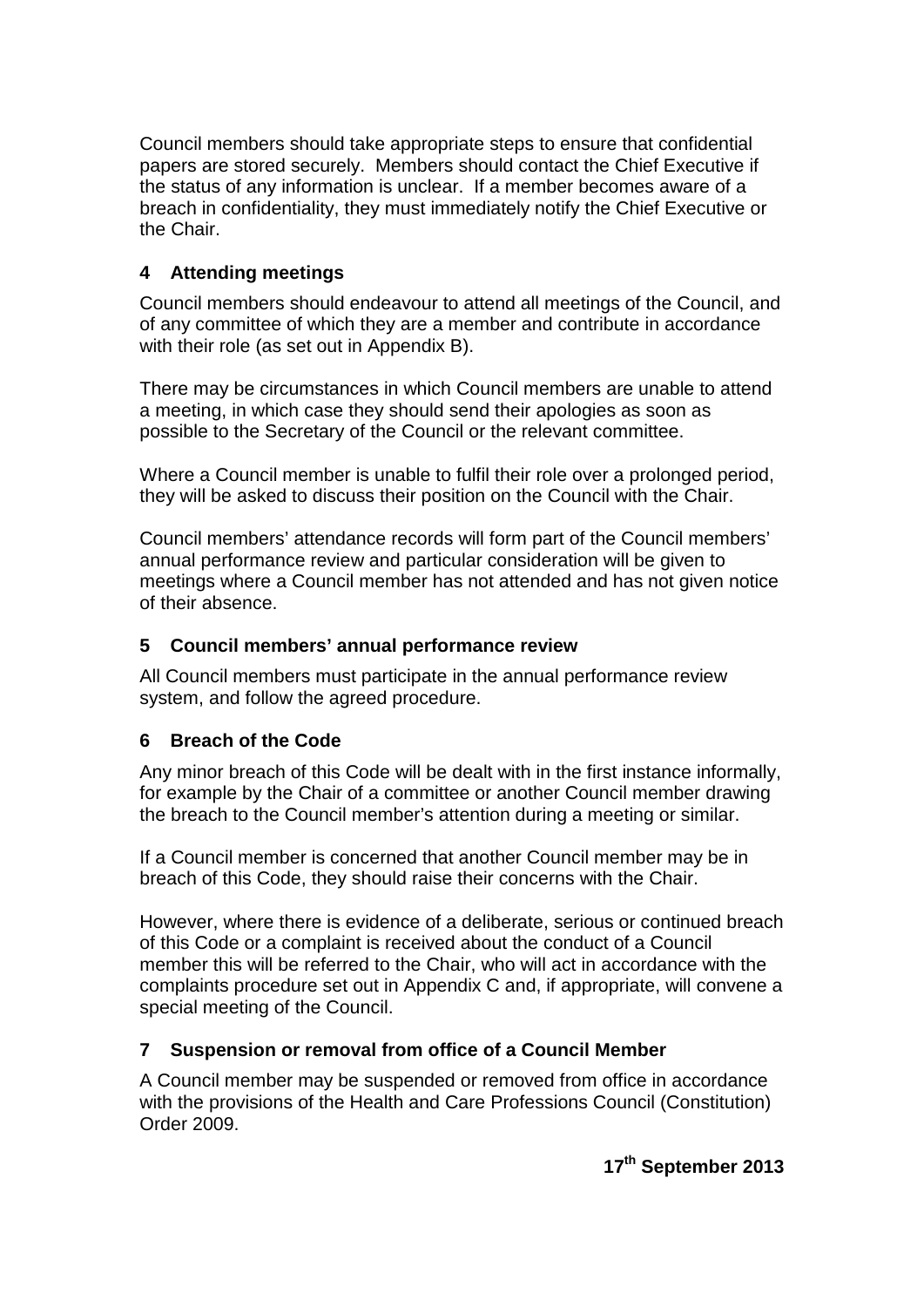# **Appendix A**

# **The Seven Principles of Public Life\***

### **Selflessness**

Holders of public office should take decisions solely in terms of the public interest. They should not do so in order to gain financial or other material benefits for themselves, their family, or their friends.

### **Integrity**

Holders of public office should not place themselves under any financial or other obligation to outside individuals or organisations that might influence them in the performance of their official duties.

### **Objectivity**

In carrying out public business, including making public appointments, awarding contracts, or recommending individuals for rewards and benefits, holders of public office should make choices on merit.

### **Accountability**

Holders of public office are accountable for their decisions and actions to the public and must submit themselves to whatever scrutiny is appropriate to their office.

### **Openness**

Holders of public office should be as open as possible about all the decisions and actions that they take. They should give reasons for their decisions and restrict information only when the wider public interest clearly demands.

### **Honesty**

Holders of public office have a duty to declare any private interests relating to their public duties and to take steps to resolve any conflicts arising in a way that protects the public interest.

### **Leadership**

Holders of public office should promote and support these principles by leadership and example.

as set out by the Committee on Standards in Public Life (www.public-standards.gov.uk)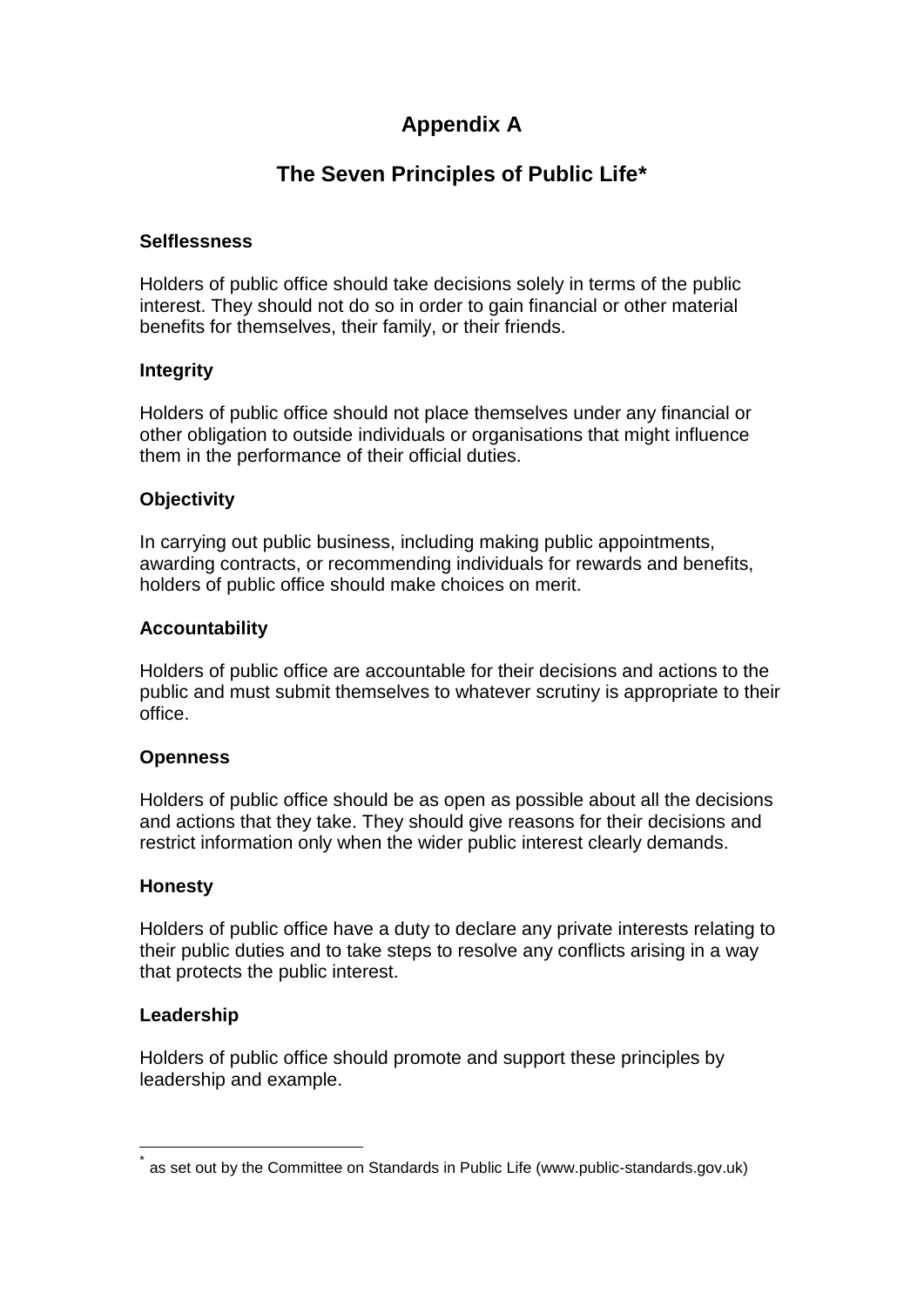# **Appendix B**

# **The role of Council Members and Chairs**

### **Council Member**

The role of a Council Member is to:

- contribute their knowledge and expertise to Council meetings, to aid effective decision-making;
- support the Council's objectives:
- ensure that they have a good working knowledge of HCPC's functions, processes and other information that may help their role;
- act in accordance with the Code; and
- act as an ambassador for the HCPC, representing the Council to stakeholders.

### **Council Chair**

In addition to the role of Council member, the Chair will also:

- provide strong non-executive leadership, and encourage open and pro-active accountability to the public and the professions;
- act as an ambassador for the Council, inspiring confidence in the organisation and representing the interests of statutory regulation to outside bodies;
- develop and maintain constructive collaboration, networking and consultation with key stakeholders, and others when required;
- uphold public interest in all that the HCPC undertakes;
- chair meetings of Council;
- monitor and develop Council members' performance, providing support as necessary;
- manage the Council's Chief Executive so as to secure effective oversight of the development and achievement of the Council's strategic, policy and operational objectives and compliance with its statutory responsibilities.
- set the Chief Executive's objectives and monitor the Chief Executive's performance against those objectives;
- to nominate a suitable person or persons to carry out the duties of the Chair if the Chair is absent or unavailable.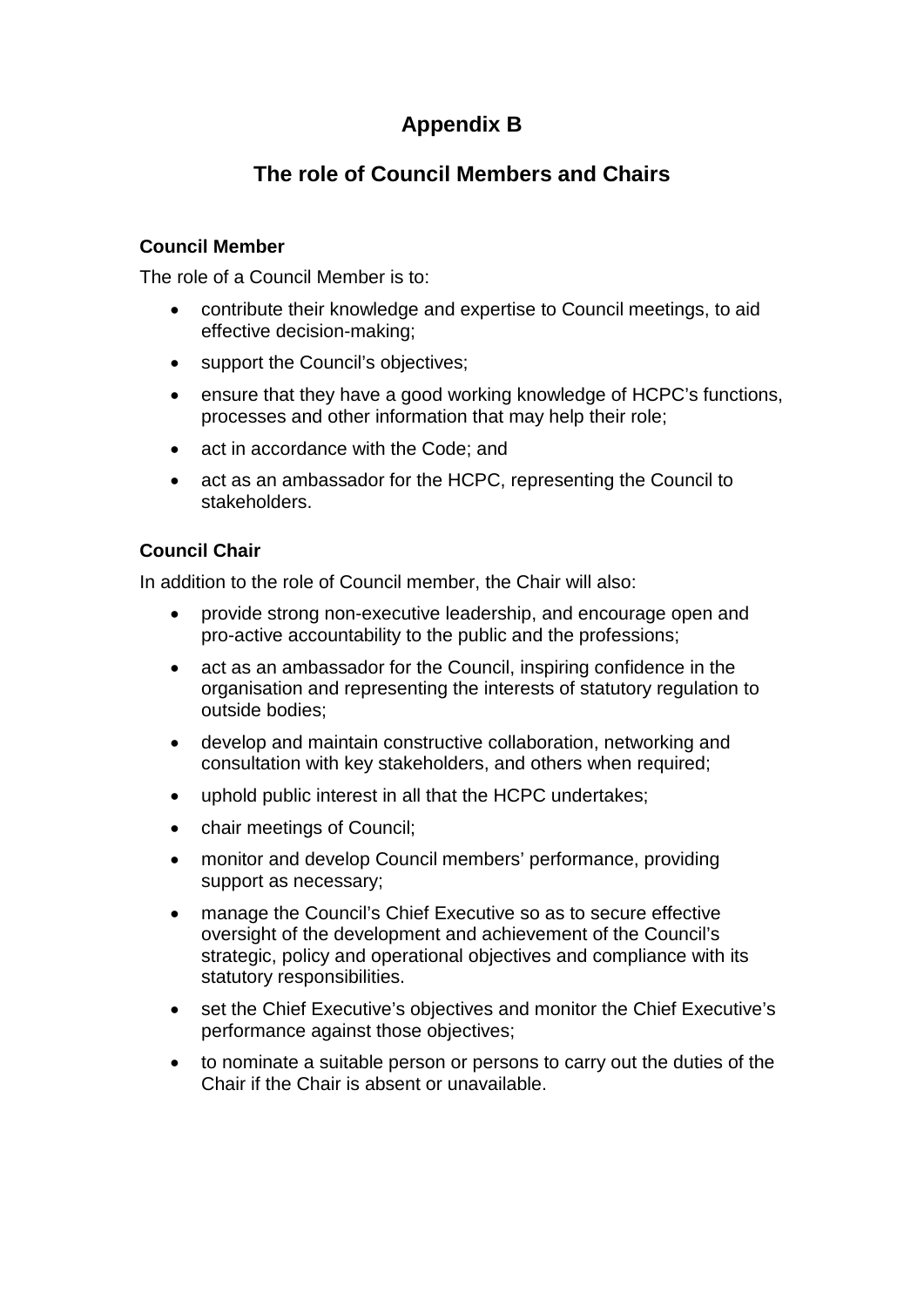### **Committee Chairs**

The role of the Chair is to:

- approve draft agendas and approve draft minutes for the committee;
- consult the Committee Secretary for advice as needed;
- manage the efficient and effective running of meetings by grasping the detail of a wide range of business, and contribute to objective decision making by exercising sound judgement;
- facilitate open discussion, and good decision-making;
- ensure that the meeting is conducted in accordance with the standing orders, and that all members keep to the Code of Conduct; and
- act as spokesperson for the committee if required.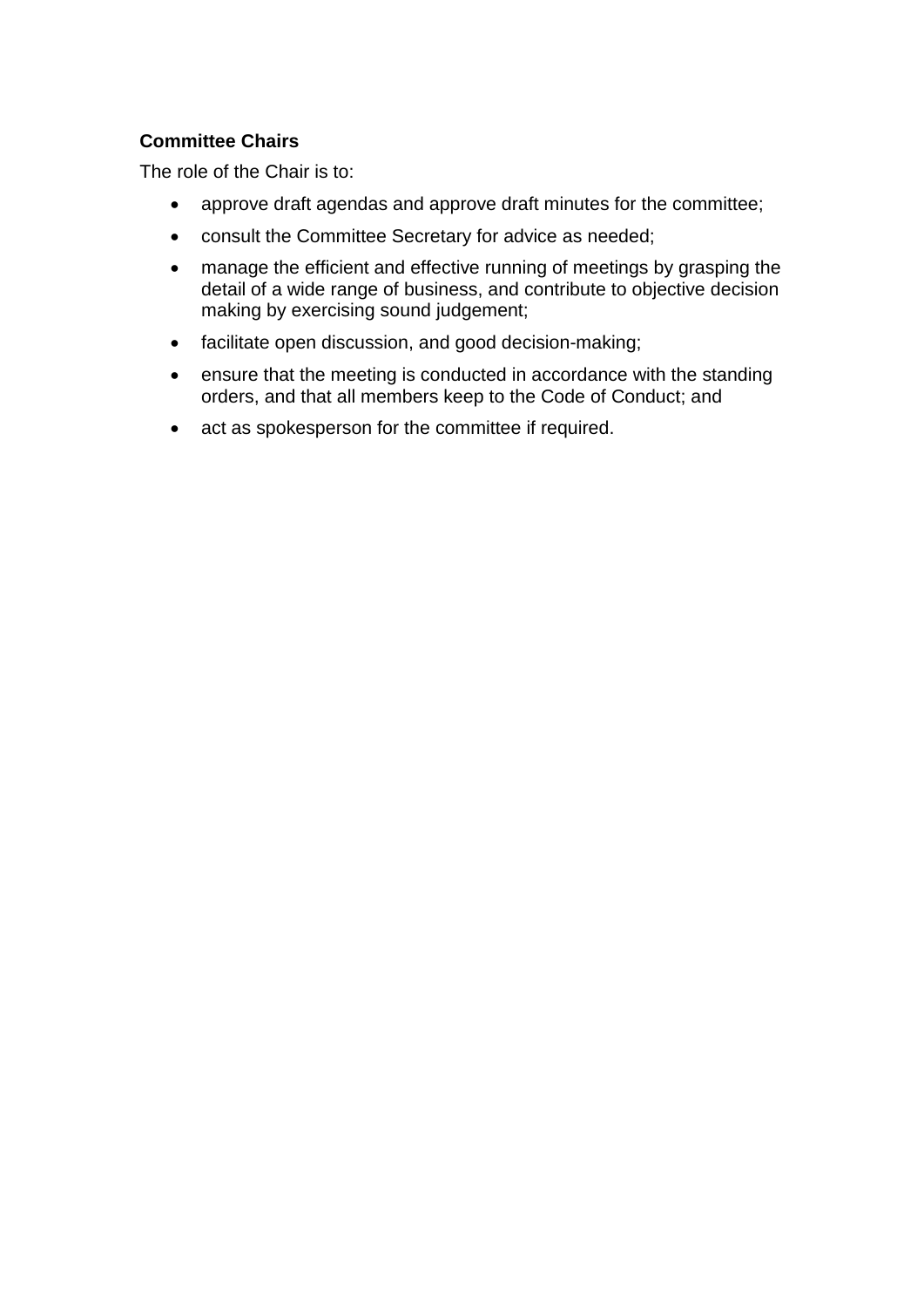# **Appendix C**

# **Complaints against Council Members**

### **Introduction**

- 1. This procedure deals with the investigation of complaints made against Council members which arise in that capacity, including complaints made against Council members by HCPC staff.
- 2. Complaints against members by HCPC staff should be made to the Chief Executive. All other complaints against members should be made to the Secretary of the Council.
- 3. All complaints must be made in writing and will be referred to the Chair. If, in the opinion of the Chair, more detail is needed in order for the complaint to be considered, the Chair will ask the complainant to provide further details.
- 4. The Chair will determine conclusively whether a complaint is within the scope of this procedure. If the Chair determines that a complaint is not within its scope or is trivial or vexatious, the Chair will inform the complainant of that decision in writing, and the reasons for it, and no further action will be taken in respect of that complaint. If it appears to the Chair that the complaint is one which should be dealt with by the Privy Council then the Chair will refer the matter to the Privy Council.
- 5. Where the Chair is unable to act or is the subject of a complaint, any reference in this procedure to the Chair shall be taken to be a reference to the Chair of the Education and Training Committee.

### **Conciliation**

- 6. If the Chair determines that a complaint is within the scope of this procedure, the Chair may suggest that the complainant and the member seek to resolve the matter by conciliation and, if they agree, the Chair, with the consent of the parties, will appoint a conciliator.
- 7. If the complaint is resolved by conciliation, no further action shall be taken by the Chair in respect of the complaint.
- 8. If conciliation fails to reach a satisfactory outcome, any admissions or statements made during the course of the process will not be admissible in any subsequent investigation or consideration of the complaint.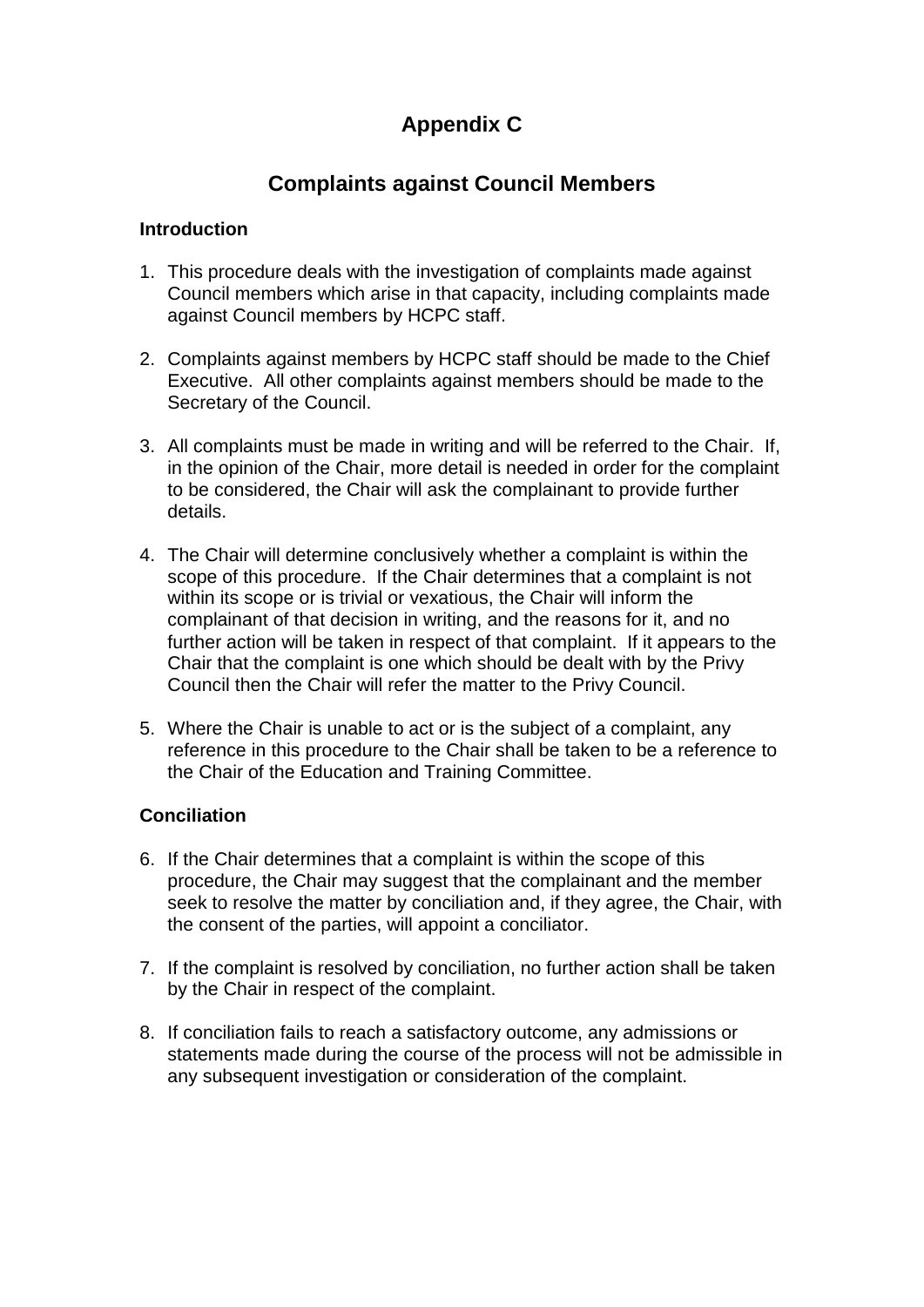- 9. The Chair will nominate an Independent Reviewer to investigate any complaint where:
	- 9.1 the Chair considers that the complaint is unsuitable for resolution by conciliation;
	- 9.2 a party does not agree to take part in conciliation; or
	- 9.3 conciliation fails to resolve the complaint;

### **Investigation**

- 10.The Chair will nominate a person (the **Independent Reviewer**) to investigate the complaint and report on the matter to the Council as to whether:
	- 10.1 on the balance of probabilities, the allegations contained in the complaint are factually correct; and
	- 10.2 on the basis of those facts, the member has breached the Code of Conduct for Council Members.
- 11.Where the Independent Reviewer concludes that a breach of the Code has occurred, he or she may also recommend to the Council the action which it should take against the member concerned in respect of that breach.
- 12.Subject to paragraph 13, the Independent Reviewer will determine the procedure to be followed in conducting the investigation, including the lines of inquiry to be pursued, the persons from whom evidence is to be sought and the form in which that evidence is to be given.
- 13.The Independent Reviewer shall:
	- 13.1 send a copy of the complaint to the member concerned and invite him or her to submit a written response within a reasonable time (which shall in any event be not less than 14 days);
	- 13.2 send a copy of any response from the member concerned to the complainant, and provide him or her with a reasonable time (which shall in any event be not less than 14 days) in which to comment on it.
- 14.The Independent Reviewer may be provided with administrative support by the HCPC and may obtain legal advice from the Solicitor to the Council but, if the Independent Reviewer wishes to obtain independent administrative support or legal advice, the Council shall meet the reasonable costs incurred by the Independent Reviewer in doing so.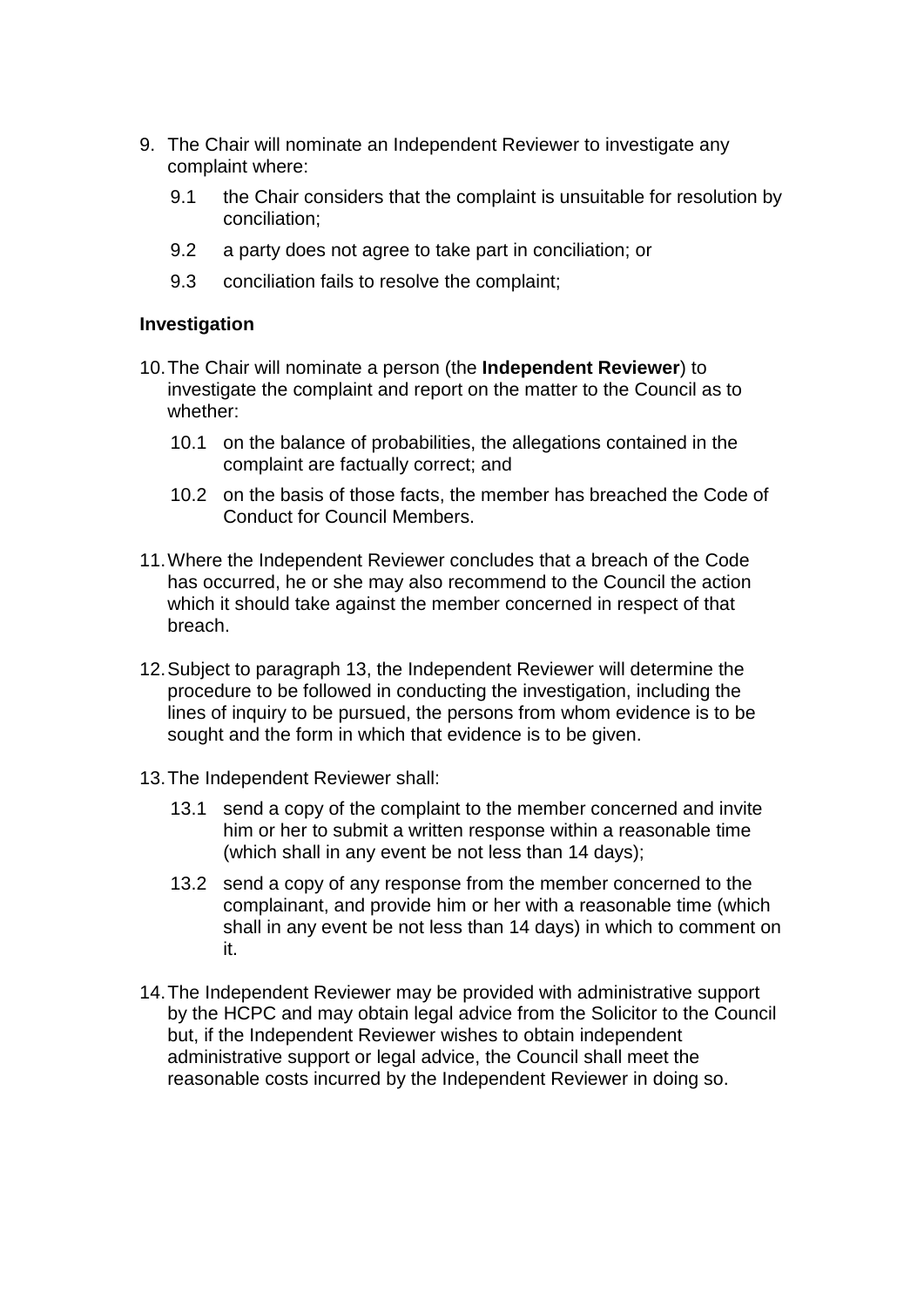### **Report**

- 15.Once the investigation has concluded, the Independent Reviewer shall prepare a report (the **Report)** setting out the findings of the investigation, the conclusions reached, any recommendation made in accordance with paragraph 18 and the reasons for them.
- 16.The Report shall also include all of the documents considered by the Independent Reviewer (other than any legal advice given to the Independent Reviewer or any other privileged communication).
- 17.The Report shall be submitted to the Chair and, at the same time, a copy shall be sent to the complainant and the member concerned.
- 18.If the Independent Reviewer concludes that there has been a breach of the Code, the Report may include one or more of the following recommendations:
	- 18.1 that no action be taken;
	- 18.2 that the member be admonished by the Council;
	- 18.3 that a report be submitted to the police, another regulatory or law enforcement agency or to a prosecuting authority;
	- 18.4 that the Council recommend to the Privy Council that the member be removed from the Council.

### **Council Procedure**

- 19.The Chair shall convene a meeting of the Council, to consider the report.
- 20.The Report shall be considered as public business but, at the discretion of the Chair, the Report may be taken as private business where:
	- 20.1 the Independent Reviewer has dismissed the complaint;
	- 20.2 the complaint concerns the health of any person;
	- 20.3 the complaint concerns confidential information; or
	- 20.4 the Independent Reviewer has recommended that the police or a regulatory, law enforcement or prosecuting body be informed of the matter;

and, in the latter case, the Chair may determine that the Council shall not make public any information relating to the matter until the conclusion of any action by the police or other body concerned.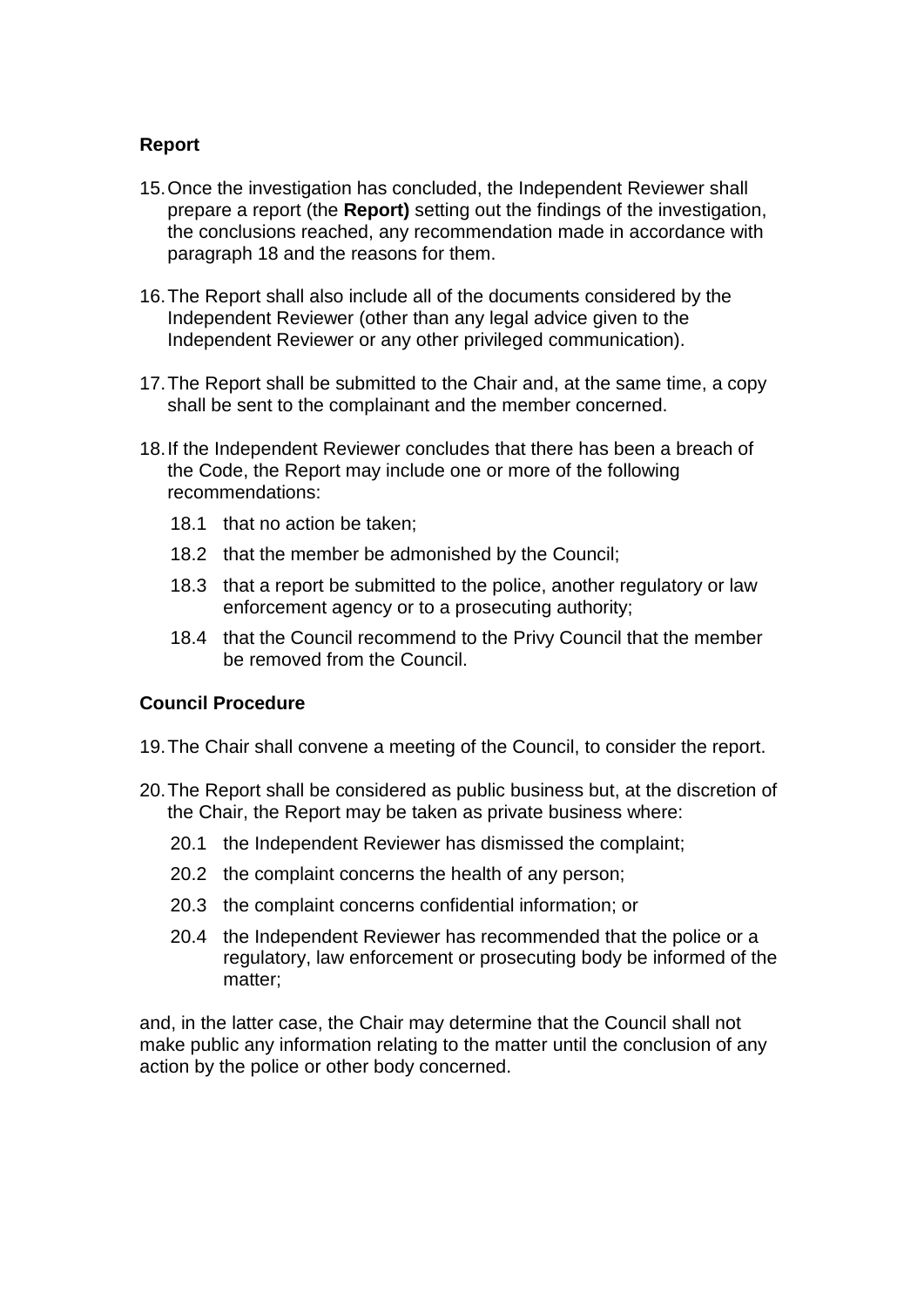

# **DECLARATION OF MEMBER'S INTERESTS**

Name of Member:

**A: Membership or position of general control or management of certain bodies (current or held within the last two years)**

| <b>Name</b>                                                                   | <b>Position</b> |  |
|-------------------------------------------------------------------------------|-----------------|--|
| 1. body to which you are appointed by the HCPC:                               |                 |  |
|                                                                               |                 |  |
|                                                                               |                 |  |
|                                                                               |                 |  |
|                                                                               |                 |  |
|                                                                               |                 |  |
|                                                                               |                 |  |
| 2. body exercising functions of a public nature:                              |                 |  |
|                                                                               |                 |  |
|                                                                               |                 |  |
|                                                                               |                 |  |
|                                                                               |                 |  |
|                                                                               |                 |  |
|                                                                               |                 |  |
| 3. body directed to charitable purposes:                                      |                 |  |
|                                                                               |                 |  |
|                                                                               |                 |  |
|                                                                               |                 |  |
|                                                                               |                 |  |
|                                                                               |                 |  |
|                                                                               |                 |  |
| 4. body whose principal purposes include influencing public opinion or policy |                 |  |
| (including any political party or trade union):                               |                 |  |
|                                                                               |                 |  |
|                                                                               |                 |  |
|                                                                               |                 |  |
|                                                                               |                 |  |
|                                                                               |                 |  |
|                                                                               |                 |  |
| I have no relevant interest to declare (please tick)                          |                 |  |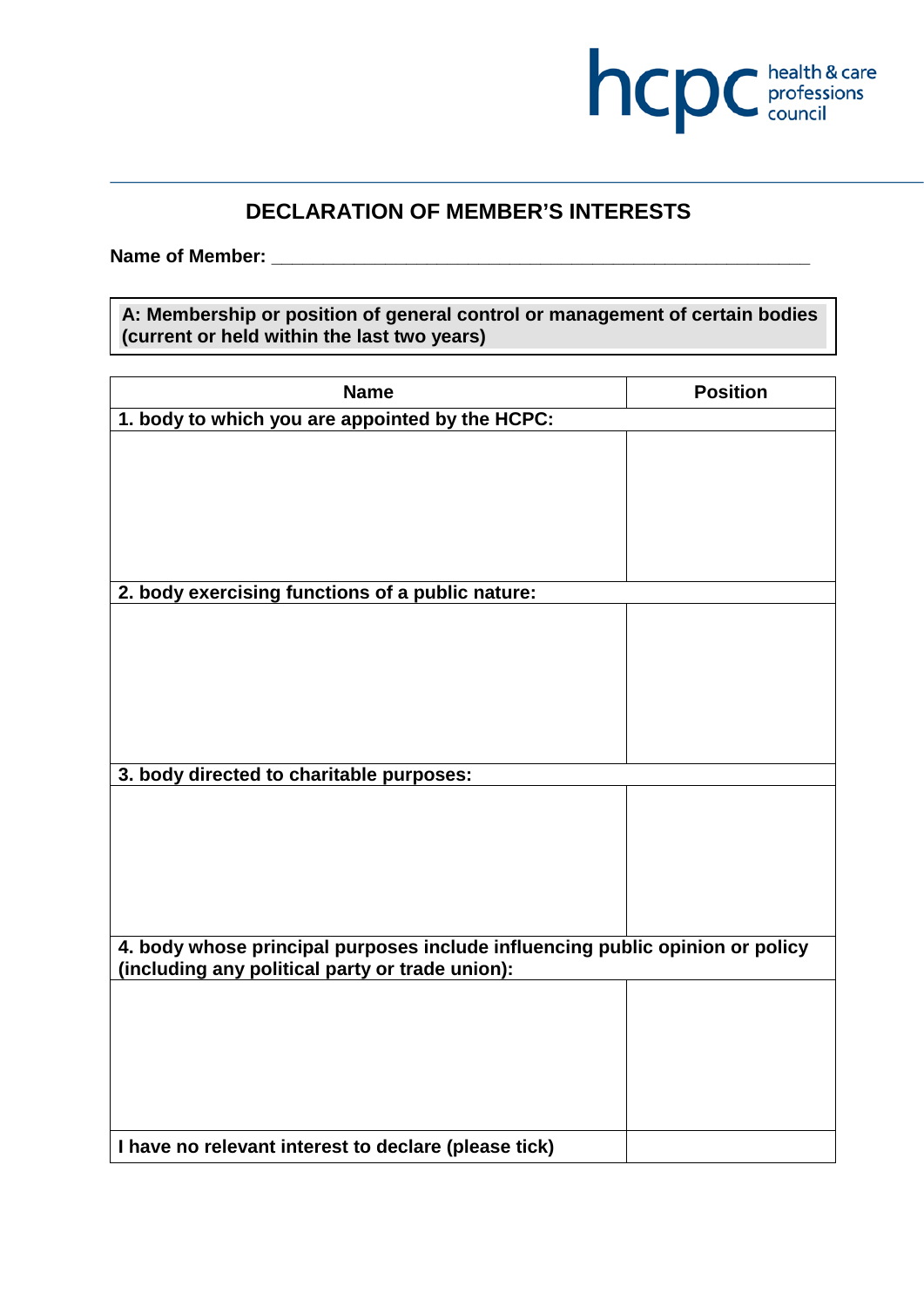**B: Remunerated employment, business, office or profession**

| Name, nature of the business and position you hold in any remunerated<br>employment business, office or profession: |  |  |
|---------------------------------------------------------------------------------------------------------------------|--|--|
|                                                                                                                     |  |  |
|                                                                                                                     |  |  |
|                                                                                                                     |  |  |
|                                                                                                                     |  |  |
|                                                                                                                     |  |  |
|                                                                                                                     |  |  |
|                                                                                                                     |  |  |
|                                                                                                                     |  |  |
|                                                                                                                     |  |  |
|                                                                                                                     |  |  |

**I have no relevant interest to declare (please tick box)**

**Category C: Directorships**

**Directorships (including non-executive directorships) in any public or private company:**

**I have no relevant interest to declare (please tick box)**

**Category D: Shareholdings**

**Details of any shareholdings which give you a majority or controlling interest in any undertaking:**

**I have no relevant interest to declare (please tick box)**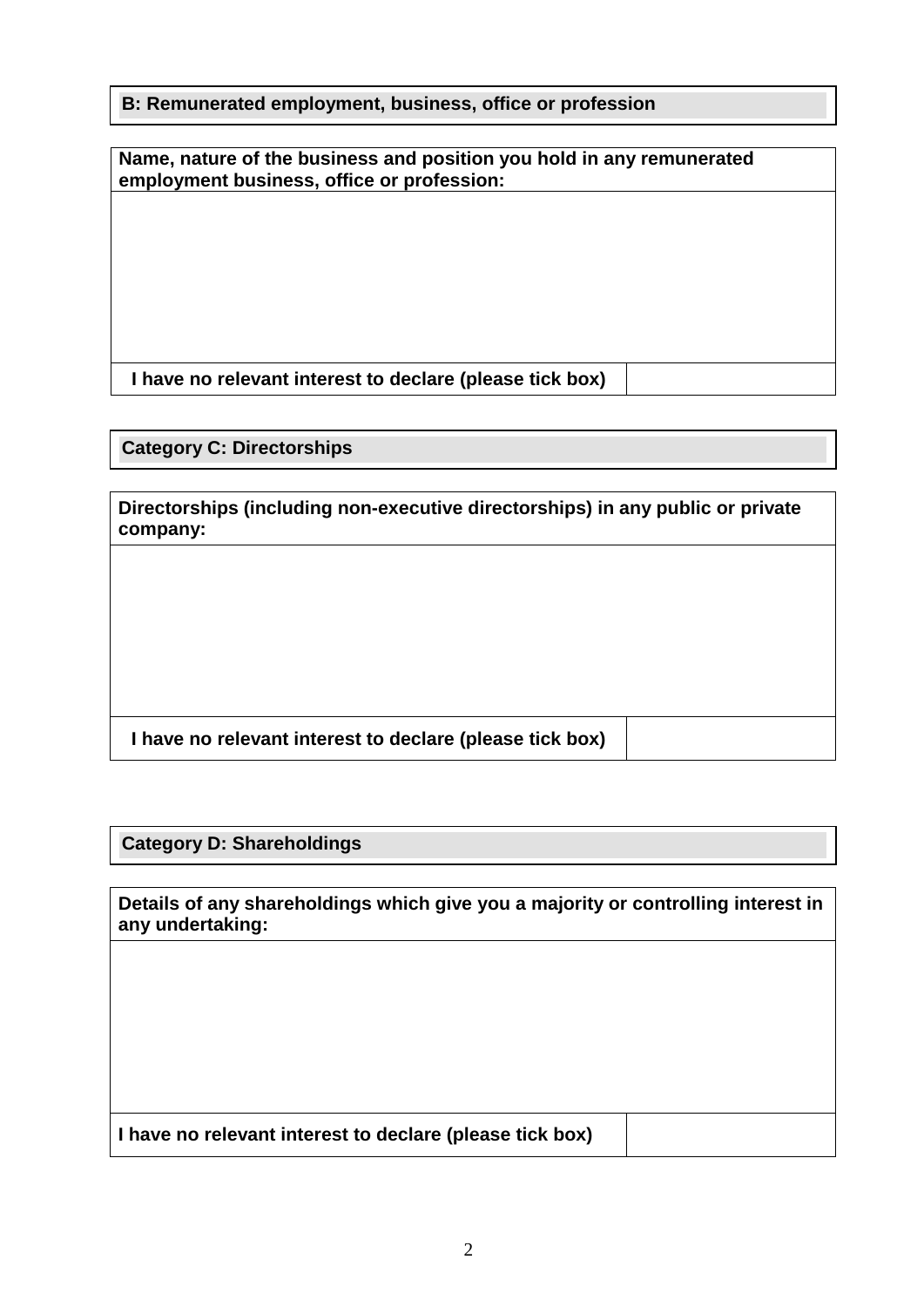**Category E: Contracts**

**Description of any contracts for goods, services or works made between the HCPC and you or any entity in which you have a material interest:**

**I have no relevant interest to declare (please tick box)**

### **Category F: Inducements, gifts and hospitality (please see relevant policy)**

| <b>Description</b> | <b>Donor</b> | <b>Date</b> |
|--------------------|--------------|-------------|
|                    |              |             |
|                    |              |             |
|                    |              |             |
|                    |              |             |
|                    |              |             |
|                    |              |             |
|                    |              |             |
|                    |              |             |
|                    |              |             |
|                    |              |             |

I confirm that, to the best of my knowledge and belief, this is a full and accurate declaration of the interests that I am required to register. I undertake to promptly inform the Secretary to the Council of any changes to my registrable interests.

Signed: \_\_\_\_\_\_\_\_\_\_\_\_\_\_\_\_\_\_\_\_\_\_\_\_\_\_\_\_\_\_\_\_\_\_\_\_\_\_\_\_ Date: \_\_\_\_\_\_\_\_\_\_\_\_\_\_\_\_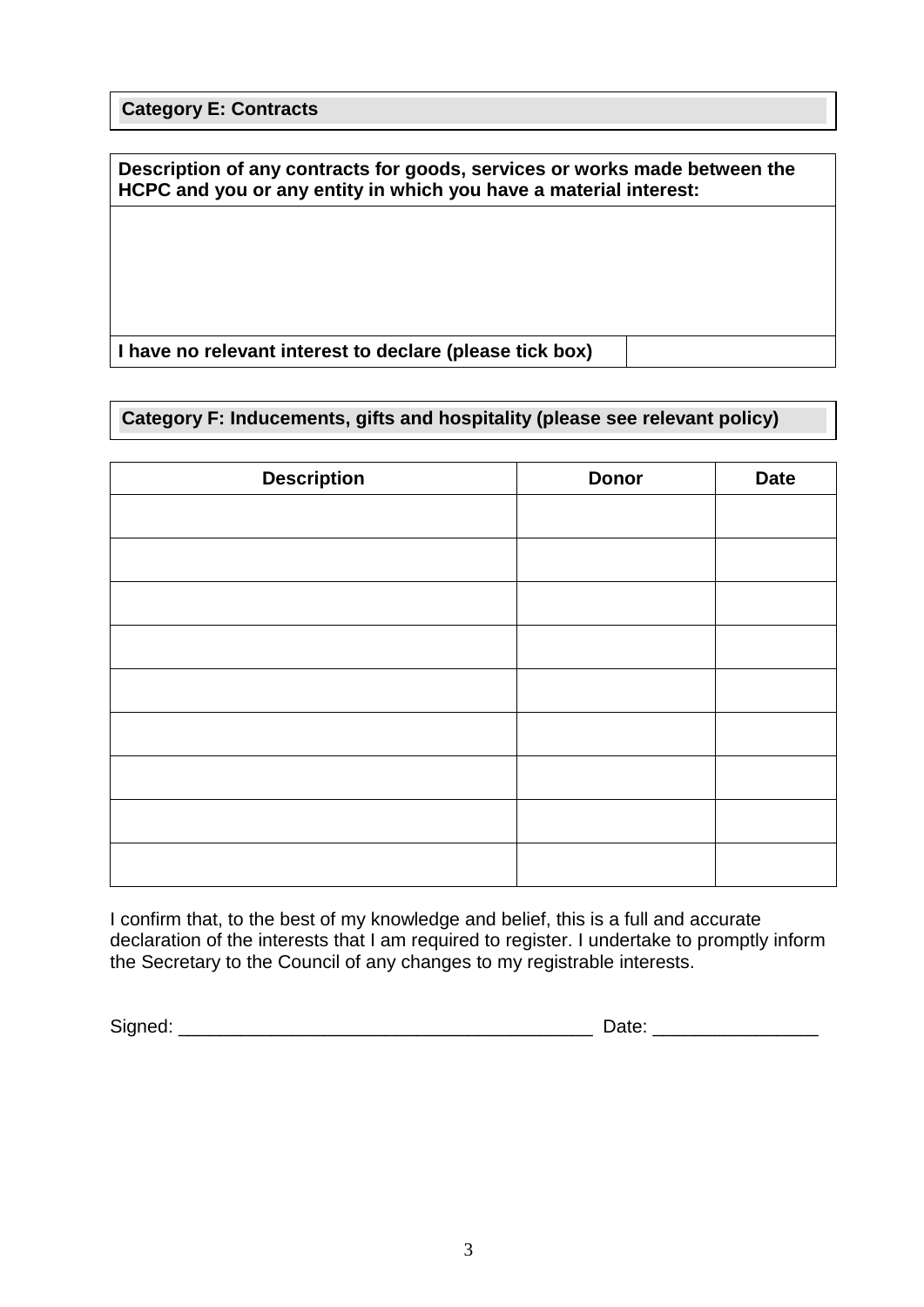# **ANTI-BRIBERY, INDUCEMENTS AND HOSPITALITY POLICY**

hcpc

professions<br>council

### **Introduction**

The Health and Care Professions Council and similar organisations must observe high standards of corporate governance and be able to demonstrate objectivity and integrity.

This policy seeks to support that aim and to provide assurance that the HCPC's decisions are not influenced or seen to be influenced by bribery, inducements or inappropriate gifts or hospitality.

The policy must be read in conjunction with the provisions of the Code of Conduct relating to Members' Interests, as failure to comply with the policy is likely to lead to a Member being in breach of the Code.

### **The Policy**

- 1. Members must not offer or give a bribe to, or seek or accept a bribe from, any individual or organisation.
- 2. Members must not seek or accept, in respect of any service provided by or on behalf of the HCPC, any gift, hospitality, discount, rebate, commission or other inducement or payment (whether in cash or in kind).
- 3 Members must not accept or offer to others excessive amounts of entertainment.
- 4. Members must not accept, without the prior permission of the Chair of the Council, any gift, hospitality, discount, rebate, commission or favour in relation to the HCPC's business from any person or business with whom members come into contact.
- 5. Members must declare all gifts, other than those of a token nature, in the Register of Members' Interests.

### **Bribery**

The HCPC is committed to the prevention of bribery and to fostering a culture in which bribery is not acceptable. The Bribery Act 2010 creates two bribery offences: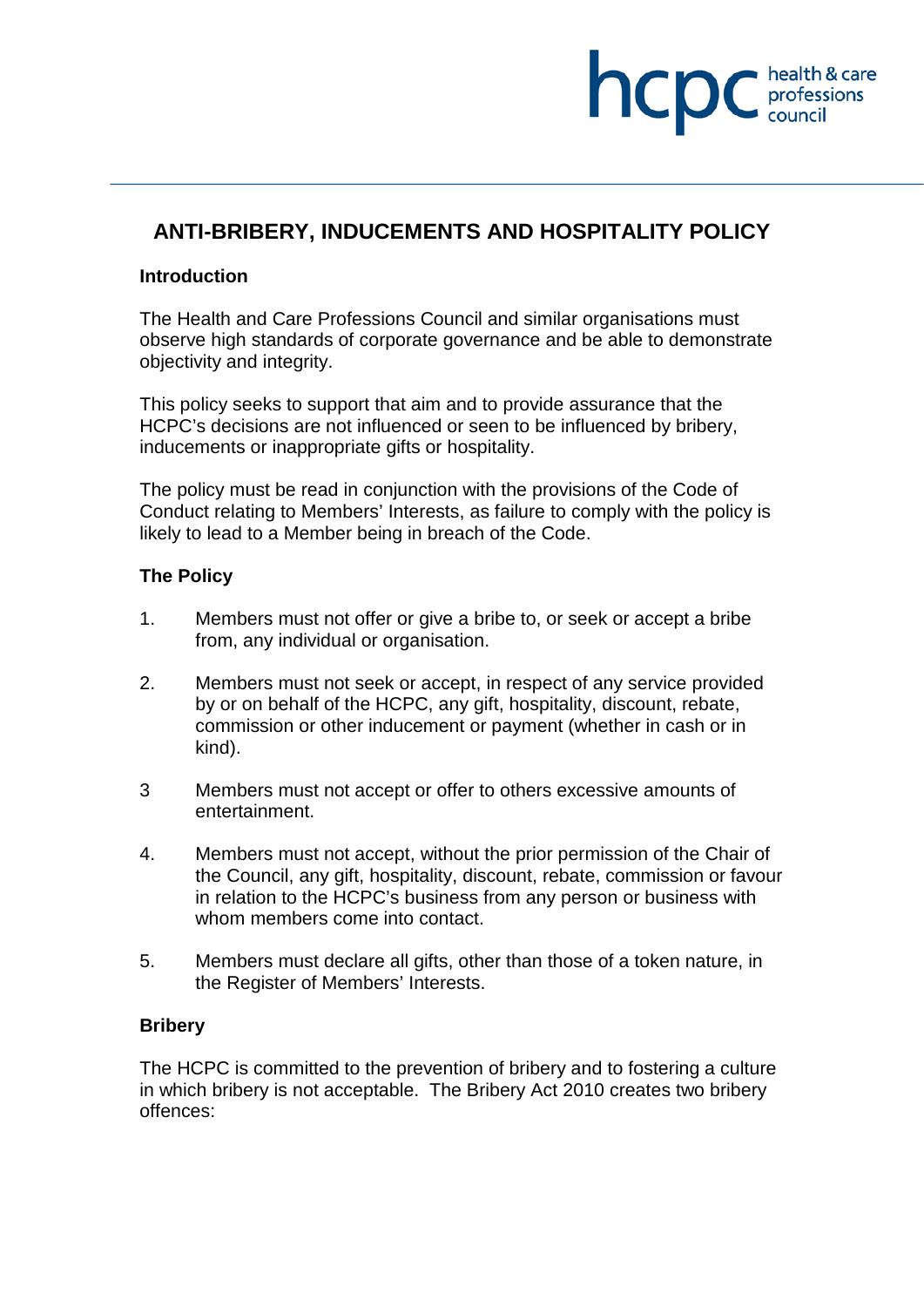- offering, promising or giving a financial or other advantage (in essence, the offence of bribing another person); and
- requesting, agreeing to receive or accepting a financial or other advantage (in essence, the offence of being bribed).

In either case the bribe must be intended to induce improper conduct by the recipient, that is the improper exercise of a function of a public nature or an activity connected with a business, trade or profession.

The Act also creates a separate offence of bribing a foreign public official. That offence is committed if a bribe is offered, promised or given to such an official with the intention of influencing the recipient in the performance of his or her public functions and with the intention of obtaining or retaining business or a business advantage.

### **Hospitality, gifts etc.**

Excessive amounts of entertainment may include (but are not limited to) offers of days out at events, offers of gifts such as baskets of goods and/or attending functions which involve non-HCPC related events.

Gifts of a token nature may include items such as flowers, pens, tee-shirts, diaries, calendars, bottles of wine, or attendance at functions that are related to HCPC activities.

No gifts should be accepted under any circumstances at the time of business transactions or contract awards.

Members should not accept private discounts if they buy products for their personal use from an HCPC supplier.

Members may be asked to attend or speak at conferences on behalf of the HCPC. The HCPC will not usually charge a speaker fee however it is acceptable for the organiser to reimburse the members' direct travel costs.

**17th September 2013**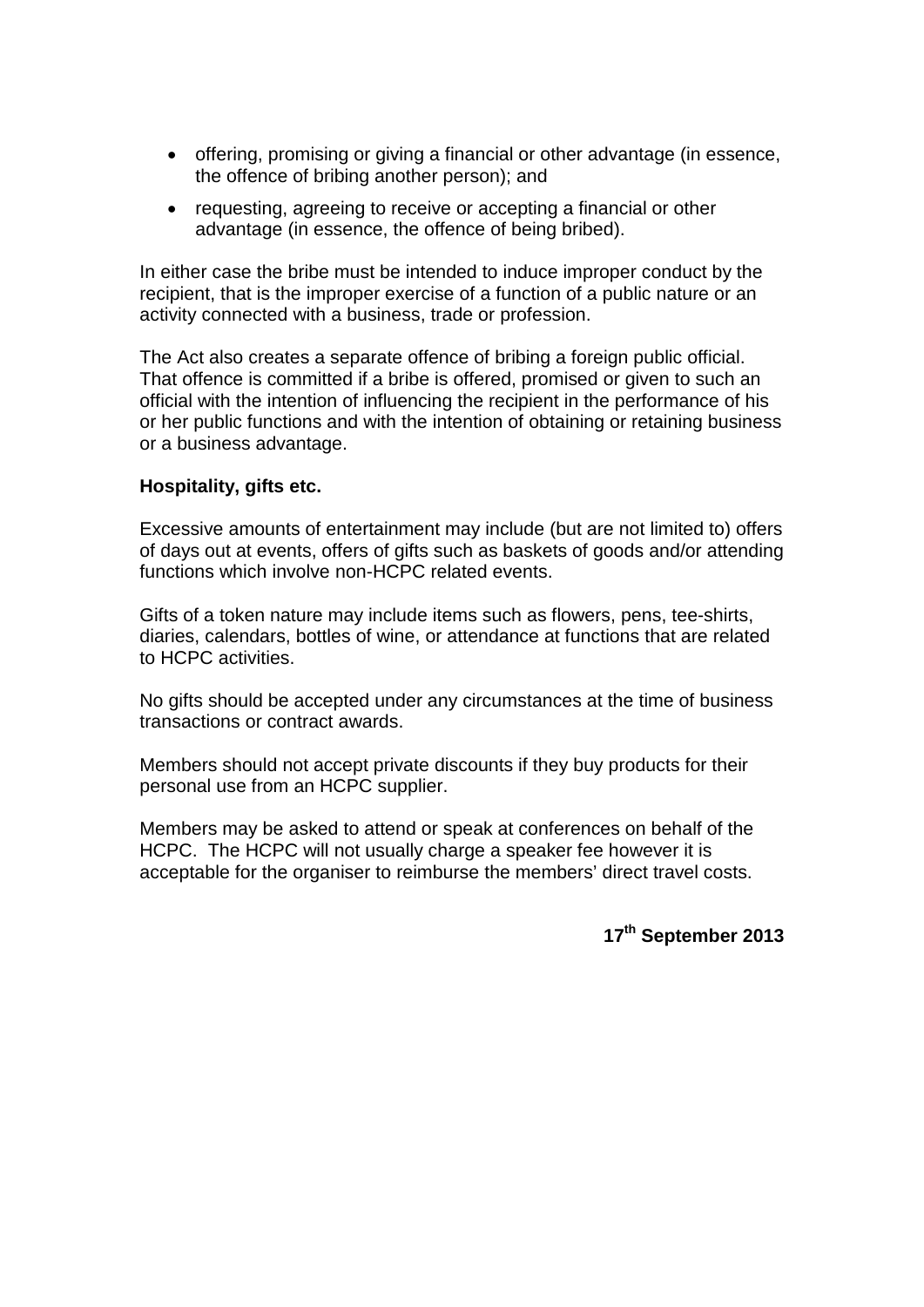# **PROTOCOL ON MEMBER - EMPLOYEE RELATIONS**

**INCDC** *c health & care* 

health & care

### **1. Introduction**

An effective working relationship between Members and HCPC employees is crucial to the successful operation of the Council's business. That relationship should be based upon mutual trust and respect, openness, transparency, honesty and fairness.

This protocol seeks to encourage best practice in the relationship between Members and employees. It is not intended to be prescriptive or cover every situation, but to provide guidance on issues that most commonly cause concern and to serve as a guide to dealing with other issues that may arise from time to time.

### **2. Equality**

The Council has statutory duties with regard to equality. Members and employees should not act in a discriminatory manner, by means of their conduct or speech, in relation to a person's gender, race, disability, religion or belief, age, sexual orientation, or any other aspect of an individual's background or lifestyle.

### **3 Relations between Members and employees**

Contact between Members and employees, both in public and in private, should always be courteous.

Employees have an obligation to provide all Members with an appropriate level of advice and assistance in the discharge of their functions and should seek to comply with all reasonable requests from Members for such support.

Whilst Members are entitled to question the professional advice or opinion provided by employees, they must take care not to apply inappropriate pressure to employees, cause any embarrassment to them, or take any steps which may lead to a breakdown in communication between Members and employees or bring the Council into disrepute.

Social contact between Members and senior employees is often beneficial to the discharge of the Council's functions but care must be taken to maintain a professional relationship at all times.

Close personal familiarity between Members and employees may damage professional relationships and can prove embarrassing to other Members and employees. Members and employees should avoid situations which could give rise to suspicion or the appearance of improper or inappropriate conduct.

### **4 Members as employer**

Employees are employed by the Council as a corporate body, not by committees or individual Members, and are subject to the Council's established employment procedures.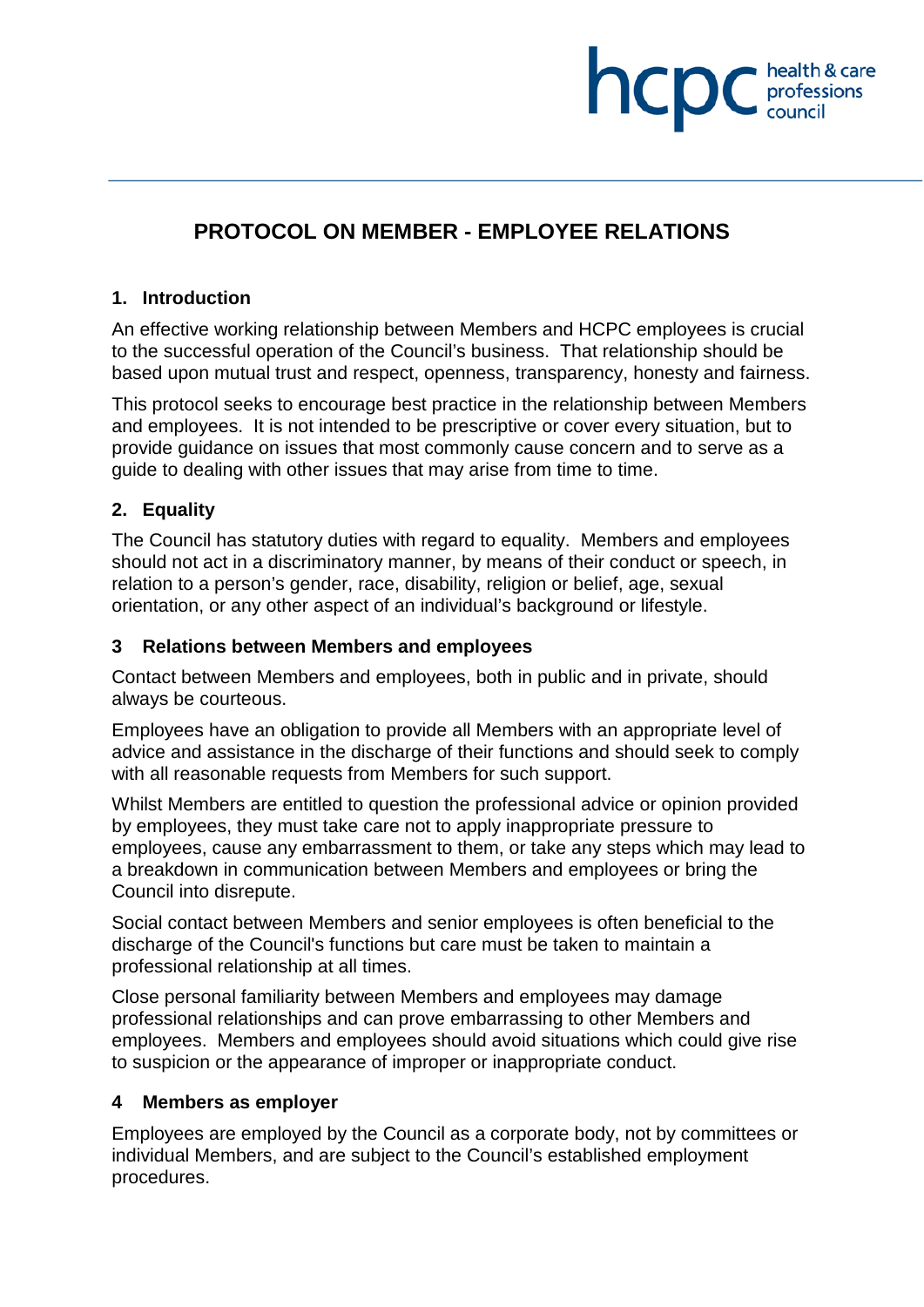In dealing with employees, Members should be aware that their actions may be treated in law as those of the Council as employer. Members must be clear about their role and the roles of employees and avoid inappropriate conduct towards employees which may give rise to employment law cases being brought against the Council.

Members should recognise that, whilst employees owe an overriding duty to the Council as a whole, they act on the instructions of their respective line managers, Directors and the Chief Executive. Consequently, Members should not give direct instructions to employees.

If a Member has any concerns about conduct or capability of an employee, they should be discussed with the appropriate Director. Concerns about a Director should be discussed with the Chief Executive and concerns about the Chief Executive should be referred to the Chair of the Council.

### **5 Public comment**

Members are entitled to raise concerns about the manner in which the Council's business is operated but should not raise matters relating to the conduct or capability of employees at meetings held in public, nor seek to undermine employees by means of rudeness or ridicule. In particular, Members should recognise that employees are constrained in the response they may make to such public comment.

The Chair of the Council and all Committee Chairs should ensure that employees are not questioned or spoken about by Members at meetings in a manner that could be considered by a reasonable person to be hostile, offensive, derogatory, discriminatory or otherwise unacceptable.

# **6 Use of HCPC resources**

The Council may only lawfully provide resources to Members in order to assist them in the discharge of their duties. Employees should not provide Members with resources in situations where the employee reasonably believes that they are being sought for other purposes and Members should not place employees in the embarrassing situation or having to refuse to provide them with resources.

# **7 Access to Information**

Normally, employees should accept that Members do not ask for information without good reason. If employees are concerned about a Member's 'need to know' they should ask the Member to explain why the information is needed in the discharge of the Member's duties. If necessary, the employee should refer the matter to the relevant Director or the Chief Executive who will provide a reasoned decision as to whether the information is to be provided to the Member.

**17th September 2013**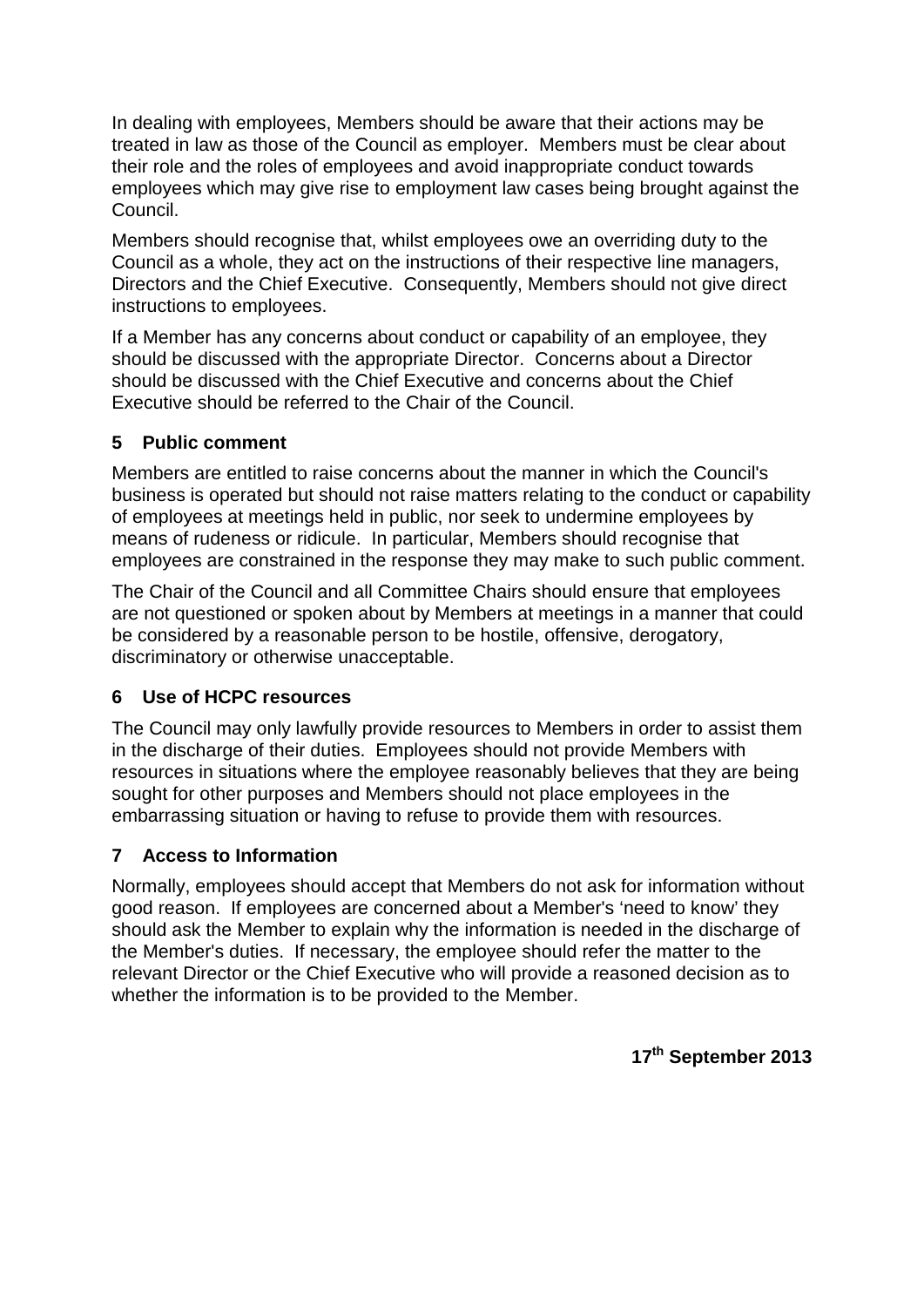# **FINANCIAL REGULATIONS**

**NCDC** health & care

### **Introduction**

- 1. These Regulations set out the principles governing the financial and accounting practices of the Health and Care Professions Council (**HCPC**). Their purpose is to ensure that the HCPC's finances are managed with probity, accuracy, economy, efficiency and effectiveness.
- 2. The Regulations have effect as if they were incorporated in the Council's Standing Orders and should be read in conjunction with the Council's Scheme of Delegation.
- 3. The Regulations are not intended to provide detailed procedural advice and the Chief Executive or Director of Finance should be consulted in respect of any matter which is not covered by the Regulations and which may have a material effect upon the HCPC's finances.
- 4. Where appropriate, the Regulations will be supplemented by detailed Financial Operating Procedures.

### **Roles and responsibilities**

### *The Council*

- 5. The Council has the ultimate responsibility for the financial viability of the HCPC and for making arrangements for the proper administration of its finances. The Council exercises financial supervision and control by formulating the annual budget and the five year plan, requiring the submission and approval of budgets and defining and approving essential features of the financial control framework
- 6. Under the Health and Social Work Professions Order 2001, the Council is specifically responsible for:
	- 6.1 setting fees;
	- 6.2 keeping accounts ;
	- 6.3 preparing and publishing the annual accounts; and
	- 6.4 appointing auditors.

### *Audit Committee*

7. To assist it in the discharge of its financial responsibilities, the Council has established an Audit Committee, which oversees the HCPC's audit and other risk management arrangements.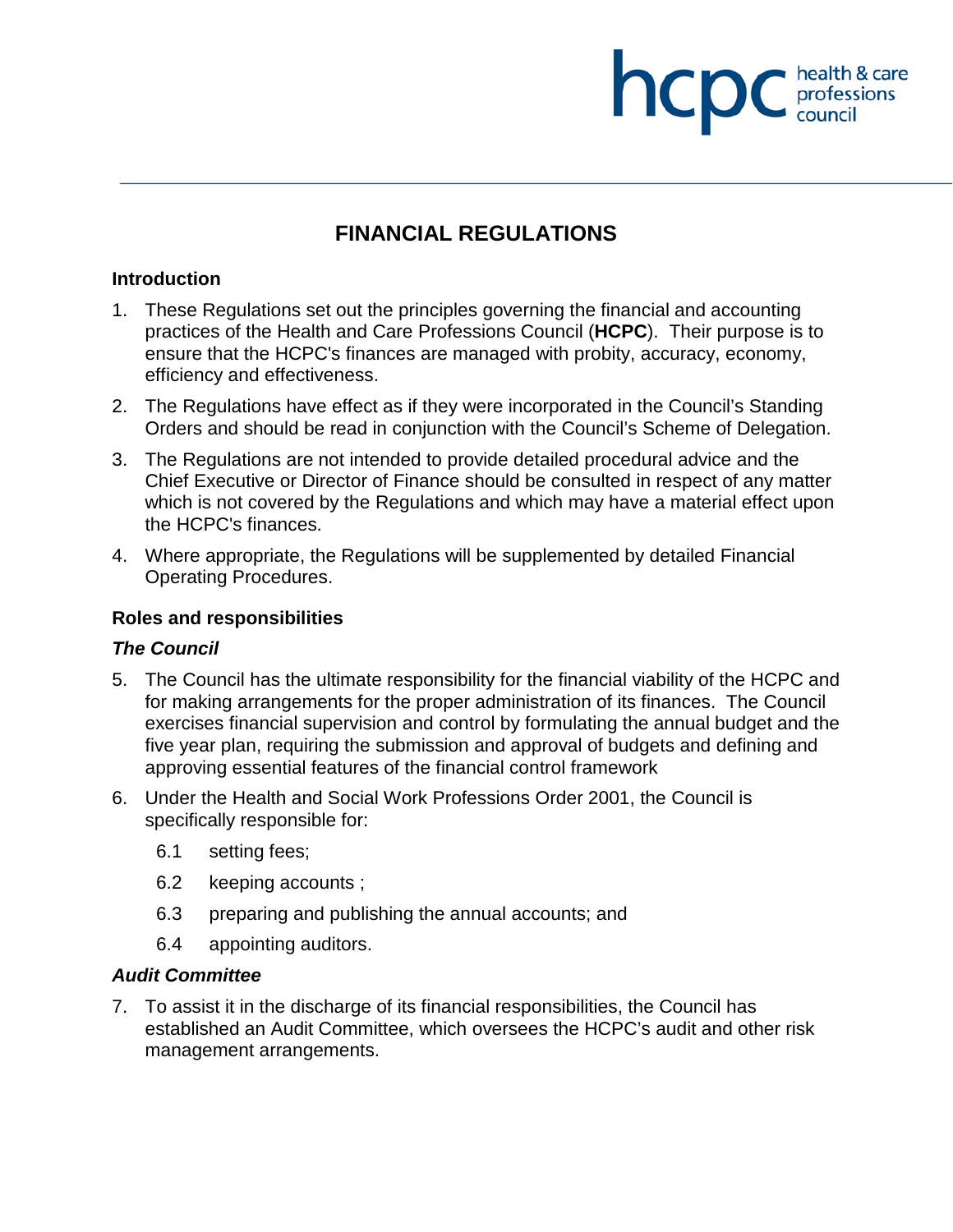### *Chief Executive*

- 8. The Chief Executive has overall executive responsibility to the Council and as such is responsible for:
	- 8.1 the organisation and management of the HCPC's functions and leadership and management of all employees;
	- 8.2 ensuring that budgets and resources are managed within the estimates approved by the Council; and
	- 8.3 the HCPC's financial operations, including the system of internal control.
- 9. The Chief Executive has been appointed as Accounting Officer by the Privy Council and, as such, is responsible for ensuring that the HCPC performs its statutory functions within the available financial resources and for complying with the Council's obligations under Article 46 of the Health and Social Work Professions Order 2001.

### *Director of Finance*

- 10. The Director of Finance is responsible for the administration of the financial affairs of the HCPC, in particular, by:
	- 10.1 implementing the Council's financial policies;
	- 10.2 maintaining effective system of internal financial control, including ensuring that detailed procedures incorporate the principles of separation of duties and appropriate internal checks, keeping the Financial Regulations under review and reporting to the Chief Executive on any matters that may require revision;
	- 10.3 ensuring that records are maintained which explain the HCPC's transactions and disclose, with reasonable accuracy, the financial position of the HCPC at any time;
	- 10.4 providing financial advice to the Council, its committees and employees;
	- 10.5 preparing such accounts and reports as the HCPC may require for the purpose of carrying out its statutory functions;
	- 10.6 ensuring that good financial practice is adopted by HCPC, in accordance with accepted professional standards and taking account of advice received from the internal and external auditors; and
	- 10.7 preparing Financial Operating Procedures to supplement these Regulations.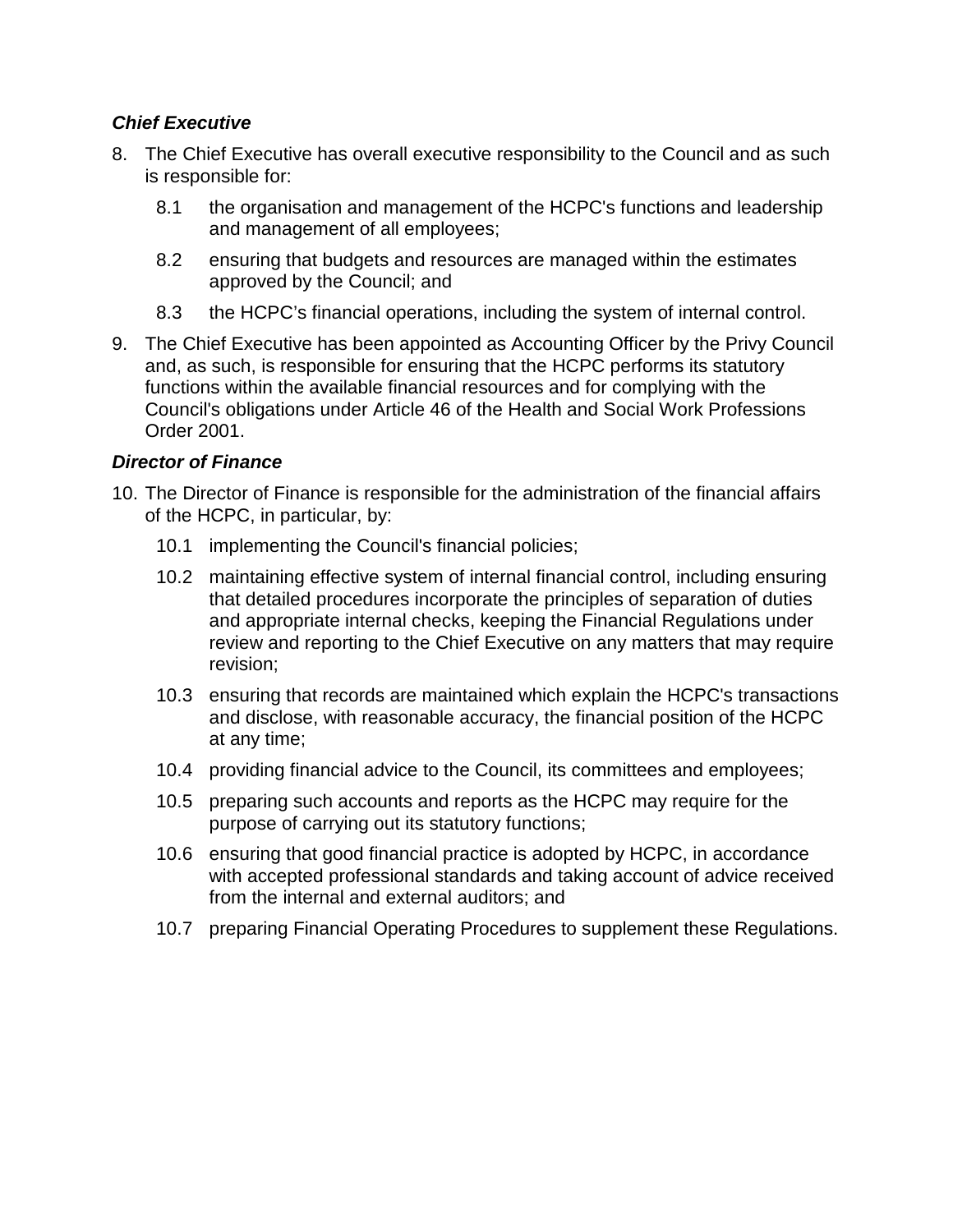### **Budgets and Financial Planning**

### *Financial Planning*

- 11. The Chief Executive will each year produce a draft annual budget for submission to the Council including:
	- 11.1 a statement of the Council's priorities and objectives for the year;
	- 11.2 the planned use of resources to reflect those priorities and achieve those objectives;
	- 11.3 the financial implications of the planned use of resources; and
	- 11.4 performance targets established by the Council.

# *Annual Budget*

- 12. Resources are allocated annually by the Council. Directors and Managers are responsible for the efficient and effective use of the resources allocated to them.
- 13. The Chief Executive is responsible for preparing an annual budget and capital programme each year for approval by the Council.
- 14. The Chief Executive must ensure that detailed budgets are prepared in order to support the resource allocation process and that these are communicated to Directors and Managers as soon as possible following their approval by the Council.
- 15. The Chief Executive is responsible for the day to day management and control of the annual budget and capital programme and, without further authority, may:
	- 15.1 authorise revenue spending on items not exceeding £25,000 each;
	- 15.2 authorise spending on items in the capital programme not exceeding £50,000 each;
	- 15.3 authorise all payroll transactions.

# **Budgetary Control**

- 16. The control of expenditure within an agreed budget is the responsibility of the Director or Manager who holds that budget (**Budget Holder**) who must ensure that effective day to day monitoring is undertaken. A Budget Holder may delegate authority to use resources within their budget, but may not delegate responsibility for the management of that budget. Each Budget Holder is responsible for expenditure within their budget and will be assisted in this duty by management information provided by the Director of Finance.
- 17. Budget Holders must report significant deviations from agreed levels of expenditure to the Chief Executive or Director of Finance as soon as they become apparent and ensure that any necessary action is taken promptly.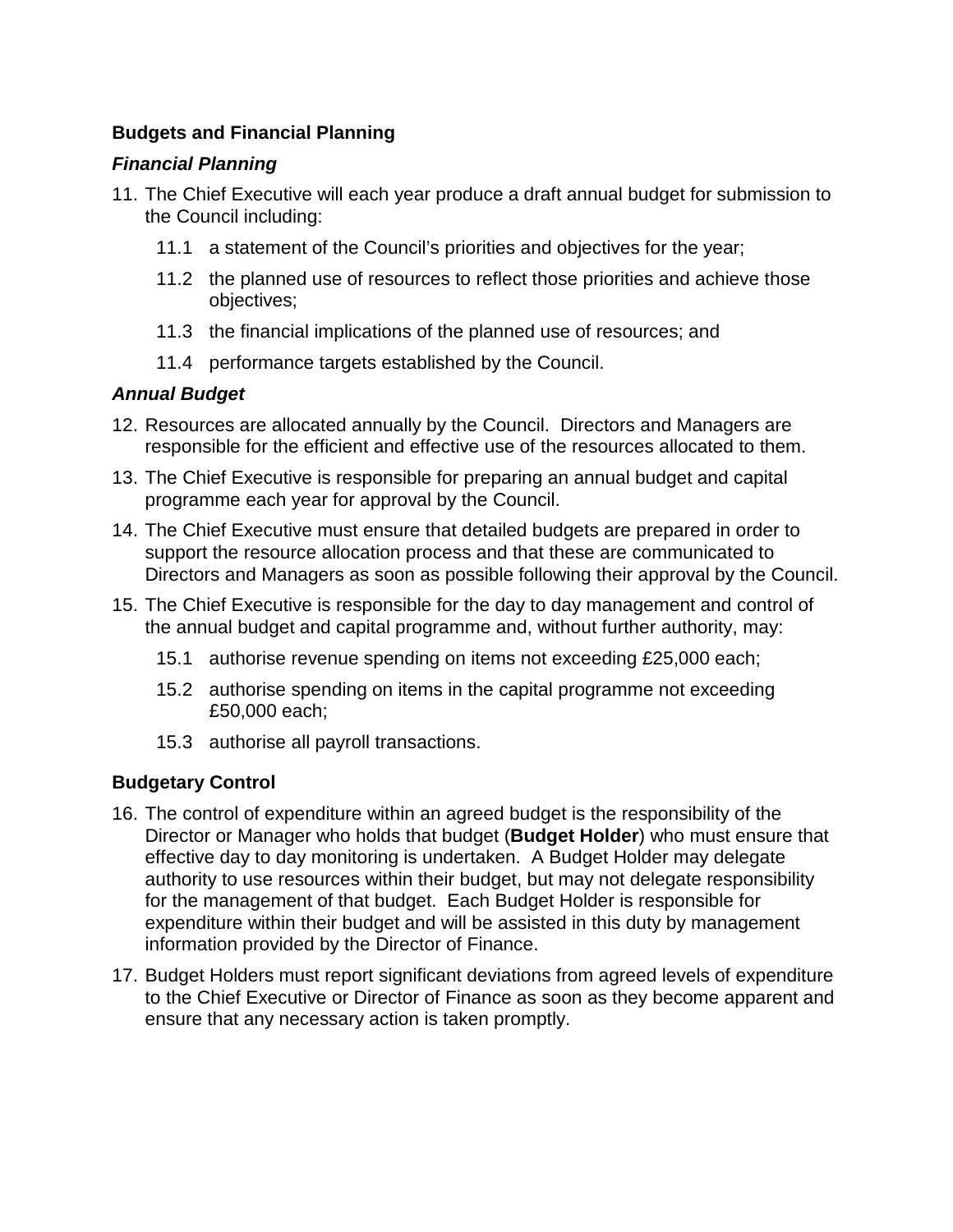### **Accounts**

- 18. HCPC's annual accounts shall be prepared under the direction of the Director of Finance and comply with any relevant statutory requirements and accepted accounting practice.
- 19. The annual accounts shall be presented to the Audit Committee and subsequently to the Council for approval.

### **Financial Systems and Procedures**

- 20. The Director of Finance must establish procedures for the secure receipt and payment of all HCPC monies.
- 21. The HCPC's accounting systems should provide for the allocation of expenditure incurred and income received in a manner which facilitates the preparation of statutory and other accounts, with all items of income and expenditure being allocated to relevant cost centres whenever possible.
- 22. The Director of Finance will be responsible for the day to day operation and control of the systems and procedures required to:
	- 22.1 order goods and services;
	- 22.2 pay creditors, allowances and expenses;
	- 22.3 collect and bank all income due to the HCPC;
	- 22.4 provide, safeguard and subsequently dispose of HCPC assets; and
	- 22.5 account for taxes and make necessary payments to the appropriate authorities.
- 23. The Finance Director, working in conjunction with the Human Resources Director, shall be responsible for the day to day operation and control of the systems and procedures required to pay salaries, wages and pensions.

### **Banking**

- 24. The Council is responsible for the appointment of the HCPC's Bankers.
- 25. All bank accounts which contain HCPC funds (**HCPC Accounts**) shall be operated in the name of the Health and Care Professions Council and in no circumstances shall HCPC funds be held in an account operated in the name of an individual or with other than HCPC's appointed bankers.
- 26. The consent of the Council is required before any person opens or maintains any account which contains monies which do not form part of HCPC funds and the title of which includes any reference to the Health and Care Professions Council.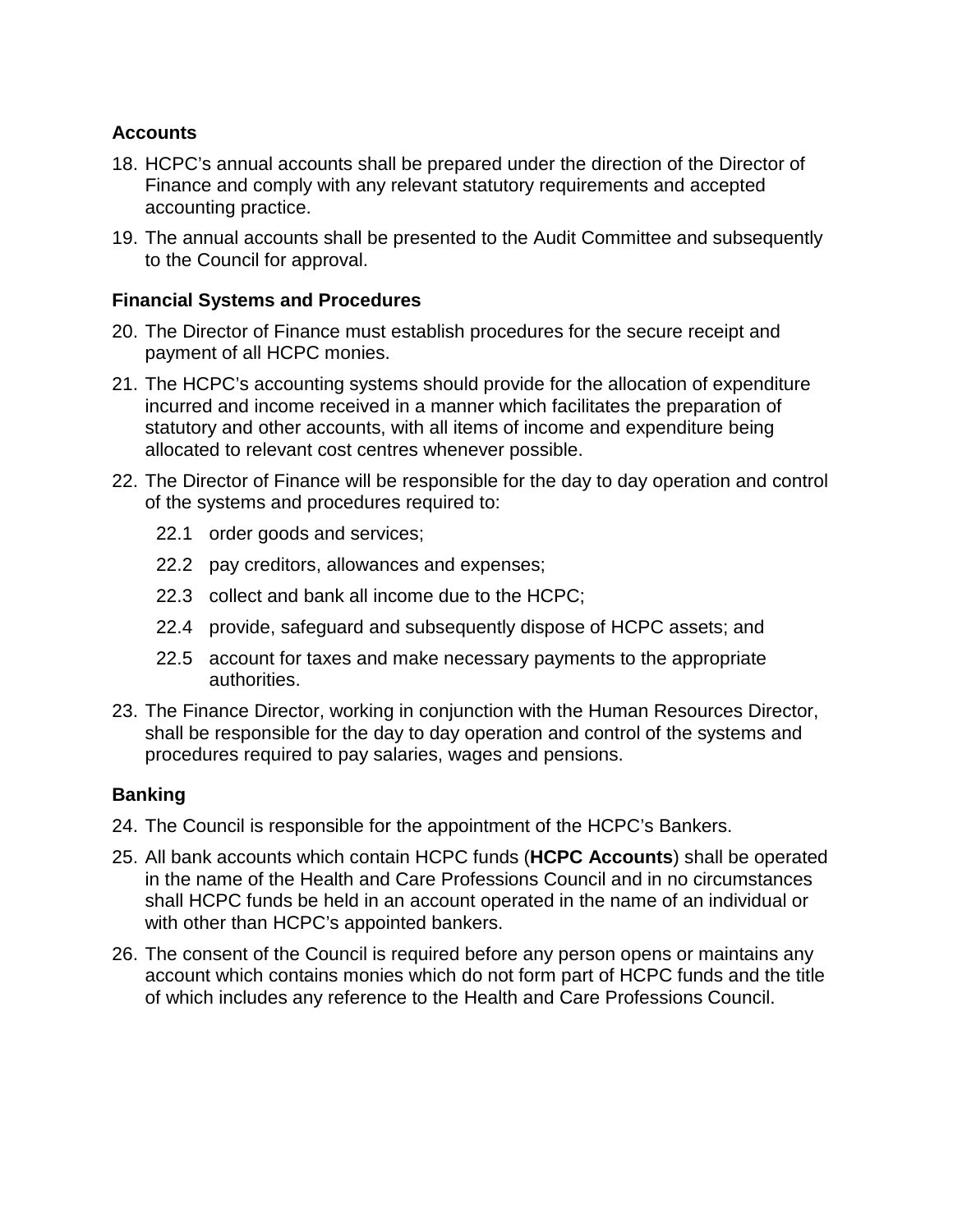- 27.All cheques and other documents authorising payment from HCPC Accounts require two authorised signatories. The Chair of the Council, the Chief Executive and the Director of Finance shall be authorised signatories. The Chair of the Council, acting on the recommendation of the Chief Executive, may appoint other signatories for all or specified HCPC Accounts and may at any time revoke the authorisation of any such signatory.
- 28. Transfers of funds between HCPC Accounts may be undertaken by electronic banking methods without authorising signatures. The Chief Executive shall designate the persons authorised to perform such transactions.
- 29. Every HCPC Account shall be reconciled at least once every month.
- 30. The Director of Finance is authorised to invest surplus funds, in a manner which manages cash resources effectively and provides security of HCPC's capital, by means of deposit accounts or any other method of investment authorised by the Council.

### **Borrowing arrangements**

31. The approval of the Council is required before the HCPC enters into any borrowing arrangements.

### **Income**

- 32. The Director of Finance shall establish procedures for the secure collection, custody, control and deposit of all monies due to the HCPC, enabling the HCPC to receive all income to which it is entitled and ensuring that all monies due are collected promptly, including the proper and timely collection of debts.
- 33. All monies received on behalf of the HCPC shall be banked without delay in one of the HCPC Accounts.
- 34. All agreements, invoices, receipts and other documents relating to income receivable by the HCPC shall be in the name of the HCPC.
- 35. The custody of all cash holdings must comply with any requirements of the HCPC's insurers.
- 36. No deductions may be made from, or personal or other cheques cashed out of, any cash collected or received on behalf of the HCPC.

### **Debts**

- 37. The Chief Executive shall have all necessary powers to recover debts, including the taking of legal action.
- 38.The Chief Executive is authorised to write off debts which, after appropriate steps have been taken, are considered to be irrecoverable but no individual debt of more than £5,000 or any debt arising from theft or fraud shall be written off without the approval of the Council.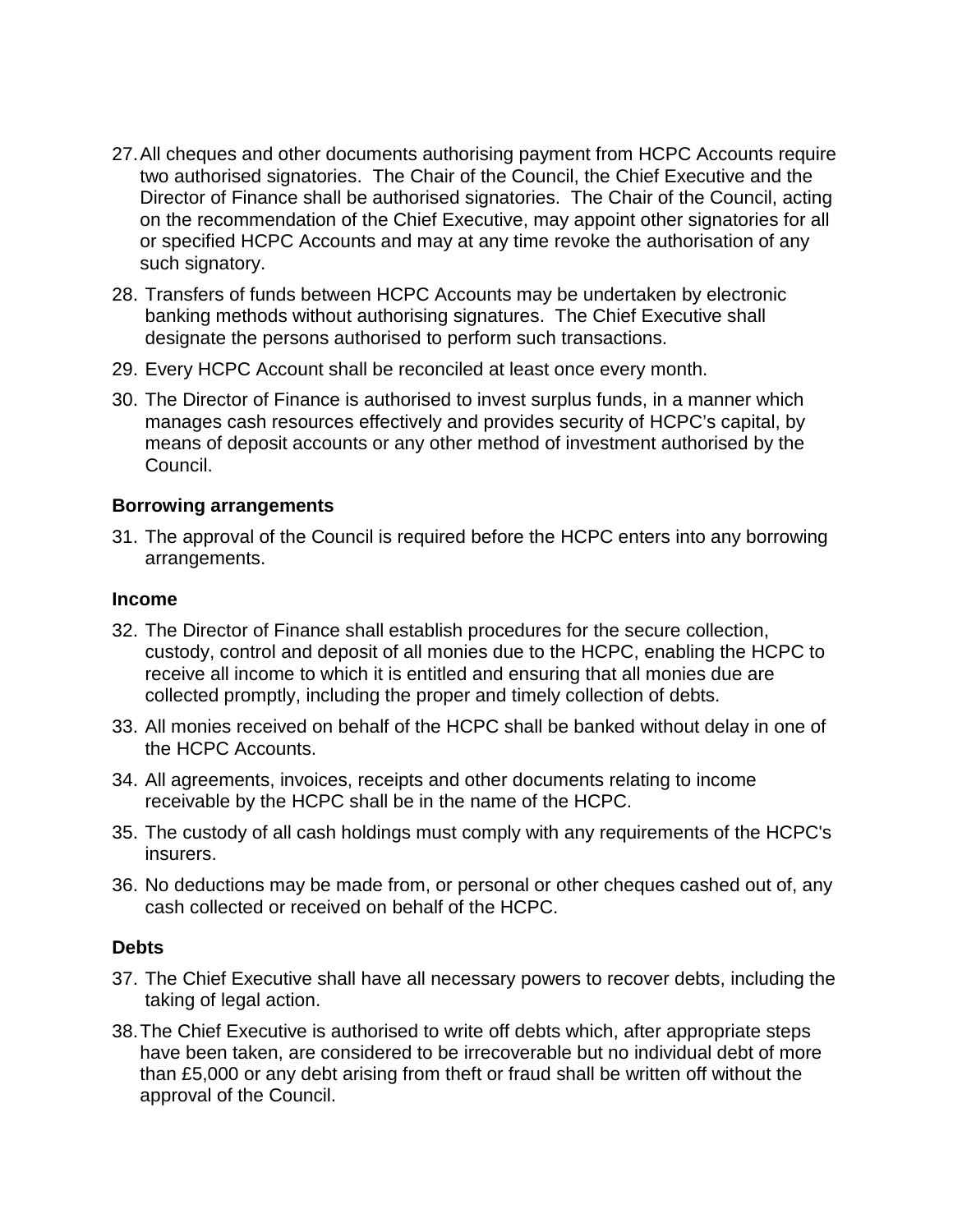- 39. Invoices will only be paid for amounts authorised by an appropriate Budget Holder.
- 40. Payments shall only be made on invoices where the goods or services have been satisfactorily received. However, in circumstances where advance payment (partial or full) is required as a condition of contract and the HCPC is satisfied that it will ultimately receive the goods and services, then such payments may be made.
- 41. No credit card account shall be established or operated in the name or on behalf of the Council without the prior express consent of the Council.

### **Payment of travel, subsistence and other allowances**

- 42. All payments for travel, subsistence or other allowances will be made in line with the expenses policy agreed from time to time by the Council.
- 43. Claims for payment shall be authorised in the following manner:
	- 43.1 claims by employees shall be authorised by their line manager;
	- 43.2 claims by Directors shall be authorised by the Chief Executive or three members of the Executive Management Team;
	- 43.3 claims by the Chief Executive shall be authorised by the Chair of the Council and the Director of Finance;
	- 43.4 claims by Council members shall be authorised by the Secretary to the Council, Secretary to the Committees or a relevant Budget Holder;
	- 43.5 claims by HCPC partners shall be authorised by the relevant Budget Holder; and
	- 43.6 claims by the Chair of the Council shall be authorised by the Chief Executive and the Director of Finance.

### **Contracts and procurement**

- 44. The HCPC is the legal party for all contracts entered into for the purchase of goods and services, for the provision of works and for the purchase of assets, including land and buildings.
- 45. For contracts of an annual value greater than £30,000 (inclusive of VAT), written tenders shall be invited from at least three appropriate suppliers, except where fewer than three suppliers offer the goods or services in question, for example where they are only available from a monopoly provider.
- 46. Contracts and the process through which they are procured must be open and transparent with the successful contractor being chosen on the basis of a fair and competitive process. All tenders should be based on a written specification supplied by the HCPC for the services to be rendered or goods supplied.

### **Asset Management**

47. The purchase, lease, rent or disposal of land and buildings by HCPC can only be undertaken with the approval of the Council.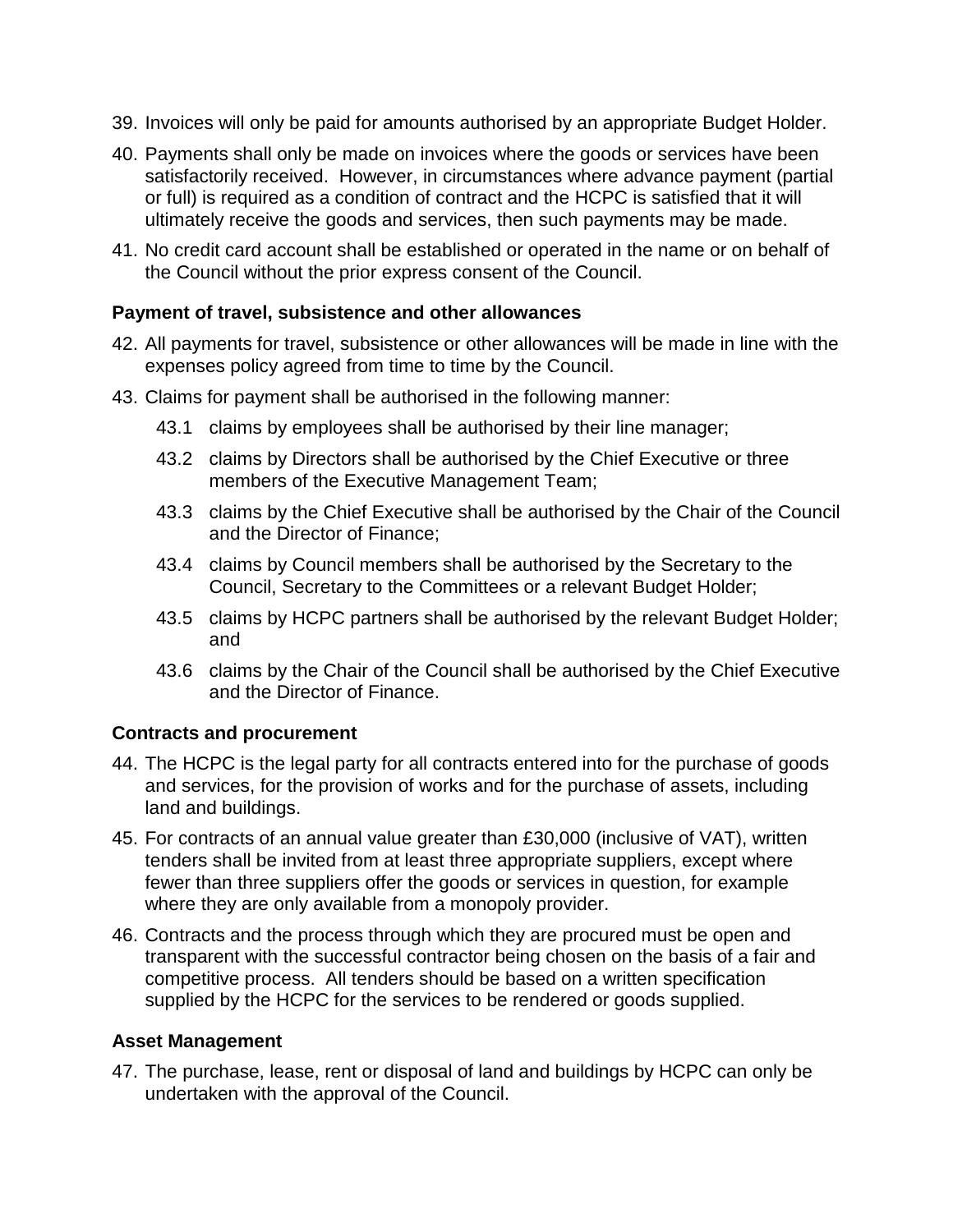- 48. The Director of Finance shall be responsible for:
	- 48.1 maintaining a register of all HCPC assets; and
	- 48.2 the safe keeping of deeds, leases, agreements, financial instruments, loan agreements, share certificates and other securities.
- 49. The Chief Executive shall be responsible for ensuring that appropriate security arrangements exist to cover all HCPC buildings, stores, furniture, equipment, cash, information and records.

### **Risk Management**

- 50. The Audit Committee is responsible for the development and oversight of the HCPC's risk register.
- 51. Insurance arrangements are a key element of risk management and the Chief Executive shall be responsible for arranging appropriate insurance in line with any agreed policy.

### **Audit Arrangements**

- 52. The Council is responsible for the appointment of the internal and external auditors, acting on the recommendation of the Audit Committee. The same person or firm shall not be appointed to both positions.
- 53. The main purpose of the internal audit is to provide the Council with independent and objective assurances on the adequacy of the HCPC's financial control, operating control and risk management systems.
- 54. The external auditor's responsibilities include reporting on whether the HCPC's accounts fairly present its financial position. As part of that responsibility the external auditor will need to review the effectiveness of the financial control in the organisation.

### **Authority of Internal and External Auditors**

- 55. In order to perform their functions, the internal and external auditors have authority to:
	- 55.1 enter, at a reasonable time, any HCPC premises or land;
	- 55.2 have access to records, documents and correspondence relating to any transaction of the HCPC;
	- 55.3 review any relevant activity of the HCPC;
	- 55.4 require and receive such explanations as are necessary concerning any matter under examination; and
	- 55.5 require any HCPC Council member, employee or contractor to produce any asset under his or her control for which the HCPC is responsible.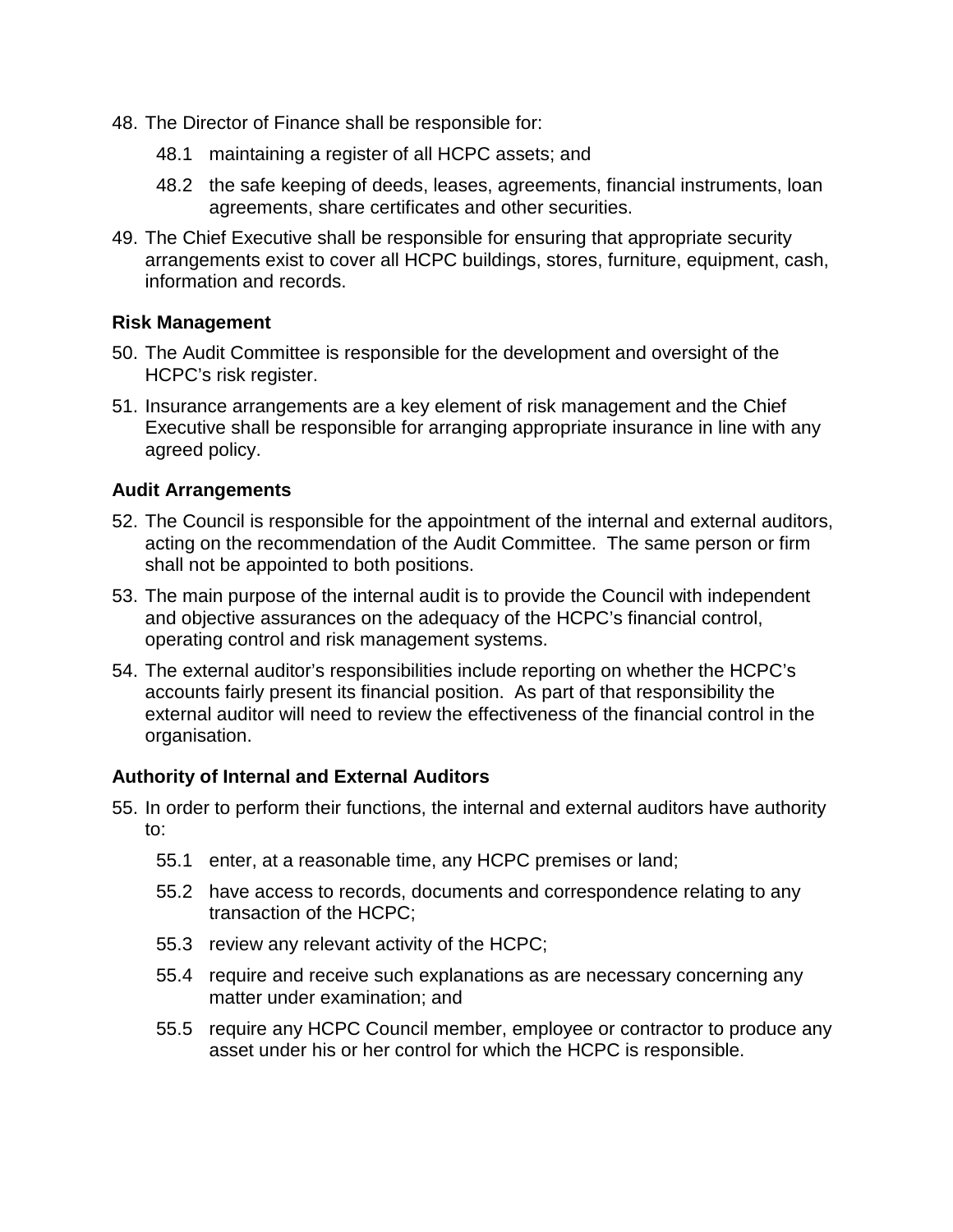### **Comptroller and Auditor General**

- 56. Article 46 of the Health and Social Work Professions Order 2001 provides that the HCPC's accounts shall be subject to examination by the Comptroller and Auditor General.
- 57. For the purposes of such examination, the Comptroller and Auditor General may inspect the HCPC's accounts and any records relating to them. Notwithstanding that power and the powers available under the National Audit Act 1983, the Comptroller and Auditor General shall have the same authority under Regulation 55 as the internal and external auditors.

### **Subsidiary companies**

58.The HCPC shall not establish any subsidiary company (or appoint or remove a director of any such subsidiary company) without the approval of the Council.

### **Review of Financial Regulations**

59. The Financial Regulations will be reviewed at least every third year in order to ensure that they continue to reflect the circumstances of the HCPC and financial best practice.

**17th September 2013**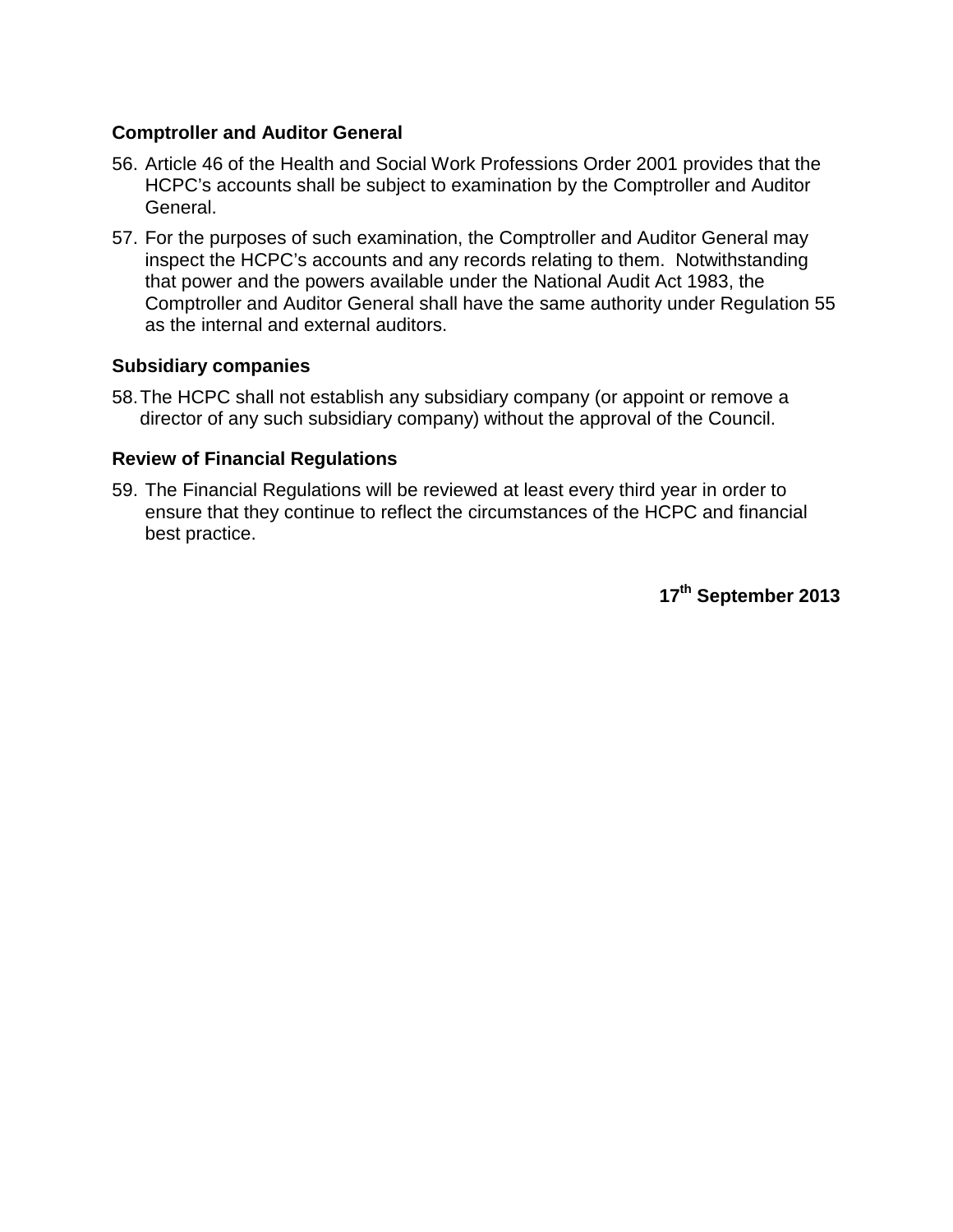# **NCDC** health & care

# **PROFESSIONAL LIAISON GROUPS**

### **Introduction**

- 1. The Council, where it considers that doing so would assist it to perform its functions in respect of a particular project, may establish a Professional Liaison Group (**PLG**).
- 2. The purpose of a PLG is to draw on the expertise of Council members and others to consider one or more specified topics in detail, and to perform a specified task or set of tasks within a timeframe set by the Council.

### **Establishing a PLG**

- 3. In respect of any project where establishing a PLG may be appropriate and beneficial, the Director of Policy and Standards must submit a report to the Council setting out:
	- 3.1 a clear and concise rationale as to why it would be appropriate and beneficial to establish a PLG;
	- 3.2 the proposed terms of reference of the PLG (which must be sufficiently precise to enable the Council to agree the PLG's remit);
	- 3.3 the activities which it is proposed the PLG will undertake, including a detailed timetable that sets a date for the conclusion of those activities and a date by which the PLG will report its findings to the Council;
	- 3.4 the knowledge and skills required for membership of the PLG and its proposed composition, including whether external members should be appointed (and, if so, identifying potential members or organisations who should be invited to nominate such members); and
	- 3.5 a proposed budget for the PLG.

### **PLG Membership**

- 4. If the Council agrees to establish a PLG, Council members who wish to be appointed to the PLG must be given an opportunity to submit a statement (of not more than 200 words) which sets out how their knowledge and skills meet those agreed for the PLG by the Council.
- 5. A PLG will be chaired by a member of the Council and Council members who wish to be considered for appointment as the PLG Chair must provide an additional statement (also of not more than 200 words) setting out their suitability for that role.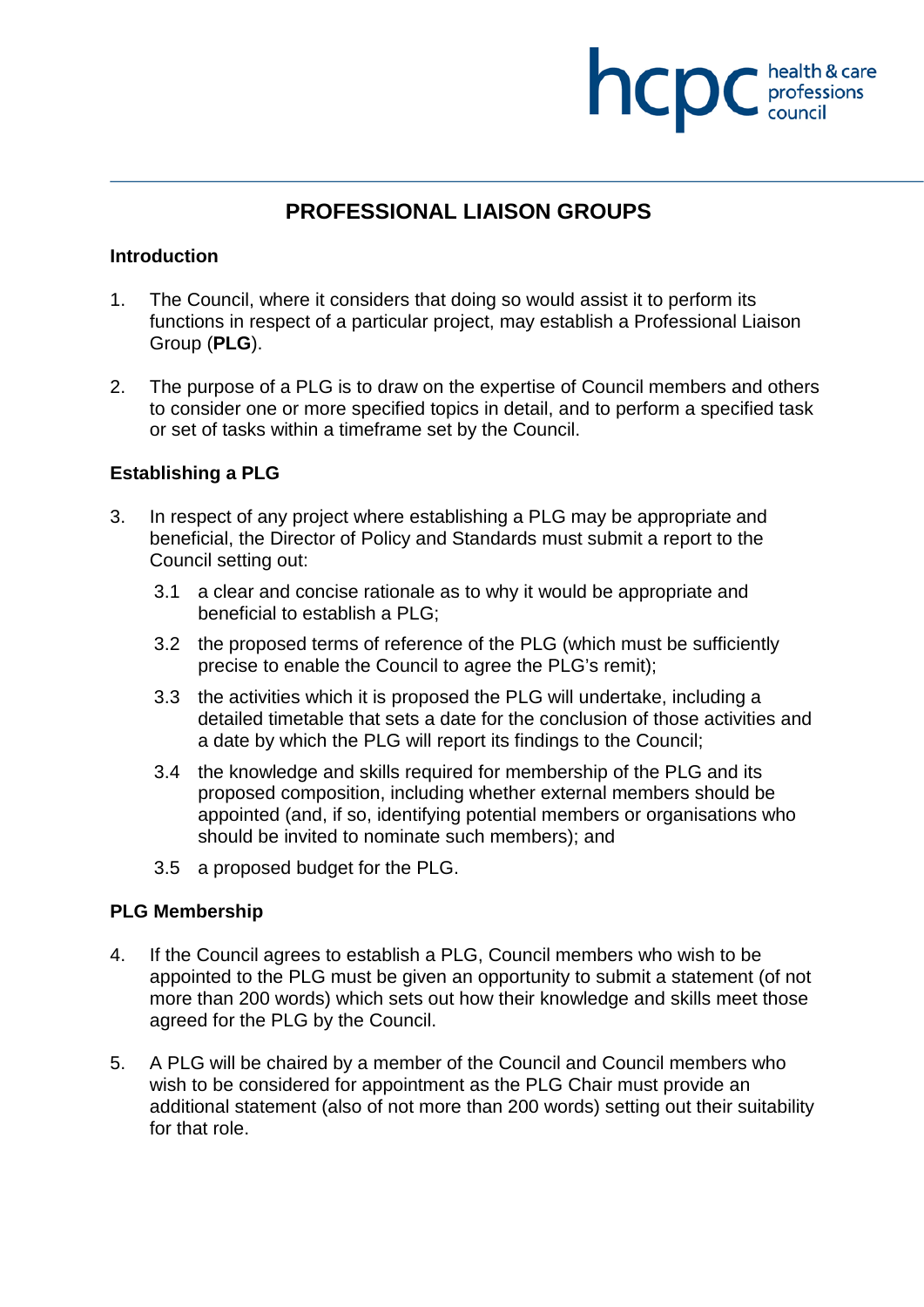- 6. Unless the Council determines otherwise, statements submitted by Council members in accordance with paragraphs 4 or 5 will be considered by the Chair of Council, who will then recommend to the Council which members should be appointed to the PLG.
- 7. If the Council agrees that external members are to be appointed to a PLG, potential members identified in accordance with paragraph 3.4 may be invited to be PLG members or, in the case of organisations, to nominate such members.
- 8. If the number of potential external PLG members exceeds the number of places available, candidates may be asked to provide a statement similar to that submitted by Council members in accordance with paragraph 4.
- 9. Unless the Council determines otherwise, any statements submitted in accordance with paragraph 8 will be considered by a Panel comprised of the Chair of the Council, the PLG Chair and the Director of Policy and Standards, who will then recommend to the Council which potential members should be appointed to the PLG.
- 10. As appointments to a PLG are made based upon an individual's knowledge and skills, members cannot delegate their role to others. However, an external PLG member who is appointed to represent an organisation and who is unable to attend a particular meeting may, with the consent of the PLG Chair, send a delegate to that meeting. Consent must be sought at least seven days in advance of the meeting and the PLG Chair's decision as to whether a delegate may attend shall be final and binding.

### **Conduct of PLG business**

- 11. The Council's expectation is that, normally, PLG meetings will be held in public and that the papers for such meetings will be made available on the HCPC website.
- 12. PLGs are not committees of the Council and may regulate their own proceedings. However, in doing so, PLG Chairs are expected to have regard to the HCPC Standing Orders for Committees and, in particular, to take account of the criteria set out in Standing Order 5 (access to meetings) in considering any proposal to hold all or part of a meeting in private.
- 13 Only PLG members are entitled to speak at PLG meetings. Members of the public may only address the meeting at the prior invitation of the Chair. If any person disrupts the proceedings, the Chair may order that the person be removed from the meeting or that the part of the room which is open to the public be cleared.
- 14. Members of the public who wish to attend PLG meetings must sit in the public gallery. They should aim to arrive before the meeting begins and remain until the meetings ends to avoid disturbing the proceedings.